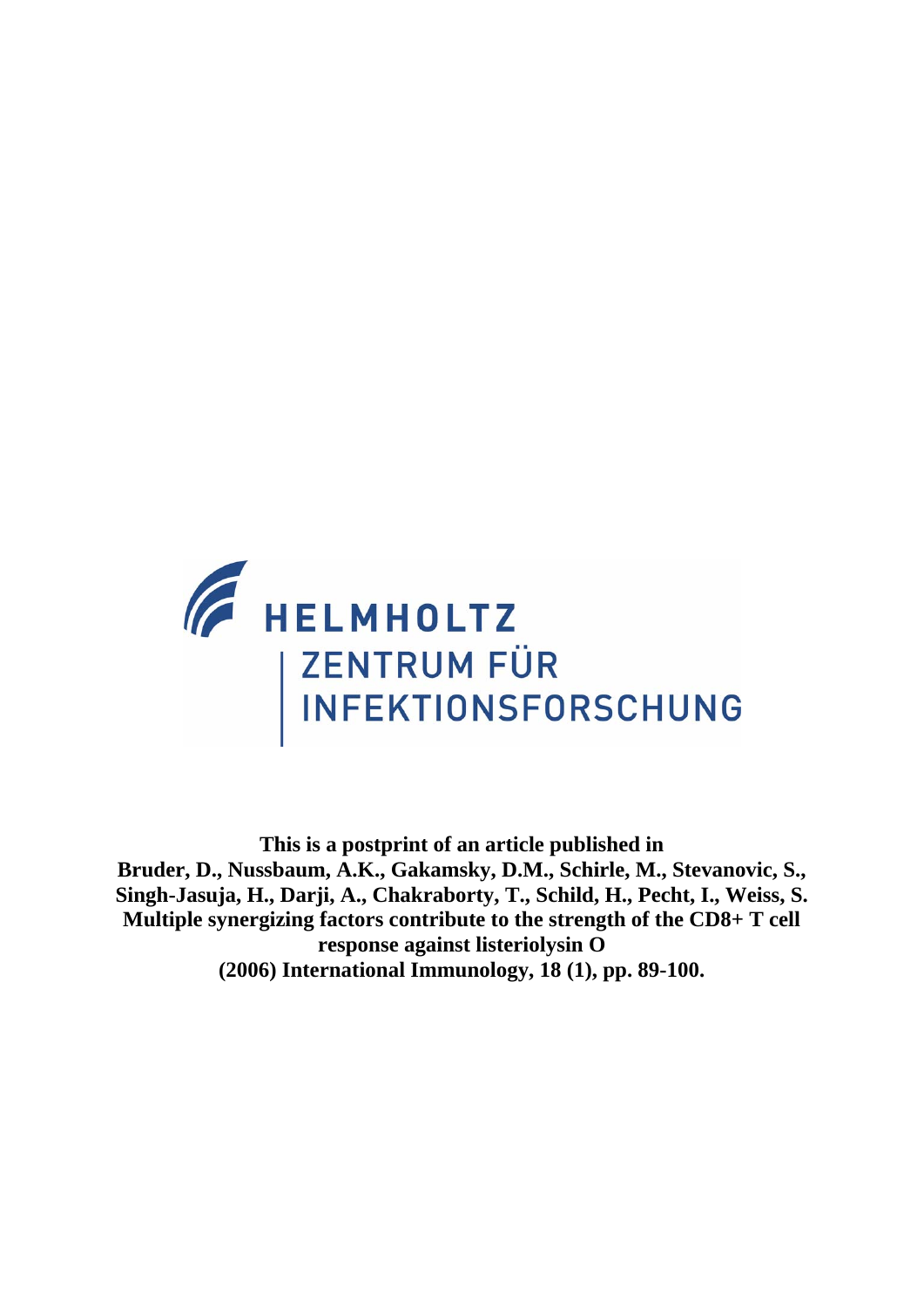**Multiple synergizing factors contribute to the strength of the CD8+ T cell response against listeriolysin O** 

**Dunja Bruder<sup>1</sup> , Alexander K. Nussbaum2 , Dimitry M. Gakamsky3 , Markus**  Schirle<sup>2</sup>, Stefan Stevanovic<sup>2</sup>, Harpreet Singh-Jasuja<sup>2</sup>, Ayub Darji<sup>4</sup>, Trinad  ${\sf Chakraborty}^{\rm 4\P}$ ,  ${\sf Hansjörg Schild}^{2,5},$  Israel Pecht $^3$ , and Siegfried Weiss $^1$ 

<sup>1</sup> Molecular Immunology, Department of Cell Biology and Immunology, German Research Centre for Biotechnology, Braunschweig, Germany

<sup>2</sup> Institute for Cell Biology, Department of Immunology, University of Tübingen, Tübingen, Germany

<sup>3</sup> Department of Immunology, The Weizmann Institute for Science, Rehovot, Israel

<sup>4</sup> Institute for Medical Microbiology, University of Giessen, Giessen, Germany <sup>5</sup> Institute for Immunology, University of Mainz, Mainz, Germany

**Correspondence to:** Dunja Bruder, Department of Cell Biology and Immunology,

German Research Centre for Biotechnology, Mascheroder Weg 1, D-38124 **Braunschweig** 

Tel.: x49 531 6181 942; Fax.: x49 531 6181 748; E-mail dbr@gbf.de

**Running title:** Synergizing mechanisms in immunodominance

**Keywords:** Antigen Presentation /Processing; Epitopes; MHC class I; Cytotoxic T

cells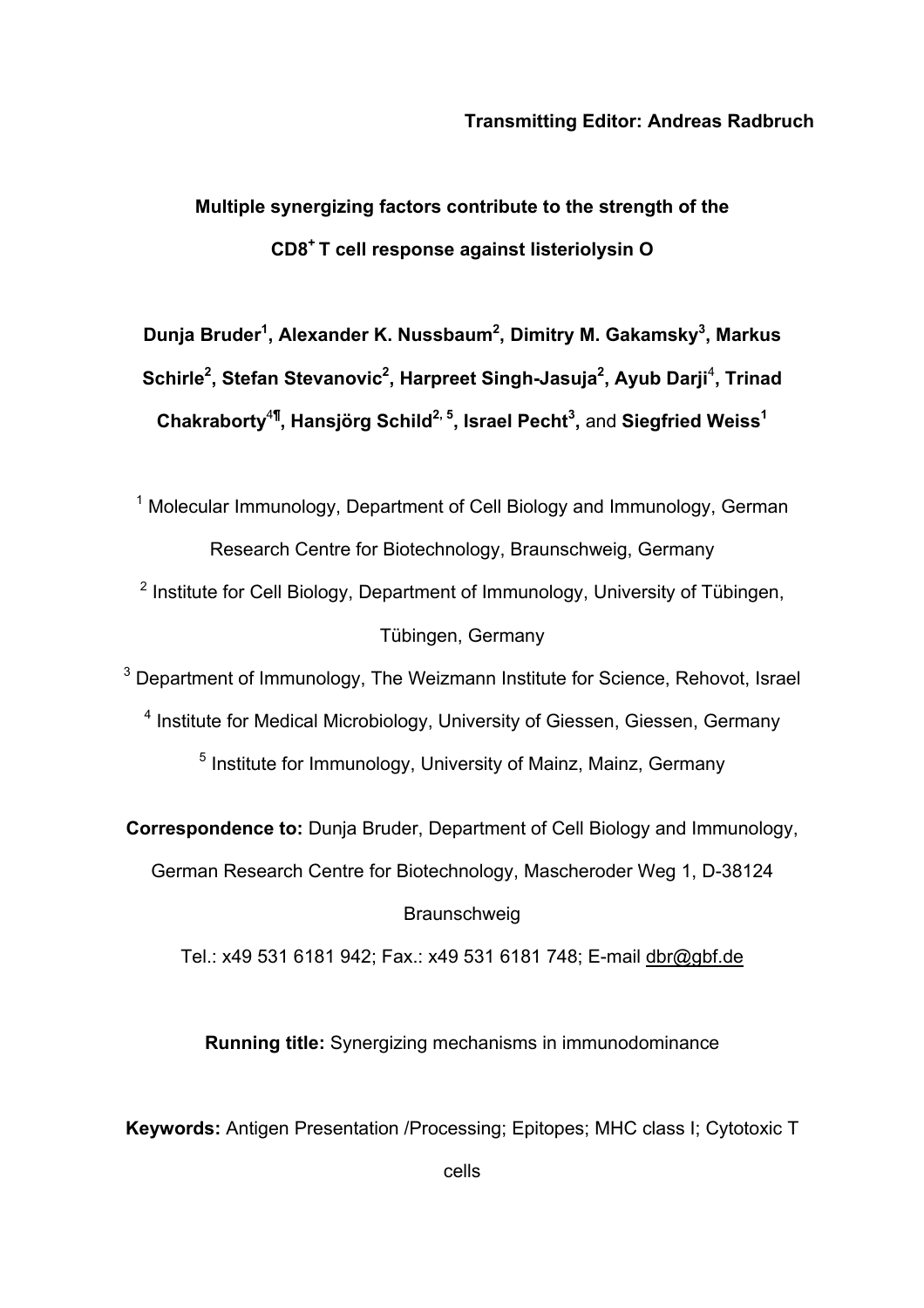# **Abstract**

Immunodominance in CD8<sup>+</sup> T cell responses against *Listeria monocytogenes* is **a well recognized but still not fully understood phenomenon. From listeriolysin, the major virulence factor of** *Listeria monocytogenes* **only a single epitope, pLLO91-99, is presented by MHC class I molecules in BALB/c mice which dominates the cytotoxic T cell response against this bacterial pathogen. To obtain more insight into the molecular and cellular mechanisms underlying immunodominance of this particular epitope, we compared the various steps involved in presentation and recognition of pLLO91-99 derived from wild type toxin with an equivalent epitope from a mutated toxin. This fully functional variant contains within the pLLO91-99 epitope a conservative Isoleucin to Alanin replacement at the C-terminal anchor residue which results in loss of**  antigenicity. The binding properties of the variant peptide to soluble K<sup>d</sup> **remained unaffected and cytotoxic T cells capable of recognizing the**  pLLO99A/K<sup>d</sup> complex were detectable in BALB/c mice. However such T cells **required higher concentrations of antigen to be optimally activated** *in vitro***.** 

**A comparison between TAP translocation efficiency of wild type and mutant peptide demonstrated that the mutation at the C-terminus leads to a reduced transportation rate. Furthermore, the amino acid substitution changes the** *in vitro* **proteasomal cleavage pattern resulting in a reduced liberation of the correct peptide from a polypeptide precursor. Thus, in all assays employed the immunodominant epitope performs optimal while the variant was found to be inferior. The synergy of all these steps most likely is the decisive factor in immunodominance of pLLO91-99.**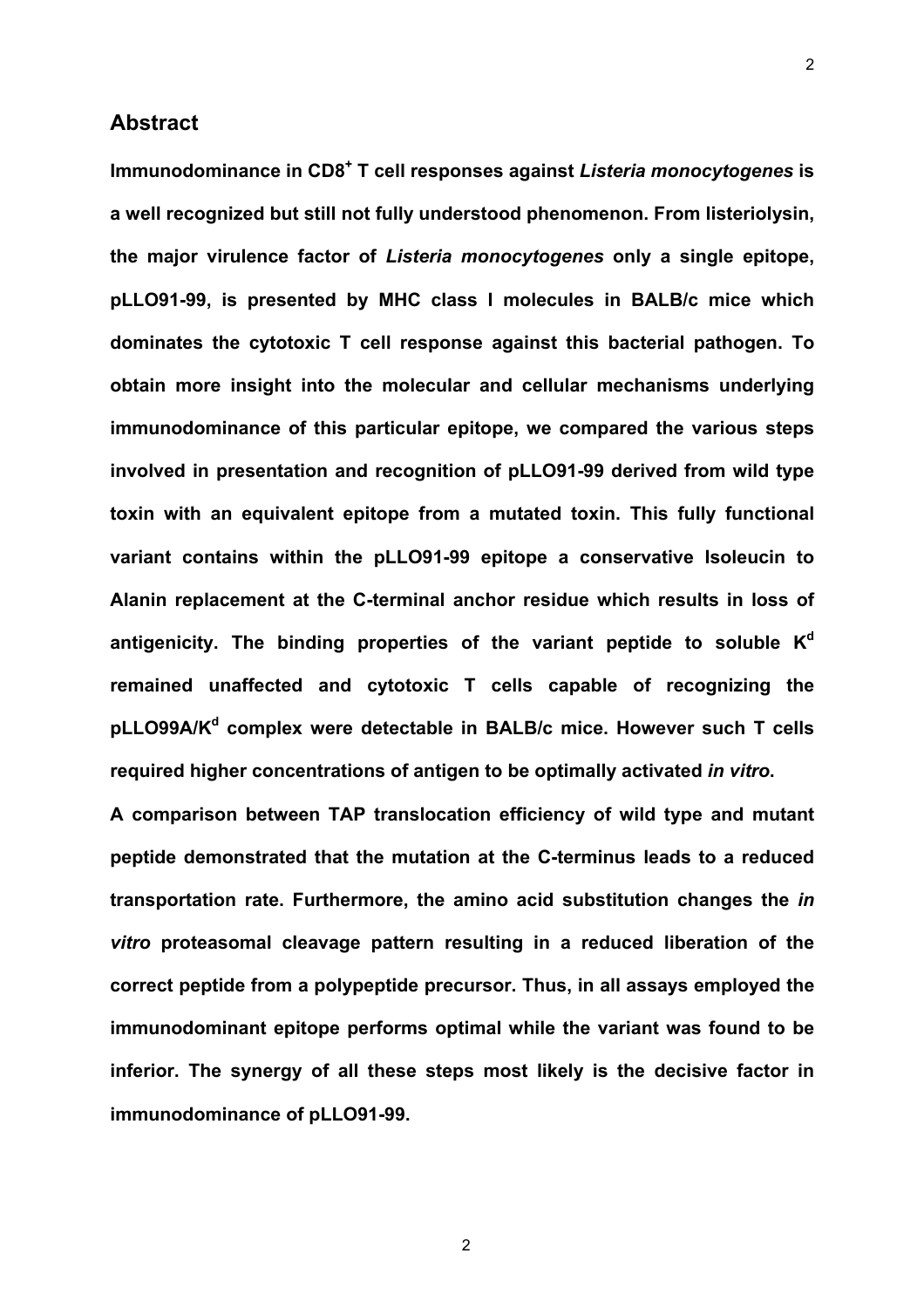# **Introduction**

The immune response against microbial pathogens comprises T cells that are reactive against a broad range of various antigenic peptides. Nevertheless, the strength of the T cell response towards particular epitopes of such pathogens exhibits a remarkable constant hierarchy i.e. the majority of the T cells are directed against a few immunodominant epitopes only (1-4). This hierarchy can be accomplished at various levels (5, and extensively reviewed in 6). For instance, peptides with high affinity towards the MHC molecule could compete more successfully for the binding site of the MHC molecule than low affinity peptides. Alternatively, the T cell response could be influenced by previous encounter with cross-reactive epitopes from other pathogens. This could favor reactivity against one particular determinant. On the other hand, T cells could be tolerant against potential epitopes or the T cell repertoire might lack high affinity receptors against subdominant or unrecognized epitopes. However, the most decisive factor imparting immunodominance is most likely how the antigen presenting cell (APC) is handling the antigen during the multiple steps of processing and presentation.

Cytolytic CD8<sup>+</sup> T cells (CTL) play an important role in the immune defense against *Listeria monocytogenes*, a Gram-positive bacterium that enters the cytosol of host cells (7, 8). When BALB/c mice are infected with *L. monocytogenes*, CD8<sup>+</sup> T cells specific for only a limited number of pathogen-derived peptides are induced (4, 9-11). The most dominant of these epitopes is derived from the secreted bacterial toxin, listeriolysin O (LLO), the major virulence factor of the pathogen. Although a few additional potential epitopes are found within this protein, only one, consisting of amino acid (aa) 91-99 (pLLO91-99), is activating cytotoxic T cells (12).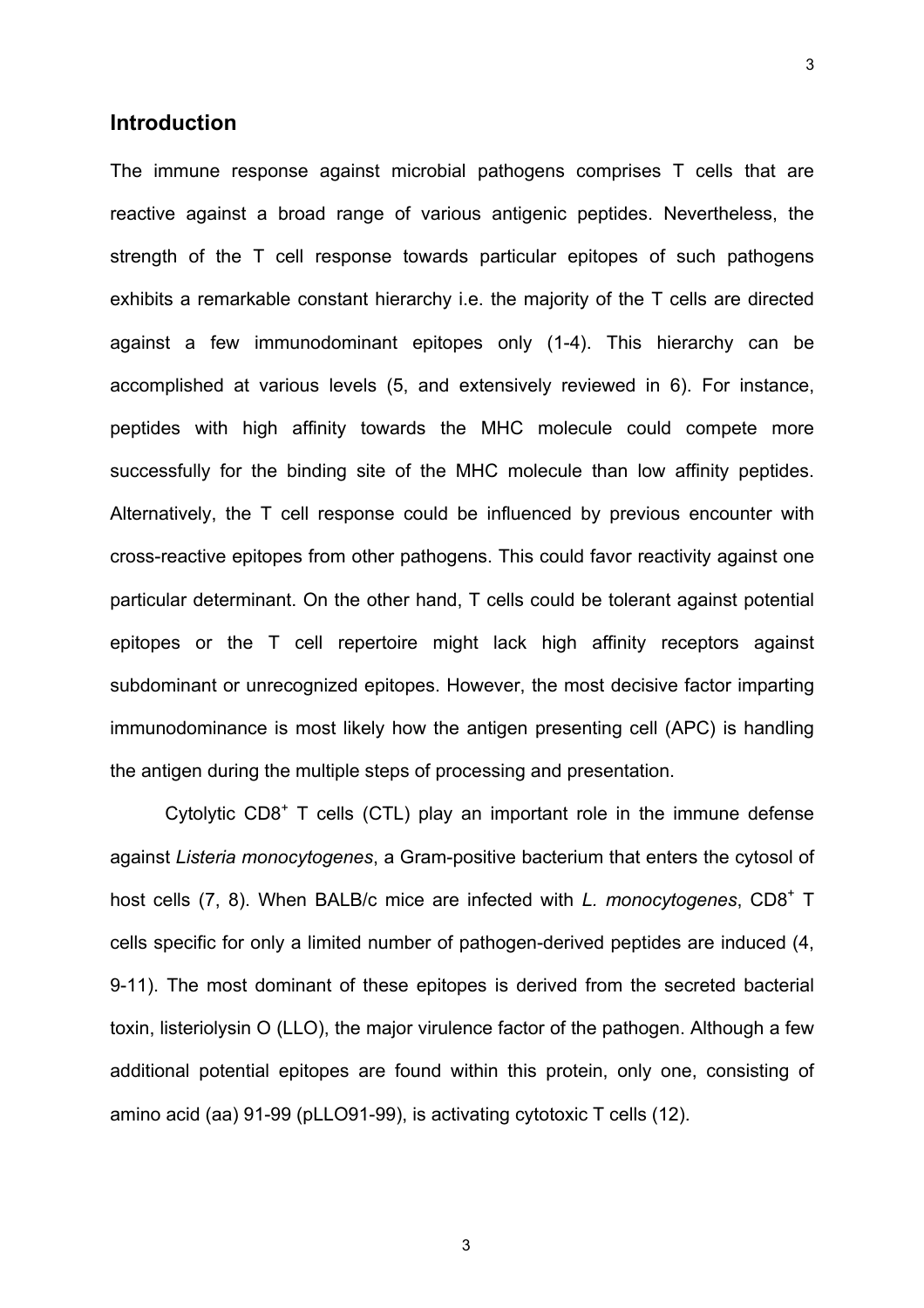Interestingly, a quantitative investigation of APC infected by *L. monocytogenes* revealed that pLLO91-99 is found at very low abundance when compared with two epitopes of another listerial secretory protein p60. Only 700 pLLO91-99/K<sup>d</sup> complexes could be recovered (13). This is in accordance with the finding that listeriolysin secretion is drastically down regulated intracellularly. In addition, the presence of a PEST motif subjects listeriolysin to rapid degradation by proteasomes (14). Nevertheless, even though the toxin is practically undetectable in infected cells, already the primary  $CDB^+$  T cell response is mainly directed towards pLLO91-99 (13).

 We have shown previously that purified listeriolysin, due to its pore-forming activity enters the cytosol of APC and thereby is accessible to the MHC class I processing and presentation pathway (15, 16). Thus, a simple experimental way exists to test physiological parameters of presentation of pLLO91-99 that might be responsible for its immunodominace. In this context, we first replaced the H-2 $K<sup>d</sup>$ anchor residue isoleucin at position 99 in the peptide pLLO91-99 by alanin. The replacement did not change the affinity of the peptide towards isolated  $K<sup>d</sup>$  molecules. We subsequently introduced this mutation into the listeriolysin gene. The variant toxin LLO99A maintained pore forming property required for targeting the cytosol of APC. However, although binding of the epitope to the MHC class I molecule remained unaffected, the variant toxin lost its ability to stimulate listeriolysin specific CD8<sup>+</sup> T cells. This prompted us to dissect and analyse the molecular and cellular basis of the immunodominance of wild type pLLO91-99.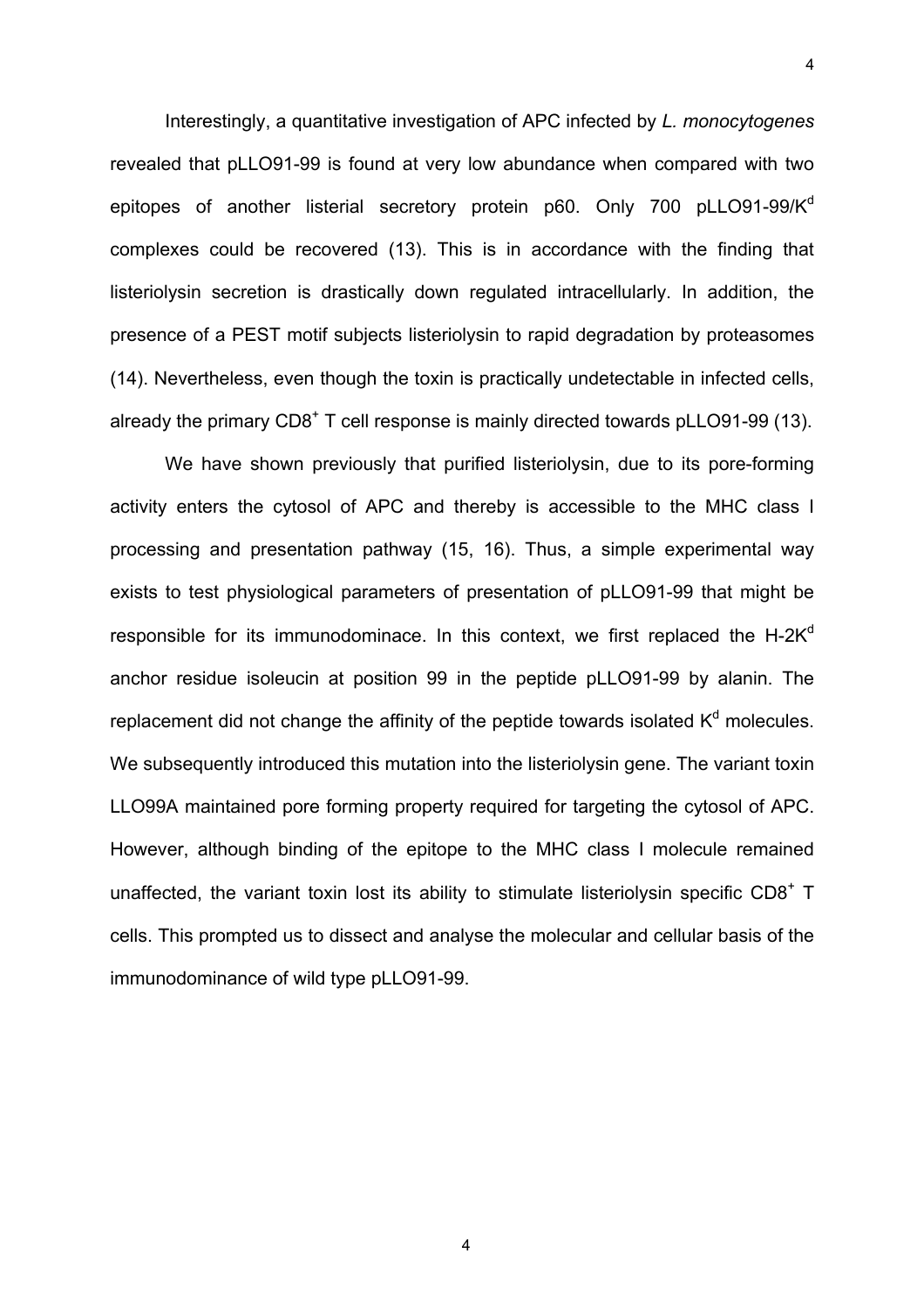# **Methods**

#### *Mice*

Female BALB/c mice 6 to 8 week of age were obtained from Harlan Winkelman (Borchen, Germany). All experiments performed with mice have been reviewed and approved by an official review committee.

#### *Cell lines, bacterial strains, and antigens*

The mastocytoma cell line P815 (H-2<sup>d</sup>) and the macrophage-like cell line J774 (H-2<sup>d</sup>) were used as target cells in cytotoxic T cell assays. To test for TAP dependency of LLO derived peptide presentation  $T2K^d$  and  $T2K^dTAP1/2$  cells were used (17, kindly provided by Frank Momburg, German Cancer Research Center, Heidelberg) as targets. T2K<sup>d</sup> and T2K<sup>d</sup>TAP1/2 are derivatives of T2 transfected with TAP1/2 and/or H-2K<sup>d</sup> cDNA. RMA cells originated from a Rauscher virus-induced C57BL/6 T-cell lymphoma. RMA-S cells, a subline of RMA, are deficient for TAP and were used for TAP translocation assays.

LLOwt and LLO99A were hyperexpressed in the nonpathogenic bacterium *Listeria innocua* and purified as described before (18). Nucleoprotein (NP) from influenza virus A/Loi/4/57 was expressed in baculovirus and purified from infected Sf9 cells by chromatography over Sephacryl S-100 HR (16).

# *Peptide synthesis and fluorescence peptide binding assay*

Peptides were synthesized using the standard F-moc chemistry and purified by reversed-phase HPLC prior to use. Peptide affinities to soluble H-2K<sup>d</sup> was measured based on the nonradioactive energy transfer to dansylated (DNS) peptides as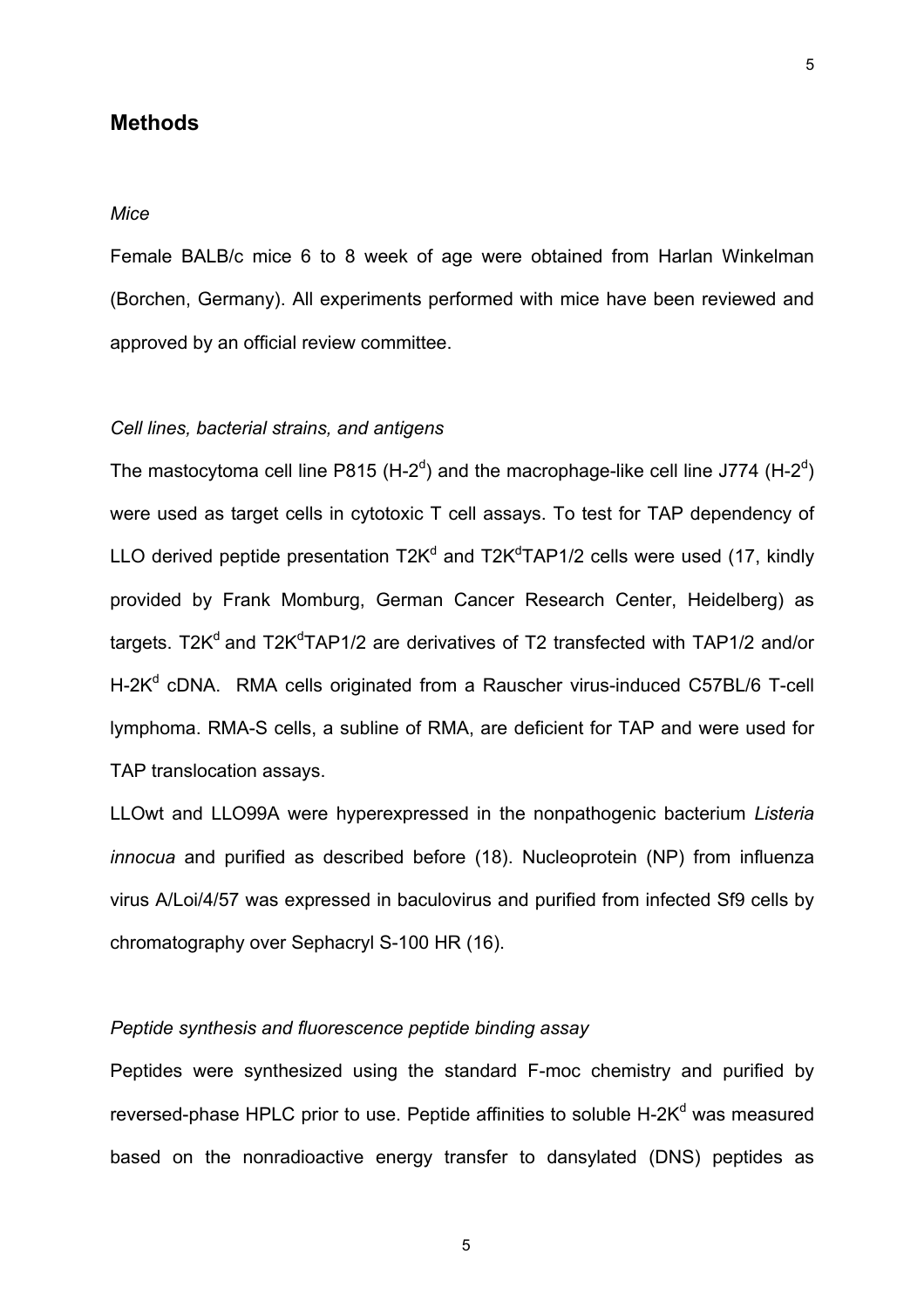described before (18). Peptide equilibrium dissociation constants were calculated as the ratio  $k_{off}$  to  $k_{on}$  constants of peptide dissociation/binding from/to H-2K<sup>d</sup> heavy chain/ $\beta$ <sub>2</sub>m heterodimer. As was described earlier the rate constant of peptide binding to the heavy chain/ $\beta_2$ m heterodimer does not depend on the particular peptide sequence (19-21) and was taken as to be the same as for TYQRC(Dansyl)RALV (19). Peptide dissociation kinetics from the ternary complex was initiated by the addition of 100 fold excess of the dansylated peptide TYQRC(Dansyl)RALV to the heavy chain/ $\beta_2$ m heterodimer preincubated for two hours at room temperature with a peptide of the LLO series. Experiments were carried out in a 4 x 4 mm magnetically stirred, quartz optical cuvette. The fluorescence energy transfer from the heavy chain tryptophans to the peptide dansyl group was monitored at 530 nm upon excitation at 290 nm.

### *PCR mutagenesis and plasmid construction*

The introduction of the point mutation leading to the aa substitution Ile99 to Ala within the LLO encoding gene *hly* and the subsequent cloning of the mutagenesis PCR products was performed as previously described (18). Point mutation was introduced by the internal mutagenesis primers 5<sup>'</sup><sub>285</sub>AATGAATAT*GC*TGTTGTGGAG<sub>305</sub>3<sup>'</sup> and 5´305CTCCACAACA*GC*ATATTCATT2853´. The final *Listeria* expression plasmid harboring the mutated *hly* gene and the positive regulator factor prfA were used to transform *L. innocua* to hyperexpress and purify the LLO99A as described before (18). Alternatively a ∆hly strain of *Listeria monocytogenes* EGD was transformed with the plasmid. The resulting strain *L. monocytogenes*∆*hlyLLO99A* was used for *in vitro* infection and presentation assays.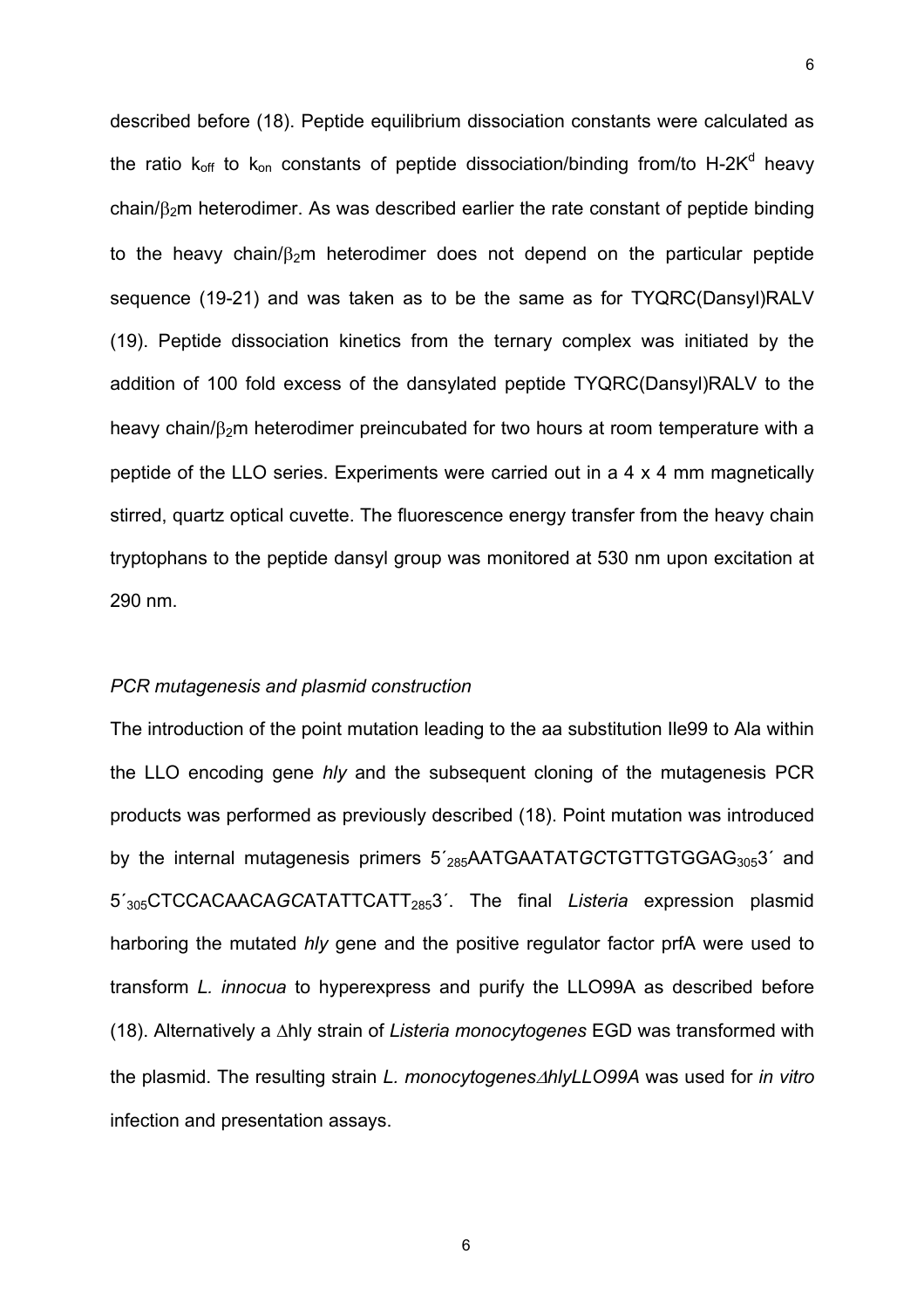#### *Hemolysin titer test*

To assess hemolytic activity purified LLOwt and LLO99A were incubated with 10mM DTT prior to use. Sheep erythrocytes were washed 3 times in PBS adjusted to pH 5,7 and seeded in V-bottom microtiter plates. Graded amounts of LLOwt and LLO99A were added and after 1 hour incubation at 37°C supernatants were collected and OD414 was measured. Hemolytic Units (HU) were determined as protein concentration required to release 50 % hemoglobin from sheep erythrocytes. 100% lysis was obtained by incubation with de-ionized water.

### *Generation of Dendritic Cells*

Bone marrow macrophages were isolated from BALB/c mice and incubated overnight in the presence of IL-4 and GM-CSF. Non adherent cells were removed and adherent cells were cultured for further six to eight days in IL-4 and GM-CSF containing medium to stimulate maturation into dendritic cells.

# *CTL induction and CTL assay*

Cytotoxic T cells were generated either by immunization of BALB/c mice with protein in iFA as described before (18) or with peptide loaded syngeneic splenocytes or DC. Splenocytes or DC were pulsed for 2hrs to overnight with 10 µM peptide, washed carefully, resuspended in PBS and injected into mice (10 $^6$  DC or 10<sup>7</sup> splenocytes / mouse, i.v.). Nine days after immunization, spleen cells were harvested and restimulated with the respective peptide for five to six days before use as effector cells in a cytotoxic assay. Cytotoxicity was measured using the JAM-assay as described before (18). When activated J774 cells were used as target cells stimulation with INF-γ was carried out 48hrs before the assay. To analyze TAP-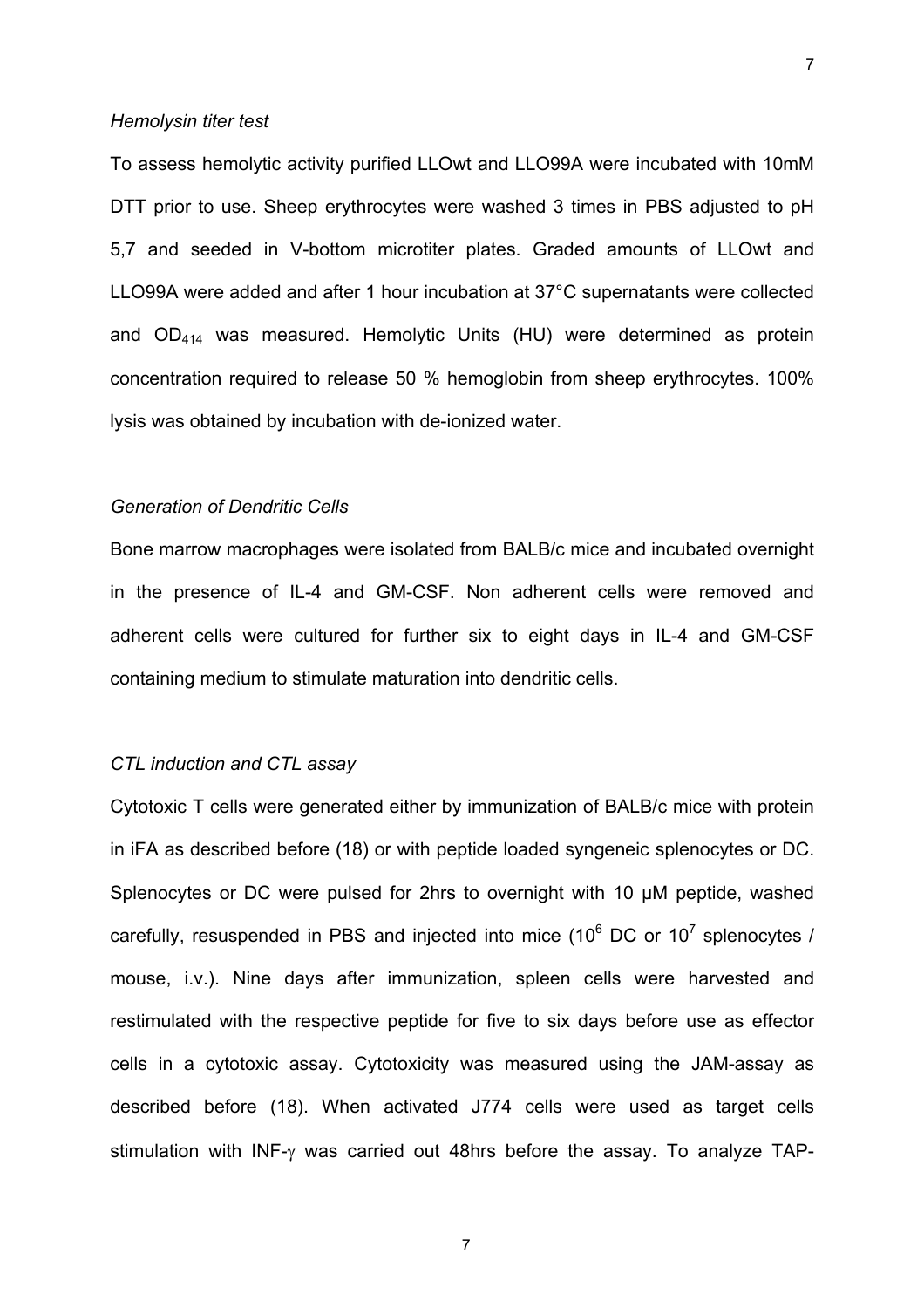dependency of LLOwt presentation, T2.K<sup>d</sup> or T2.K<sup>d</sup>TAP cells were radioactively labeled overnight with 5  $\mu$ g/ml  ${}^{3}$ [H]-thymidine, then cells were pulsed with LLOwt for 30 min at room temperature, washed and seeded into microtiter plates. As positive control pLLO91-99 peptide was added to the target cells. Cytotoxic T cells were added after 2 hrs to allow sufficient surface presentation to take place. The assay was harvested after additional 4 hrs of incubation.

### *TAP-Translocation Assay*

The peptide translocation assay was performed as described (22). Briefly: RMA and RMA-s cells were permeabilized with 2 U/ml streptolysin O (dissolved in 130mM KCl, 10mM NaCl, 1mM CaCl<sub>2</sub>, 2mM EGTA, 2mM MgCl<sub>2</sub>, 5mM HEPES, pH7.3). 200 ng of radioiodinated peptide (TNKTRIDGQY) containing an N-glycosylation motif were added to the cells including 20mM ATP and graded amounts of competitor peptide. After incubation for 20 min cells were lysed with 1% NP-40 in PBS containing protease inhibitors. The translocated and glycosylated peptide fraction was isolated on Con A-Sepharose and quantified by counting the radioactivity. Translocation efficiency was calculated as: cpm bound/total cpm.

# *Purification of 20S proteasomes, peptide digests and analysis*

Proteasomes were purified from outdated blood as described previously (23). For the digestion of synthetic peptides typically 1 µg of human 20S proteasomes was incubated with peptide substrates (final concentration of 30-40 µM) at 37°C in a total volume of 300 µl assay buffer (20 mM HEPES/KOH [pH 7.8], 2 mM  $MgAc<sub>2</sub>$ ). Aliquots of 100 µl were removed at different time points between 0 and 30 hrs. The reaction was stopped by the addition of 10 µl 10% acetic acid. Aliquots were desalted in two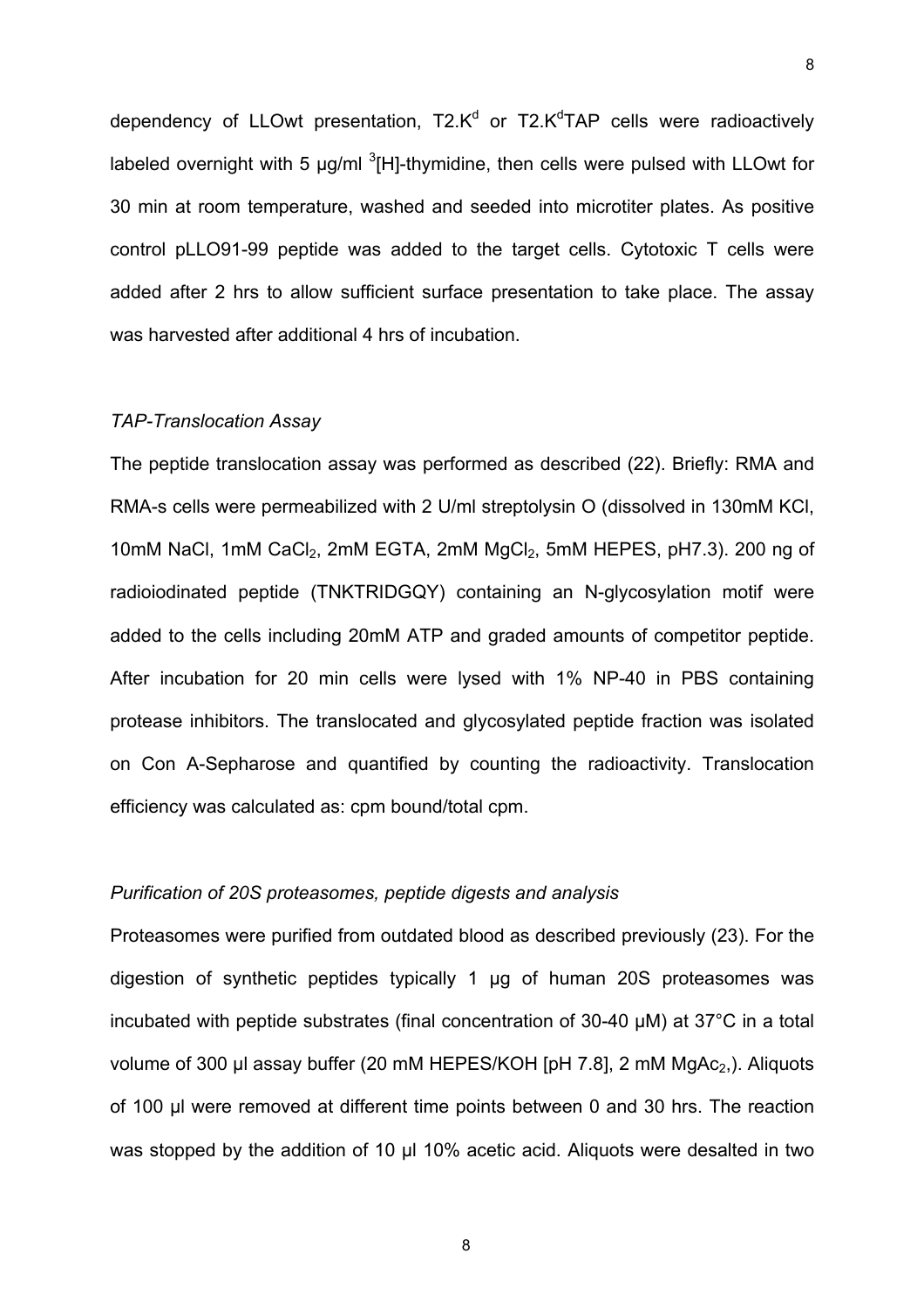alternative ways: peptides were adsorbed to C18 resin (ODS Hypersil (5 µm), Hewlett-Packard) in pipette tips, washed with water and eluted with 50% methanol/1% acetic acid. Alternatively, the aliquot was adsorbed to µRP SC 2.1/10 columns (Pharmacia), washed with buffer A (0,1% TFA) for 10 min and eluted with buffer B (0,081% TFA, 80% acetonitrile). In both cases the eluate was concentrated under vacuum, resuspended in 10-30 µl of eluent and then used for Edman sequencing or mass spectrometry (MS) analysis. HPLC-separation of peptide digests: for the separation of degradation products, unfractionated peptide digests were subjected to µRP SC 2.1/10-columns (Pharmacia) on a Microbore HPLCsystem (SMART-system, Pharmacia). Gradients : 0% B for 5 min, in 40 min to 40% B, in 15 min to 75% B and up to 85% in another 5 min. The flow rate for all separations was 150 µl/min.

# *Matrix-associated laser desorption ionization (MALDI) analysis*

Routinely, 1 µl of DHAP-matrix (20 mg 2,5-dihydroxy-acetophenone, 5 mg ammoniumcitrate in 1 ml 80% isopropanol) was mixed with 1 µl of concentrated desalted eluate on a gold target. Measurements were performed using a LD-TOF (laser desorption-time of flight)-system (Hewlett-Packard G2025A) at a vacuum of 10-  $6$  Torr. For signal generation 50 to 100 laser shots were added up in the single shot mode. Fragmentation of degradation products, unfractionated peptide digests were subjected to uRP SC 2.1/10-colums (Pharmacia) on a Microbore HPLC system (SMART-system, Pharmacia). When dominant masses in MALDI spectra could not be identified by a fragment search program, MS/MS experiments were performed on a hybrid quadrupole orthogonal acceleration tandem mass spectrometer (Q-TOF, Micromass). Fragmentation of the parent ions was achieved by collision with argon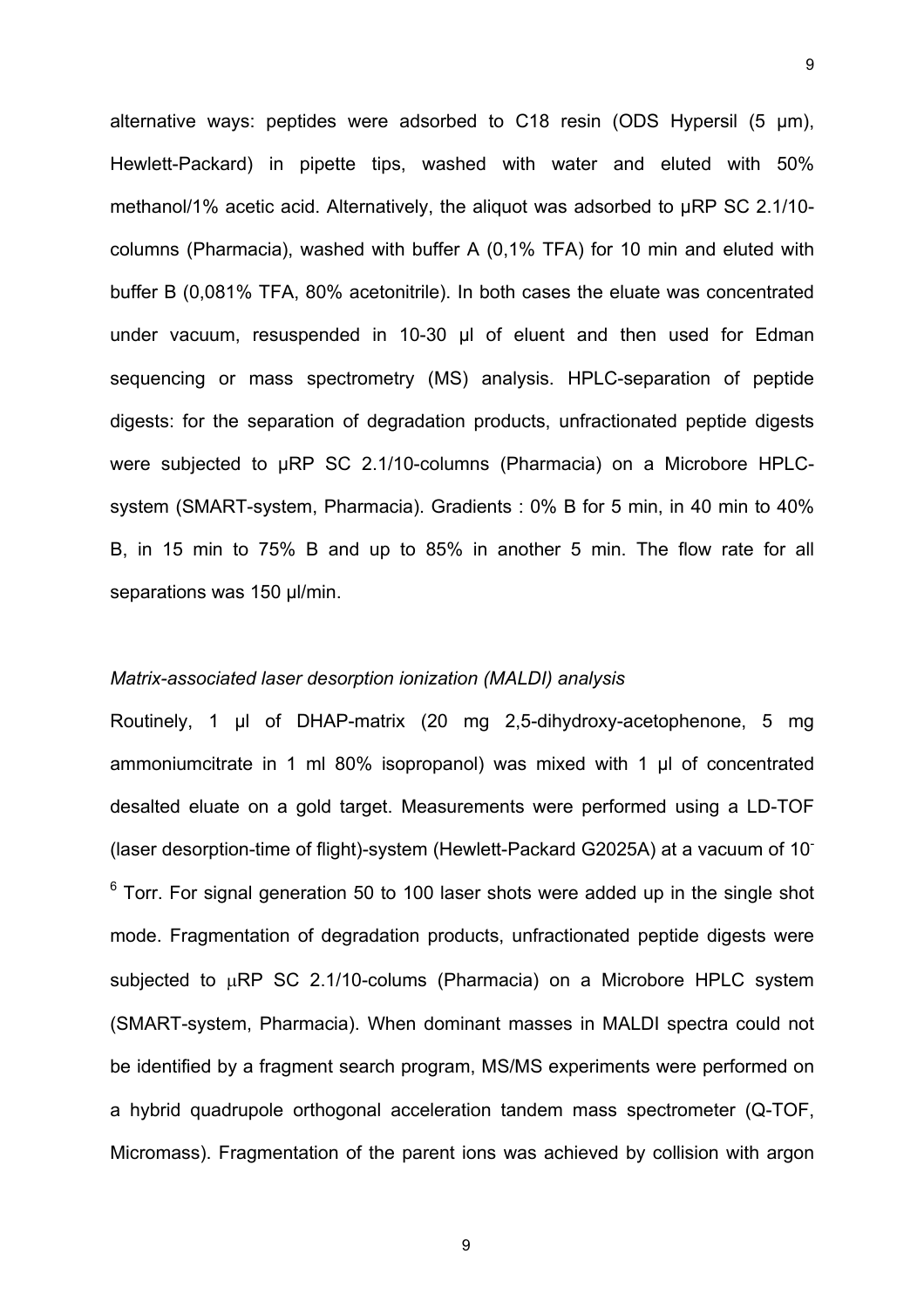atoms. Q1 was set to the mass of interest +/- 0.5 Da and the collision energy optimized for each fragment. The integration time for the TOF analyzer was 1s with an inter scan delay of 0.1s.

## *N-terminal sequencing (Edman degradation)*

For the identification of degradation products and for the relative quantitation of peptide products, 5-15 µl of unfractionated digests were applied to a glass fiber disc coated with 0.75 mg of polybrene and sequenced in a pulsed-liquid sequencer Procise model 494A (Applied Biosystems) following standard protocols.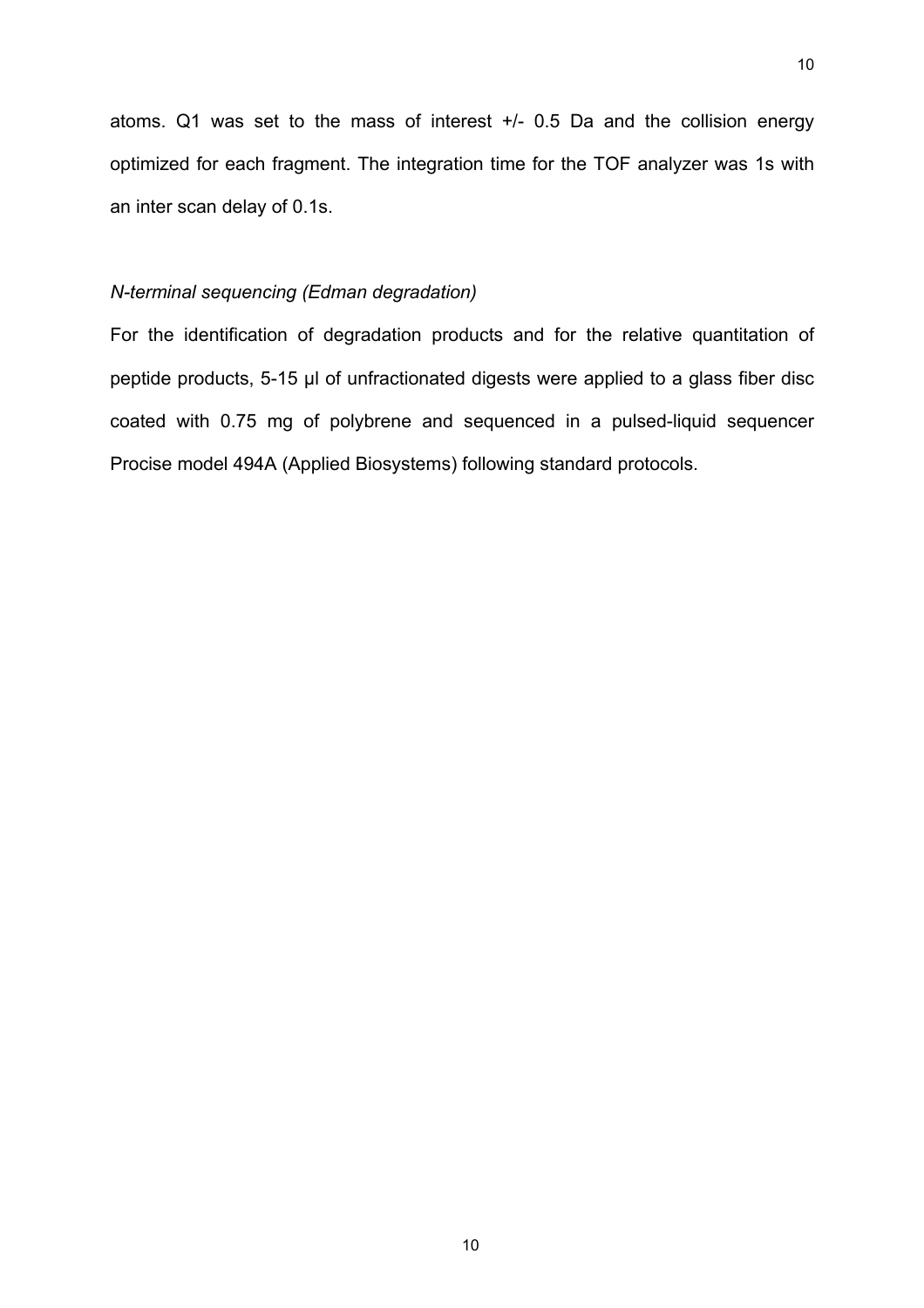# **Results**

*Replacement of Ile99 by Ala abolishes recognition by LLOwt specific CD8<sup>+</sup> T cells without affecting peptide binding to H-2K<sup>d</sup>*

To assess the influence of amino acid substitutions in the C-terminal anchor residue of the immunodominant listeriolysin epitope pLLO91-99 on peptide binding and T cell stimulatory potential, Ile99 was replaced by selected amino acids. None of the peptides shown in Table I was able to sensitize target cells for cytotoxicity when tested with T cells specific for pLLO91-99. However, binding of these peptides to  $K<sup>d</sup>$ was not affected as strongly as might have been expected from the cytotoxic assays. In particular the variant peptide pLLO99A, harboring an Ile99 to Ala99 exchange, was found to bind to H-2K<sup>d</sup> molecules with nearly the same affinity as the wild type peptide, although it was unable to sensitize the target cells.

# *LLO99A efficiently enters the MHC class I processing compartment without stimulating specific cytotoxic T cells*

Using site-directed mutagenesis we introduced the Ile99 to Ala99 replacement into the listeriolysin encoding gene and purified the protein from culture supernatants of recombinant *L. innocua* using a previously published procedure (18). As displayed in Fig. 1A specific hemolytic activity of purified LLO99A (2500 HU/mg) was comparable to that of the wild type toxin (2632 HU/mg).

We have shown previously that purified LLOwt by its pore-forming activity enters the cytosol and thereby the MHC class I presentation pathway of APC (15, 16). Immunization with LLOwt therefore induces pLLO91-99 specific CD8<sup>+</sup> T cells. The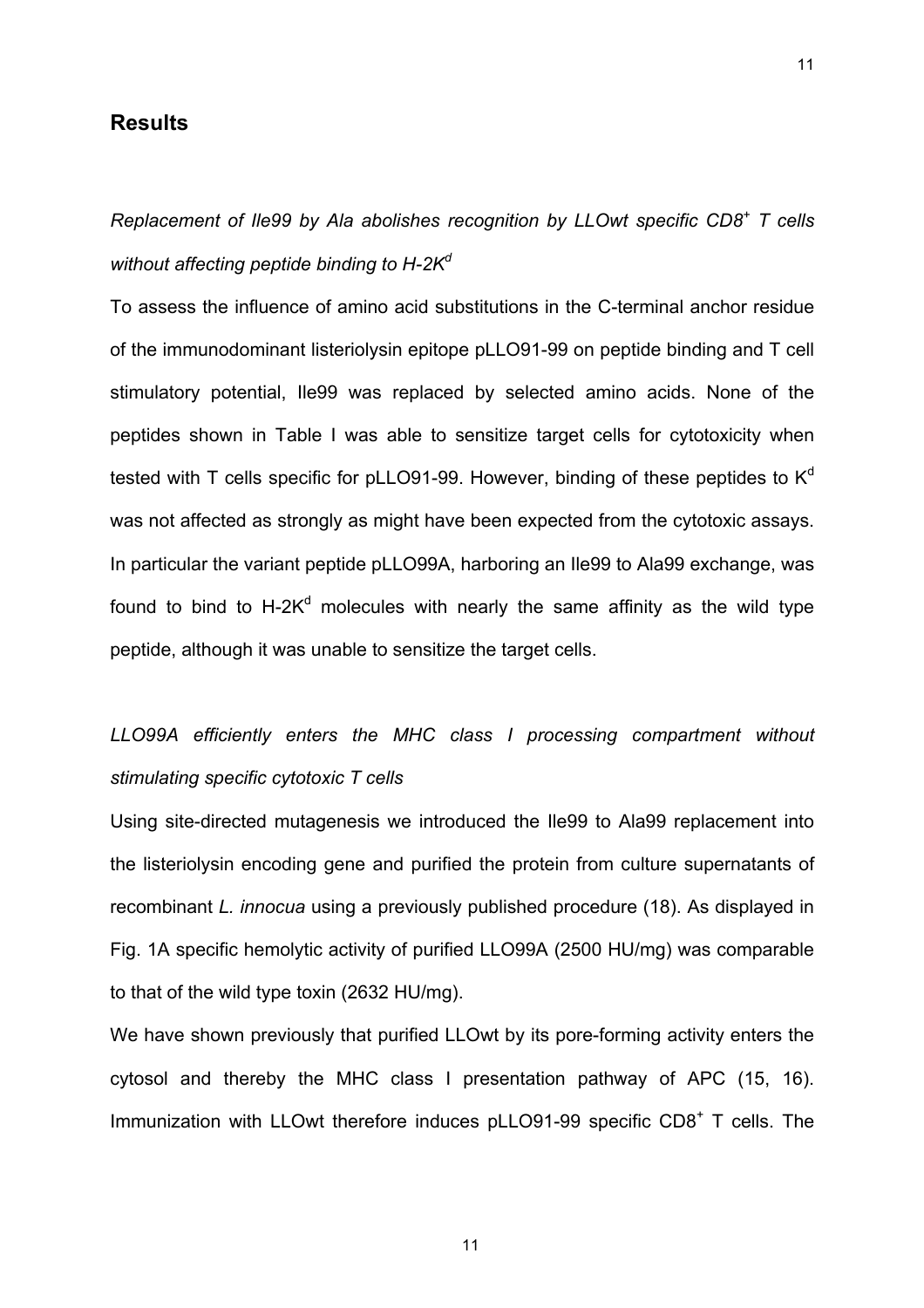variant LLO99A however was no longer able to induce CTL responses to either the wild type peptide pLLO91-99 or to the mutant peptide pLLO99A (Fig. 1B).

12

 To ascertain that LLO99A still has the capacity to target the cytosol of APC we made use of the capability of LLO to introduce, in addition to it self, also soluble passenger proteins into the MHC class I processing compartment (15, 16). Therefore, BALB/c mice were immunized with mixtures of LLO99A and soluble nucleoprotein (NP) from influenza virus. A CD8<sup>+</sup> T cell response against the passenger protein NP would indicate successful access of both proteins to the cytosol of the target cells. Indeed, cytotoxic T cells specific for NP were induced under these conditions but not against the LLO99A mutant (Fig 1B). Even restimulation of splenocytes from mice immunized with LLO99A with the corresponding peptide pLLO99A did not result in expansion of pLLO99A specific cytotoxic T cells as indicated by absence of specific cytolytic activity (data not shown). Thus, the conservative replacement of Ile by Ala completely abolished CD8<sup>+</sup> T cell responses against LLO99A without altering its capacity to enter the cytosol of APCs. Stimulation of CD8<sup>+</sup> T cells against subdominant determinants of LLO was not observed under these conditions as shown before using similar mutants (18, 24).

# *Cytotoxic T cells specific for the peptide pLLO99A can be induced in BALB/c mice but require higher antigen doses to be optimally triggered*

The lack of a CD8<sup>+</sup> T cell response against LLO99A could be a consequence of the absence of specific T cells in the repertoire of BALB/c mice (5, 6, 25). To test this hypothesis, BALB/c mice were immunized with syngeneic bone marrow derived DC pulsed with pLLO99A, or pLLO91-99 as positive control. As shown in Figure 2, immunization with both the pLLO91-99 (Fig. 2A) as well as pLLO99A (Fig. 2B)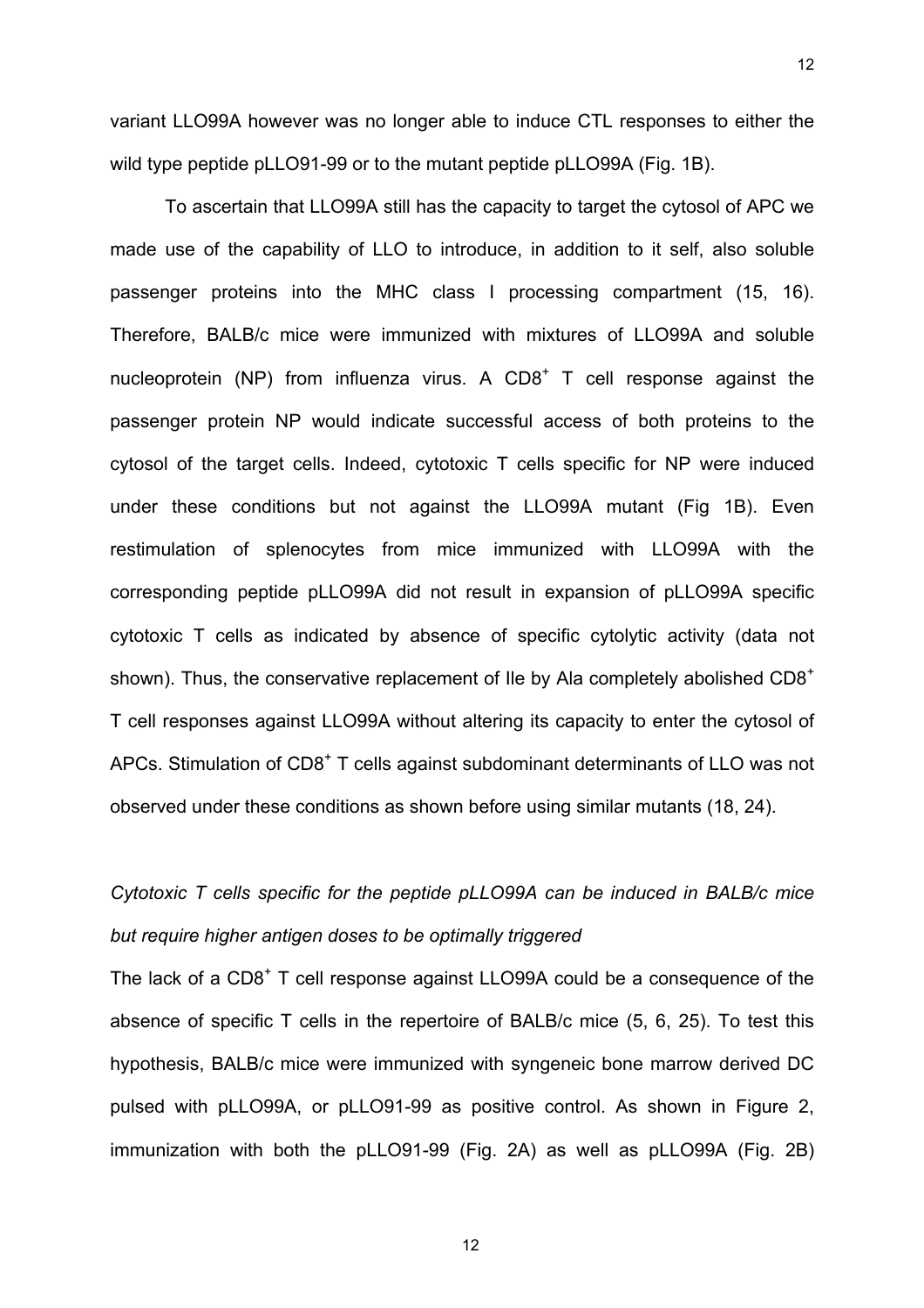induced a specific cytotoxic T cell response. In contrast, when mice were immunized with LLOwt or LLO99A protein, only LLOwt induced a specific CTL response (Fig. 2C, D). Interestingly, T cells specific for epitope pLLO91-99 showed no crossreactivity with the epitope pLLO99A and *vice versa* although the peptides differ solely in the C-terminal anchor residue that is not expected to interact with the TCR. Thus, the full length mutant protein fails to induce CTL response *in vivo* although cells specific for pLLO99A are present in the T cell repertoire.

13

 To explain the non-responsiveness to pLLO99A, we examined whether the affinity of specific  $CD8<sup>+</sup>$  T cells might be lower and would therefore require higher concentrations to be optimally triggered. To analyze this possibility,  $CDS<sup>+</sup>$  T cells specific for either the pLLO91-99 or the pLLO99A peptide were tested with graded amounts of the respective peptide in cytotoxicity assays. Care was taken to use identical concentrations of peptides during the priming and restimulation steps to avoid differential selection of T cells with particular affinities. As shown in Fig 3, cytotoxic T cells specific for pLLO99A required about ten times more antigenic peptide to be optimally triggered compared to pLLO91-99 specific CD8 T cells. Confirmatory results were obtained when restimulation of T cells from mice immunized with pLLO99A was carried out with graded amount of the particular peptide. No "high affinity" T cells could be obtained when low concentrations of pLLO99A were used. In contrast, low concentrations of pLLO91-99 were able to activate specific T cells (data not shown).

 Taken together, BALB/c mice have the capacity to initiate a cytotoxic T cell response towards pLLO99A. However, the TCR repertoire appears to be comprised of "low affinity" receptors only. Moreover, when intracellular processing of the LLO99A is required for peptide presentation, no cytotoxic T cell response is induced.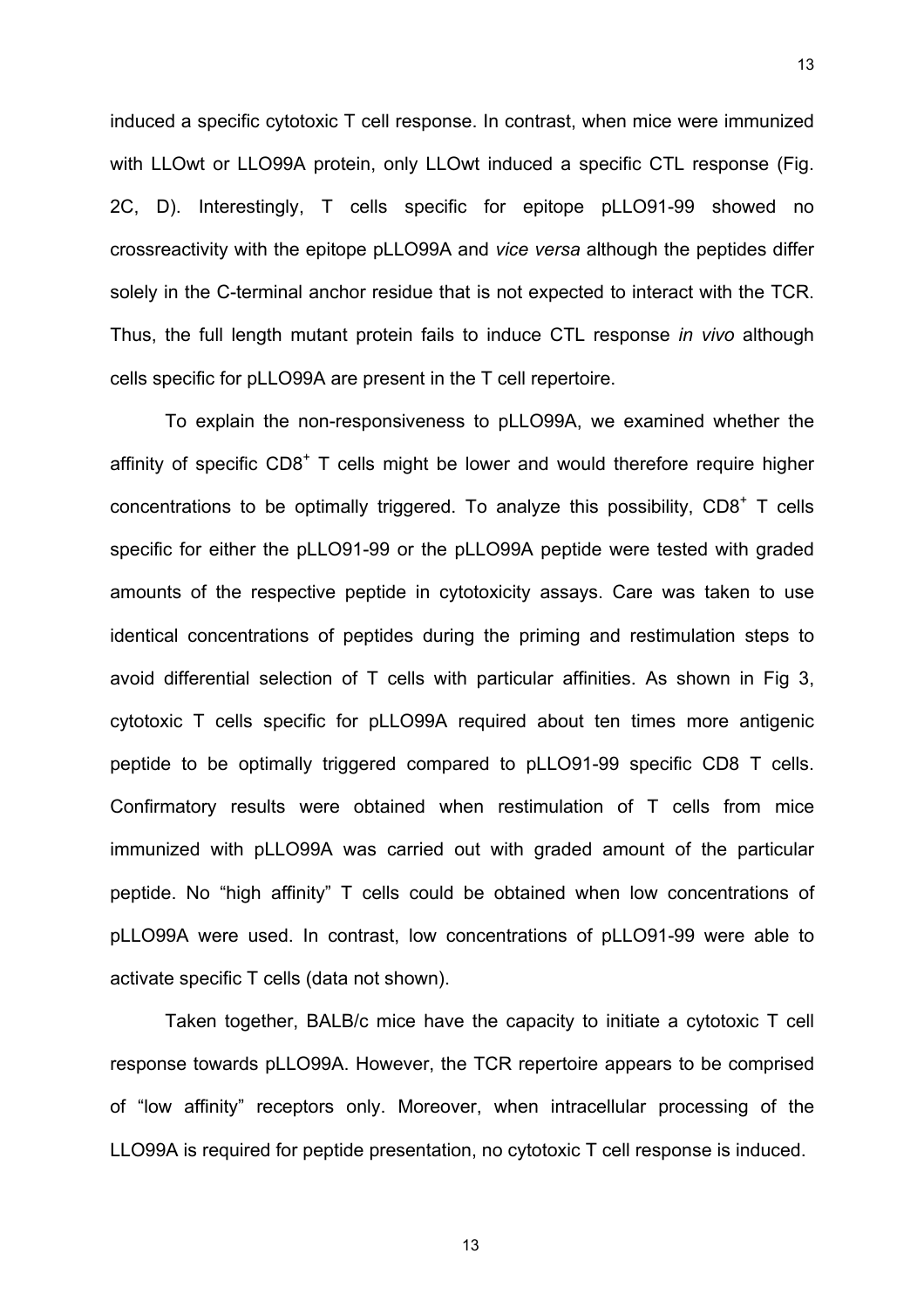#### *Increase in antigen dose does not result in presentation of LLO99A*

If the observed lack of a pLLO99A specific  $CDB<sup>+</sup> T$  cell recognition is exclusively due to a low TCR affinity it should be possible to compensate this by increasing the numbers of stimulatory peptide/class I complexes at the surface of APC. An increase of the amount of purified LLO99A was not possible due to the toxic effects of the hemolysin. However, cells infected with recombinant *L. monocytogenes* producing elevated amounts of LLO remain viable and functional. We infected the macrophagelike cell line J774 with recombinant *L. monocytogenes*∆*hlyLLO99A.* This variant lacks production of endogenous wild type LLO but overproduces the recombinant LLO99A because of the presence of the virulence transcriptional regulator PrfA in these bacteria. Since the antigen is continuously overproduced by these bacteria within infected APC, the number of peptide/class I complexes at the cell surface should be sufficient for triggering even  $CDS<sup>+</sup> T$  cells with low affinity TCRs.

While LLOwt secreted by *L. monocytogenes* EGD was readily presented and recognized by specific  $CD8<sup>+</sup>$  T cells under these conditions (Fig. 4A), J774 cells infected with *L. monocytogenes*∆*hlyLLO99A* were not recognized by pLLO99A specific CD8<sup>+</sup> T cells (Fig. 4B). Only target cells pulsed with the peptide pLLO99A were efficiently lysed. Thus, even high intracellular concentration of LLO99A fail to stimulate pLLO99A specific T cells when processing of the protein and peptide transport within the APC is required.

 IFN-γ increases the class I presentation capacity of APC by influencing the efficiency of TAP transport and the composition of proteasomes (26-33). Therefore, we treated J774 cells with this cytokine 48 hrs before infection with *L. monocytogenes*∆*hlyLLO99A.* Infected cells were then tested for their capacity to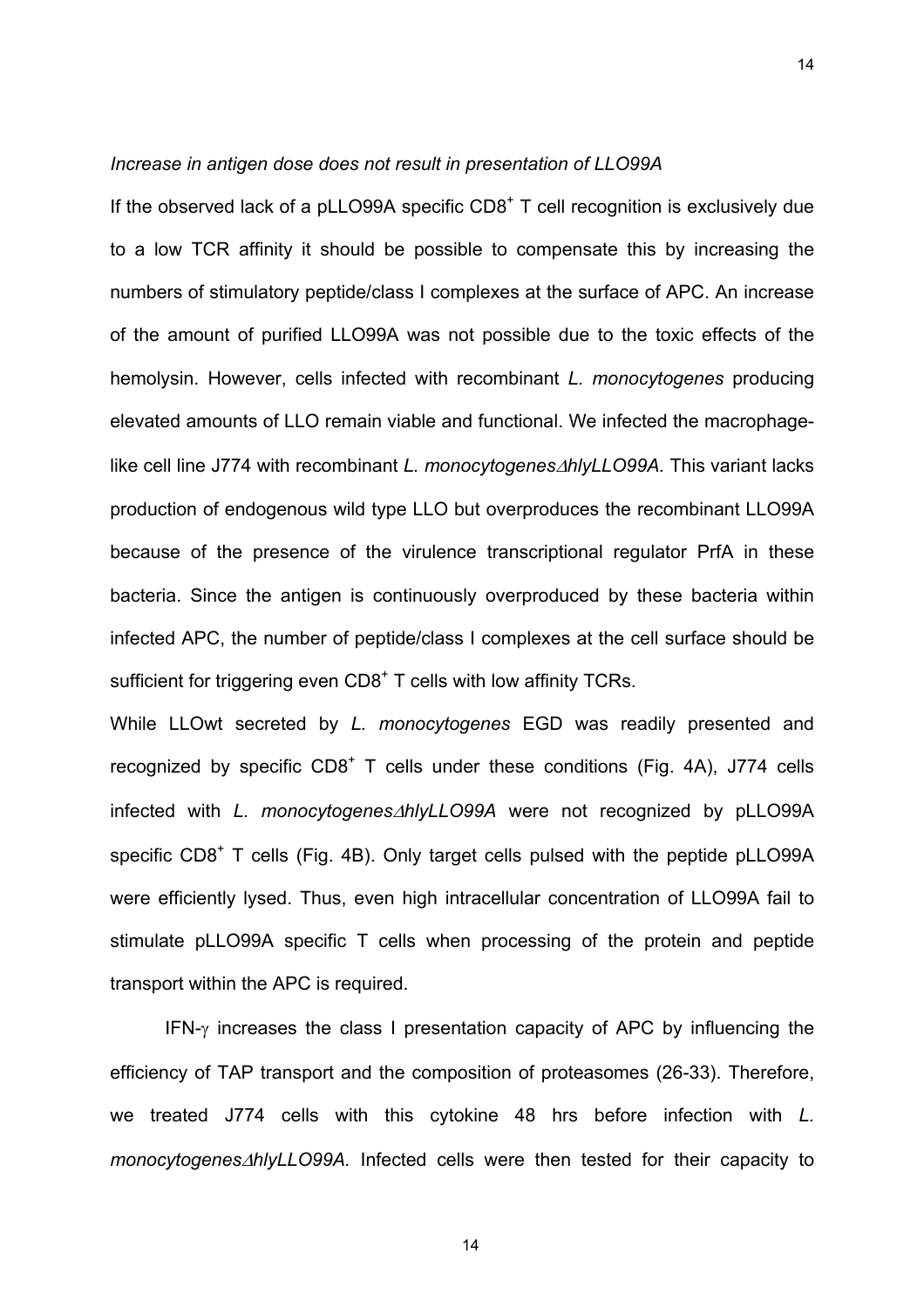trigger pLLO99A specific T cell killing. Again, no activity was observed. Only activated J774 target cells pulsed with the pLLO99A were efficiently lysed by pLLO99A specific cytotoxic T cells (Fig. 4B).

 To determine that infection of the J774 cells with *L. monocytogenes*∆*hlyLLO99A* was indeed efficient and that the infected cells retained their capacity to present antigen, we tested presentation of the listerial membrane protein ActA as an internal control. Since in short term assays ActA only becomes available for MHC class I presentation when intracellular bacteria are killed (34) ampicillin was added during these experiments. As shown in Fig. 4C, target cells infected with *L. monocytogenes*∆*hlyLLO99A* are lysed to the same extend by ActA specific cytotoxic T cells as cells infected with wild type *L. monocytogenes EGD*. This indicates that both strains infect J774 cells equally well.

In addition, viability of infected J774 cells was demonstrated by these controls since processing and presentation of the ActA protein was unaffected in cells infected with the recombinant strain hyperexpressing LLO99A. Presentation of LLO was not influenced by this treatment (data not shown). Therefore, the observed lack of activation of pLLO99A specific  $CDB<sup>+</sup>$  T cells is most probably due to an absence of presentation of the epitope by the APC as well as the low affinity of the specific TCR.

# *Reduced efficiency of TAP translocation due to the Ile to Ala replacement at the Cterminus of the epitope*

Since the TAP transporter displays preferences regarding peptide length (35) and amino acid composition (21, 36), the aa replacement at the C-terminus of pLLO99A might influence the translocation efficiency of the peptide. In previous experiments we have shown, that presentation of passenger proteins that are introduced into the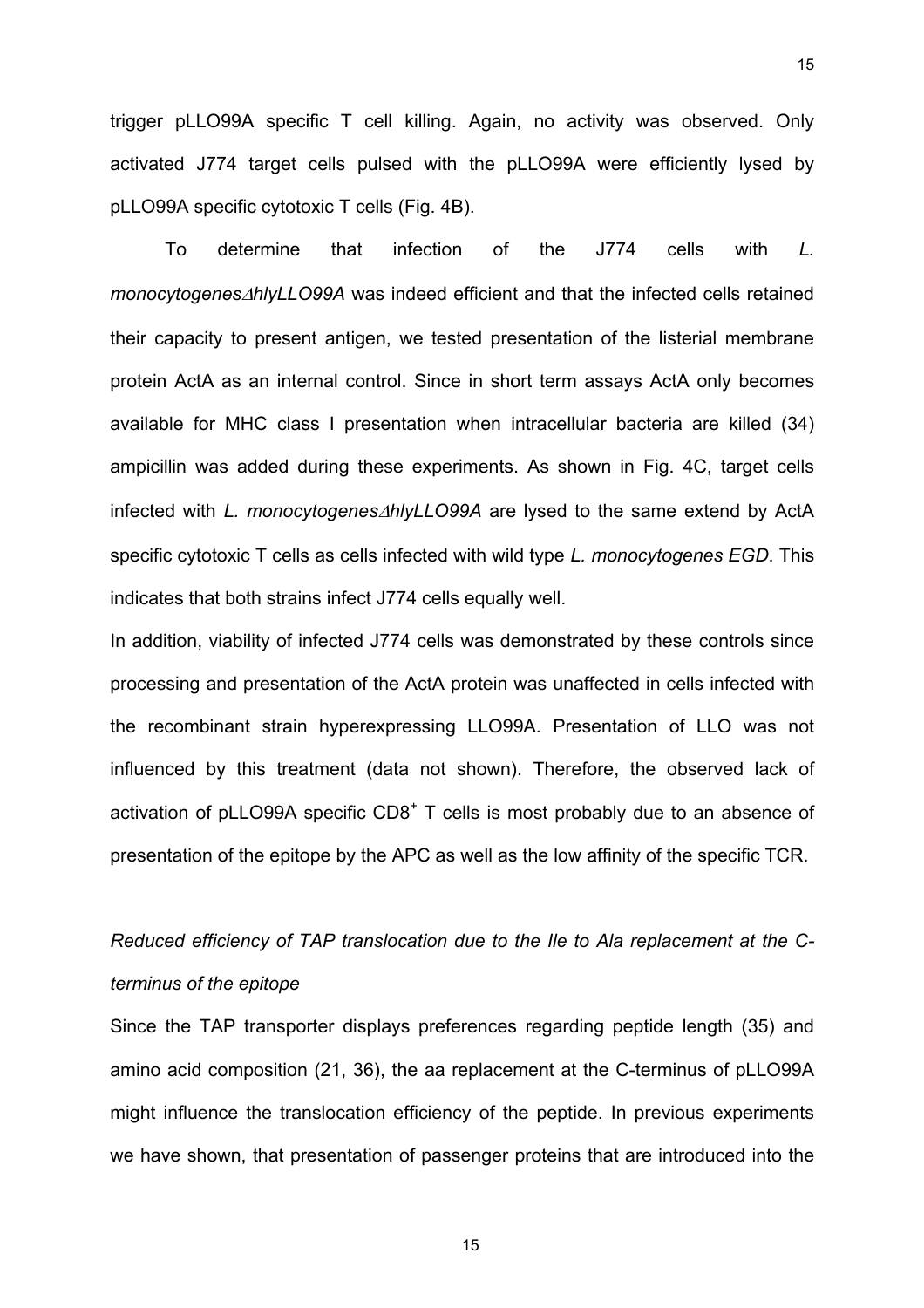MHC class I pathway of APC via the pore-forming activity of LLO is dependent on TAP (15). However, this has not yet been demonstrated for LLO itself. To this end, we incubated TAP-deficient T2. $K^d$  cells with native LLOwt or pLLO91-99 and used these cells as targets in cytotoxicity assays. As indicated in Figure 5A only  $T2.K<sup>d</sup>$ cells pulsed with the pLLO91-99 were efficiently lysed by LLOwt specific cytotoxic T cells while T2. $K^d$  cells pulsed with the native protein LLOwt were not capable of stimulating cytotoxic T cells. On the other hand,  $T2.K<sup>d</sup>$  cells that were reconstituted with a functional TAP, presented peptide and protein equally well (Fig. 5B). Thus, the presentation of pLLO91-99 by MHC class I requires TAP-dependent transport from the cytosol to the ER.

 Murine TAP preferentially transports peptides with an aliphatic C-terminus. Hence, the Ile to Ala exchange might result in a decreased translocation rate. This indeed turned out to be the case. In a TAP translocation assay, pLLO99A displayed a 10-fold reduced competitive capacity compared to pLLO91-99 (Fig. 6). This is consistent with a 10-fold lower translocation efficiency of the mutant peptide.

Since TAP has been shown to transport N-terminally extended epitope precursors (37, 38) it might also differentially translocate N-terminally extended precursor of pLLO91-99 *in vivo*. Therefore we included pLLO91-99 or pLLO99A peptides Nterminally elongated by 1, 2 or 3 aa of the original sequence in our transport competition assay. In every case, we found wild type peptides competing more efficiently than the mutant peptides (data not shown).

#### *The Ile to Ala exchange alters the proteasomal cleavage pattern*

Although the 10-fold higher concentration requirement of pLLO99A specific T cells together with the tenfold lower efficiency of TAP transport of pLLO99A should have a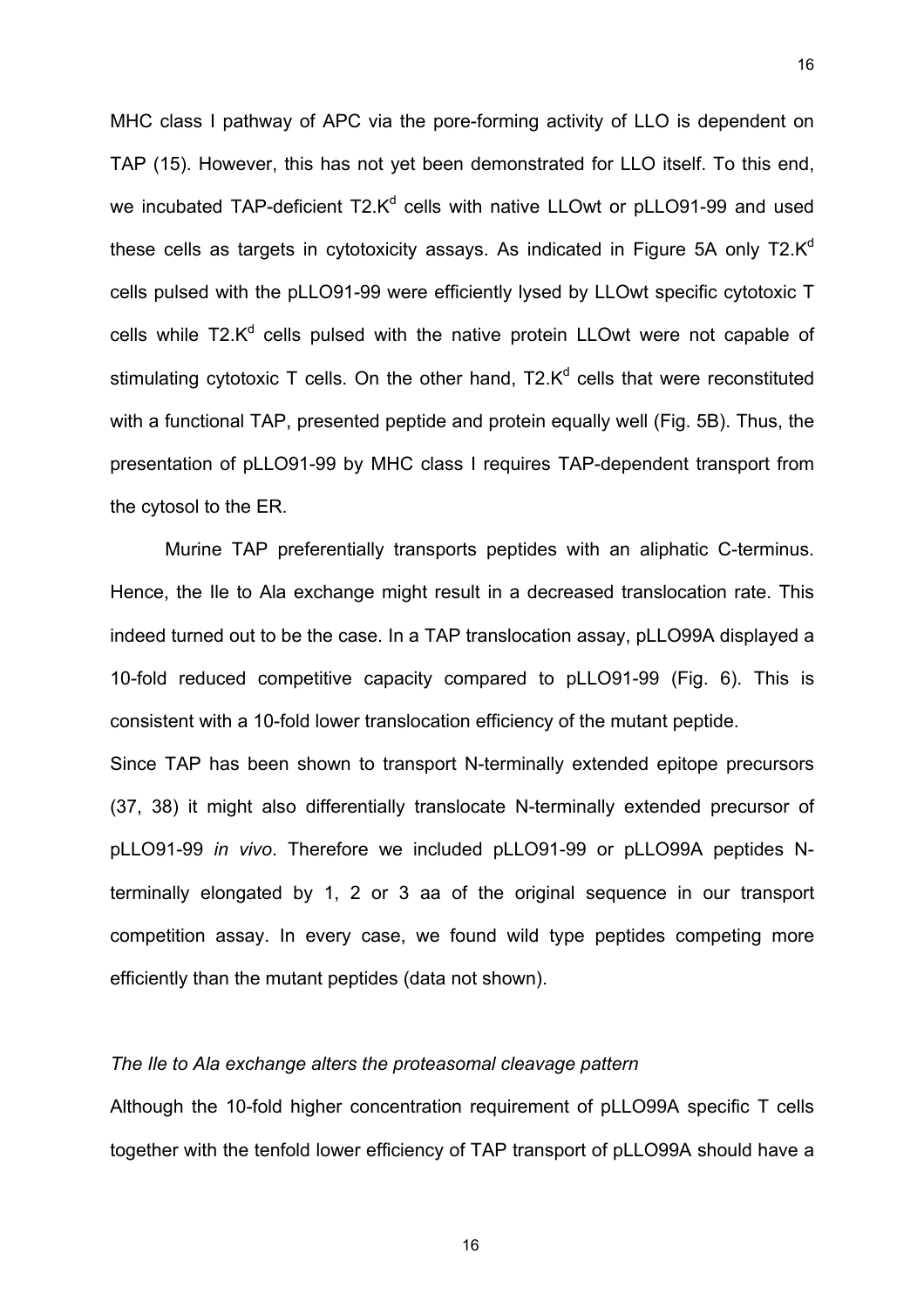severe effect on the induction of  $CDB<sup>+</sup>$  T cells against the epitope pLLO99A it can not explain the complete absence of this reaction. Since proteasomes are involved in the degradation of listeriolysin (39) it was possible that changing the Ile99 to Ala also altered the proteasomal cleavage pattern. As has been shown previously, changing aa`s either within the epitope or its flanks can strongly influence the cleavage preference of the proteasome (40-44). We therefore performed *in vitro* proteasomal digestion of 24meric petides that contained the pLLO91-99 or pLLO99A epitopes and were extended at the N- and C-termini by aa`s that naturally flank them. The resulting proteolytic fragments were analyzed by mass spectrometry and Edman degradation.

17

 Reproducibly and as indicated by arrow sizes, the most dominant cleavage sites are located after Gly9, Tyr10, and Asp12 (corresponding to Gly91, Tyr92 and Asp94) in both the pLLO91-99 and pLLO99A peptide (Fig. 7). The only significant difference in the cleavage and fragment pattern generated from the two synthetic peptides is the cleavage after Y16 and the aa at position 17 where the two peptides differ by Ile or Ala. Both cleavage sites are used in both peptides, but to a different degree. In the extended pLLO91-99 peptide the cleavage after Ile17 dominates over the cleavage after Tyr16. This could be shown by the detection of a strong MALDIsignal for fragment 1-17 present already early in the digest (data not shown). For the extended pLLO99A peptide however, the situation is exactly the opposite. In MALDIspectra, the fragment 1-16 dominates clearly over the fragment 1-17 as quantified by nanospray MS. This is indicated by the thickness of the horizontal bars in Fig. 7. MALDI spectra at 25 hrs revealed that the fragment 1-17 dominates the digestion pattern of the extended pLLO91-99 peptide, while the fragments 1-16 and 1-17 are found in equal amounts in the digest of the extended pLLO99A peptide (data not shown).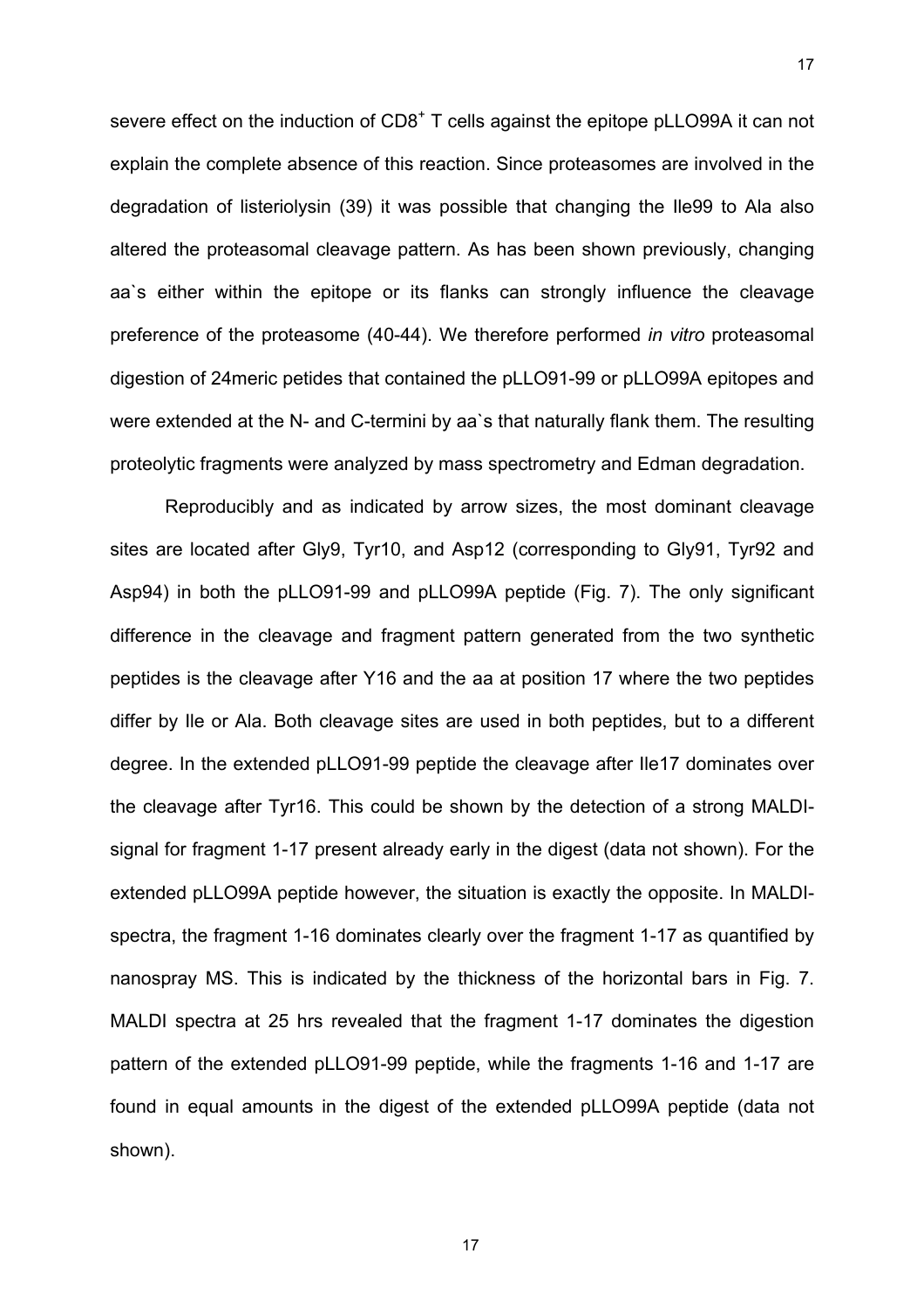The most convincing indication, however, is obtained by Edman sequence analysis of unfractionated digests at 25 hrs. The fragment 17-24 starting with Ala was detectable in large amounts in the digest of the variant peptide while in the digests of the wild type peptide, no fragment starting with Ile17 could be detected. Only minute amounts of fragment 17-24 were found in the digest of wild type peptide by sensitive MS analysis (data not shown).

 Thus, our data strongly suggest that during proteasomal processing of pLLO91-99, generation of the correct C-terminus of the T cell epitope is favored over its proteolysis. The opposite is found for the processing of pLLO99A. This was confirmed by analyzing the cleavage pattern of both peptides *in silico* (www.mhcpathway.net). Scores obtained using this software can be interpreted as logarithms of the probability of cleavage site usage, thus, the difference between two scores can be directly translated into a difference of amounts. Consistent with our *in vitro* data, the constitutive proteasome is predicted to cleave LLOwt between Tyr16 and Ile17 less efficient than LLO99A between Tyr16 and Ala17 (estimated score 1,4 for LLOwt compared to 1,6 for LLO99A), thus destroying the epitope to a certain extend. Importantly, the immunoproteasome as will be found in activated J774 cells is predicted to even more efficiently cleave LLO99A between Tyr16 and Ala17 (estimated score 1,95 compared to 1,5 for LLOwt), i.e. the epitope pLLO99A is predicted to be destroyed to even a larger degree by the immunoproteasome than by the constitutive proteasome. Immunoproteasomes are probably the type of proteasomes present in our J774 subline, since untreated cells already constitutively express low amounts of MHC class II, a marker for activation. In conclusion, the proteasome-dependent part of LLO processing favors the generation of the pLLO91-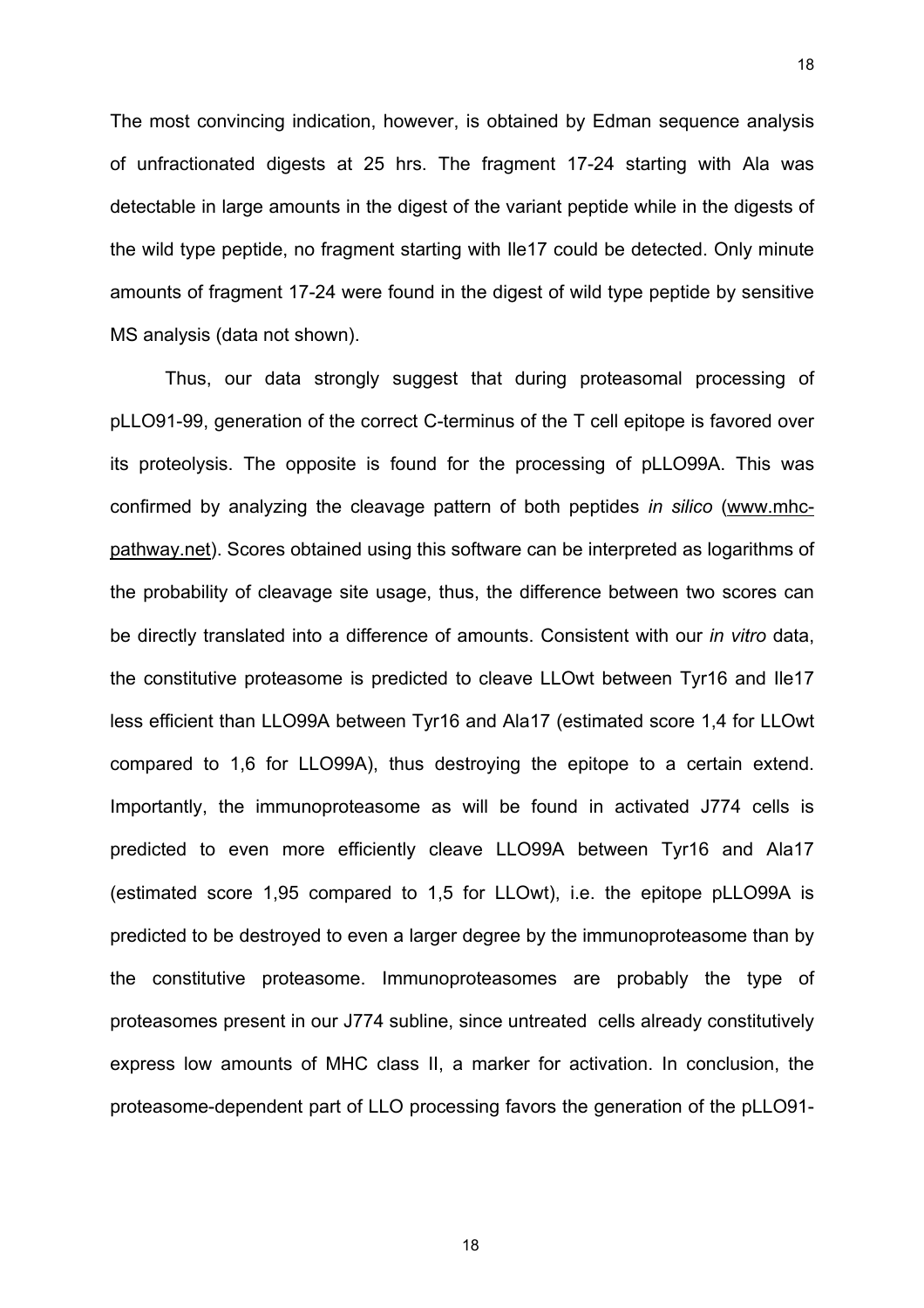99 epitope whereas the pLLO99A is destroyed to a large extent by proteasomal processing.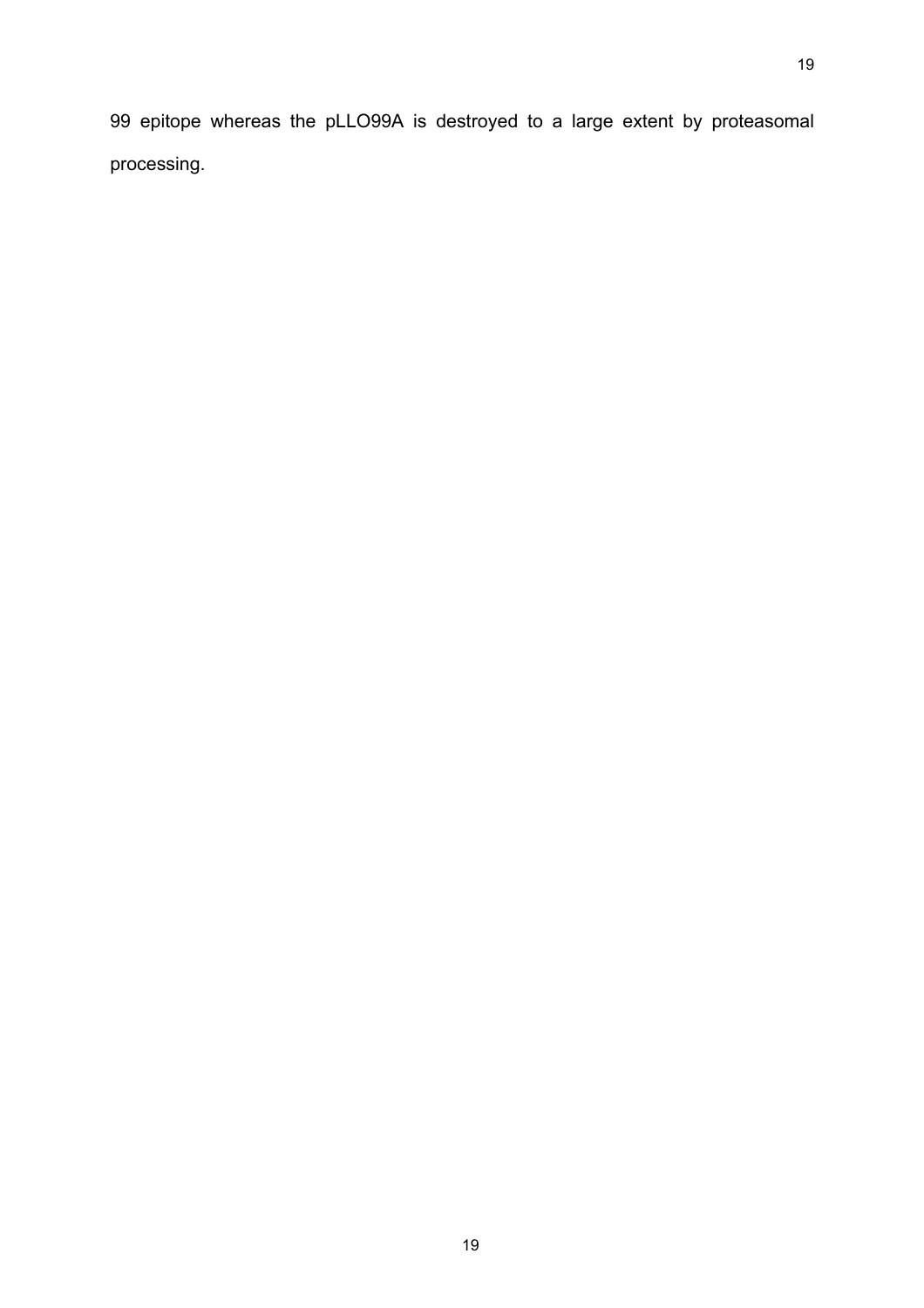# **Discussion**

Originally it was postulated that the affinity between peptide and MHC class I molecule is the major factor in determining epitope immunogenicity (45, 46). However, now it is clear that many additional factors contribute to the decision as to whether or not an epitope becomes available for MHC class I presentation (47-49) and especially becomes the dominant target of an immune response. In this study, we systematically analyzed the different steps of antigen recognition, processing and presentation that under normal conditions renders the listeriolysin O extremely immunogenic. We followed the impact of a single amino acid exchange within the dominant epitope of listeriolysin on MHC class I antigen presentation and found that changing the C-terminal anchor residue of pLLO91-99 from Il99 to Ala99 does not alter the peptide binding-affinity to isolated H-2K<sup>d</sup>. Nevertheless, MHC class I presentation of the mutanted protein was abrogated. This indicates that the selection of the dominant epitope is mainly determined by appropriate proteasomal processing and TAP transport rather then binding capacity to MHC class I molecules.

 Studies by Hahn et al. have shown that a mutation within the influenza hemagglutinin T cell epitope HA210-219 from Leu219 to Ala resulted in an epitope that only weekly bound  $K^d$  (42). In case of pLLO99A the Ala in position 9 of the nonameric peptide obviously can substitute for the anchor amino acid Ile. The binding capacity of pLLO99A to  $K^d$  was comparable to that of the wild type epitope pLLO91-99. Nevertheless, CD8<sup>+</sup> T cells raised against the pLLO91-99 determinant did not recognize pLLO99A. Similar results were obtained with other peptides in which exchanges at aa99 had been carried out. Since anchor residues and especially the C-terminus of a peptide should face inwardly into the binding groove of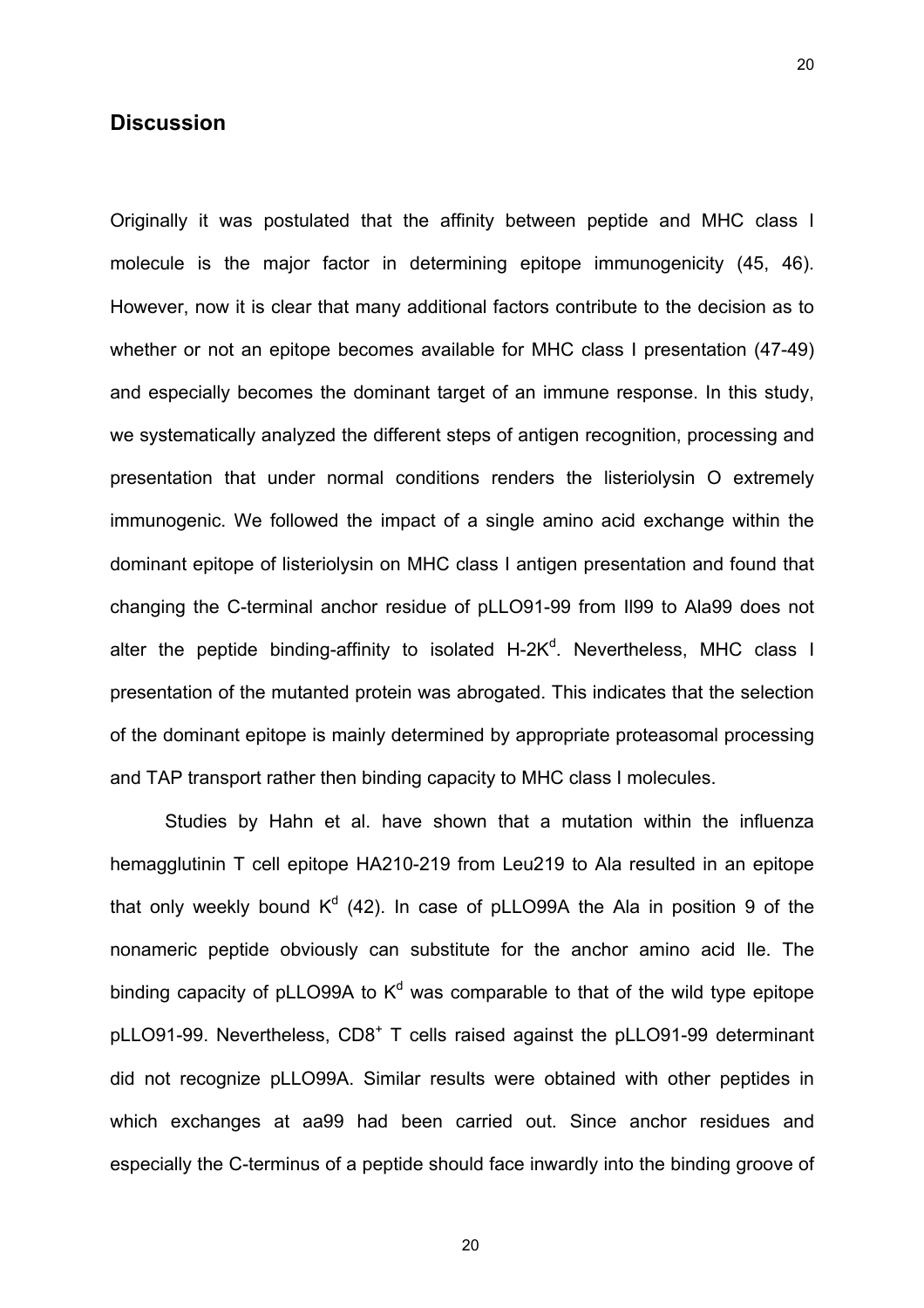class I molecules they should not be in contact with the TCR. Thus, even conservative replacements at this aa position of LLO91-99 must have significant influence on the conformation of the peptide or the class I molecule in order to affect interactions of contact residues with the TCR. This issue is presently investigated in more detail. Similar observations have been made with a conservative exchange at the second anchor residue of this epitope (17, 23). Along this line, exchange of non-TCR contact residue within an epitope has been shown before to result in antagonism of T cell recognition (50, 51).

21

 Selective forces on the presentation of particular peptides have impressively been demonstrated by Davenport et al. previously (52). Comparing naturally presented peptides and peptides bound from mixtures to recombinant MHC class I molecules *in vitro,* they found similar amino acid distribution within the core of the epitopes. However, the C-terminus of peptides eluted from the *in vitro* loaded HLA-A2 and HLA-B8 molecules was clearly different from peptides eluted from the same molecules loaded under physiological conditions. Natural peptides showed a strong preference for hydrophobic C-termini which was not observed in the experimental system. In case of peptides eluted from *in vitro* loaded HLA-B8 the yield of Ala at the C-terminus was found to be even higher than Ile, Val, and Leu that were observed normally. This is in line with our results. We demonstrate that Ala at the C-terminus of the LLO91-99 epitope results in binding to MHC class I H-2K<sup>d</sup> with almost the same affinity as the wild type peptide does. Thus, the observed preference for hydrophobic aa at the C-terminus of peptides binding to  $K^d$  is most likely an effect of epitope processing and transport rather than peptide binding. This hypothesis is supported by extensive studies on immunodominance and subdominance of lymphocytic choriomeningitis virus (LCMV) in a mouse model. Although the gp276 determinant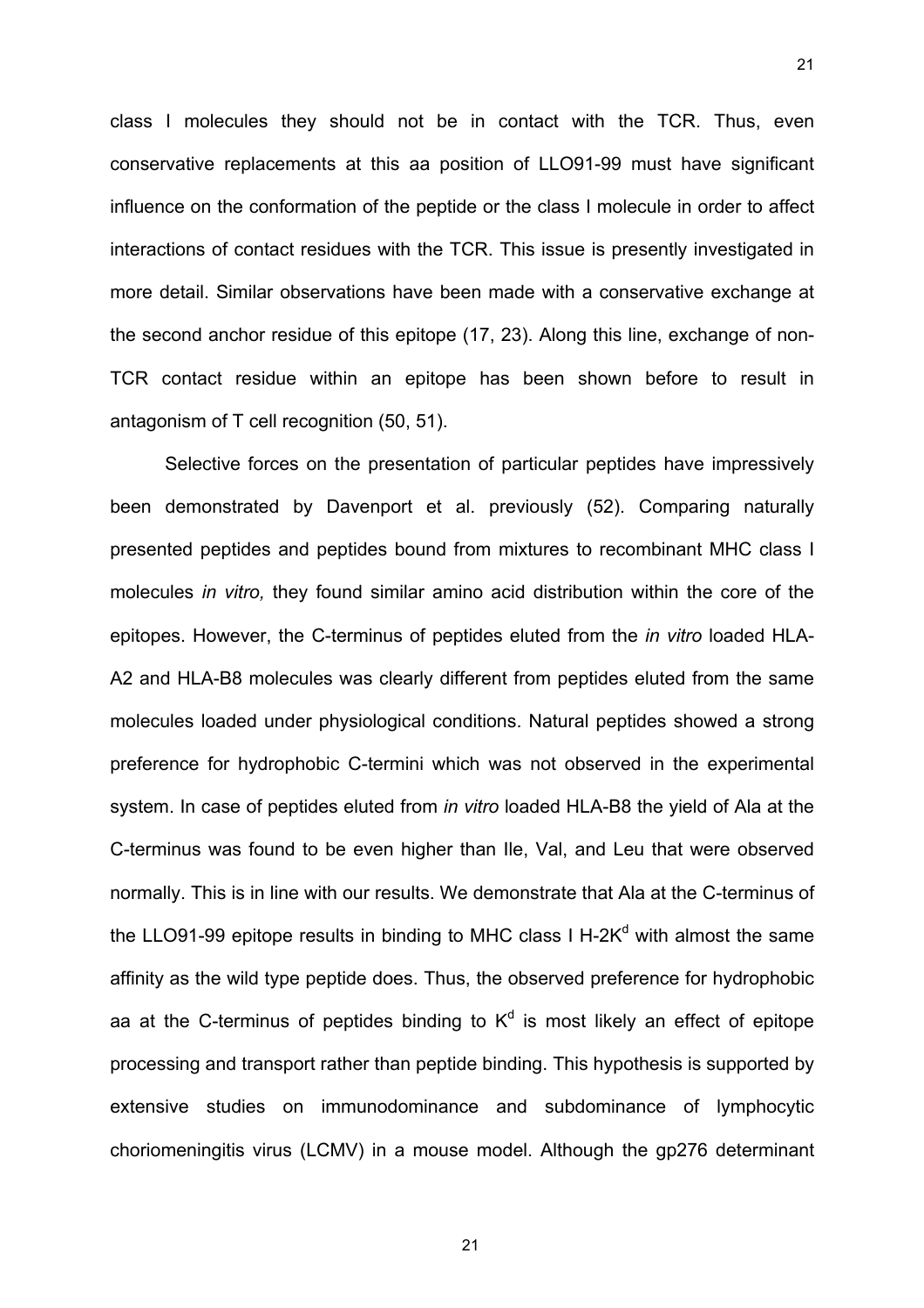exhibits a higher affinity to isolated H-2D $<sup>b</sup>$  then the dominant epitope gp33 and was</sup> highly efficient in stimulating lysis of LCMV infected target cells in adoptive transfer experiments (53, 54), it remains a subdominant epitope during viral infections.

22

 The Ile to Ala substitution in pLLO99A negatively influences the TAP translocation efficiency. This was not unexpected as the correct C-terminal residue is known to play a critical role for TAP transport (55). Murine TAP preferentially translocates peptides with hydrophobic C-termini. Indeed exchanging this residue in LLO99A led to a 10-fold decrease in translocation efficiency compared to the wild type epitope. In line with these findings is the significant effect of the affinity of TAP for a particular epitope and its presentation as described by Fruci et al. (56).

 The combined effects of a) a TCR that needs around 10 times more antigen to be optimally triggered and b) the inefficient TAP-dependent transport of the epitope could explain a reduction of pLLO99A presentation to a level ineffective for triggering cytotoxic T cells. However, if antigen presentation capacity would only be reduced at these steps it should be possible to overcome this defect by using higher amounts of antigen. Studies performed by Chen and Niedermann (48, 57) on the presentation of a subdominant ovalbumin epitope indeed demonstrated that the lower binding capacity of the subdominant epitope Ova55-62 and its inefficient proteolytic processing can be compensated by the use of high ovalbumin concentrations. In our case, even loading APC with excessive amounts of intracellularly produced LLO99A did not result in T cell stimulation. This suggests that the observed absence of T cell stimulation by LLO99A is not simply a consequence of a reduced TAP transport and reduced TCR affinity but due to a severe defect in processing of the pLLO99A epitope.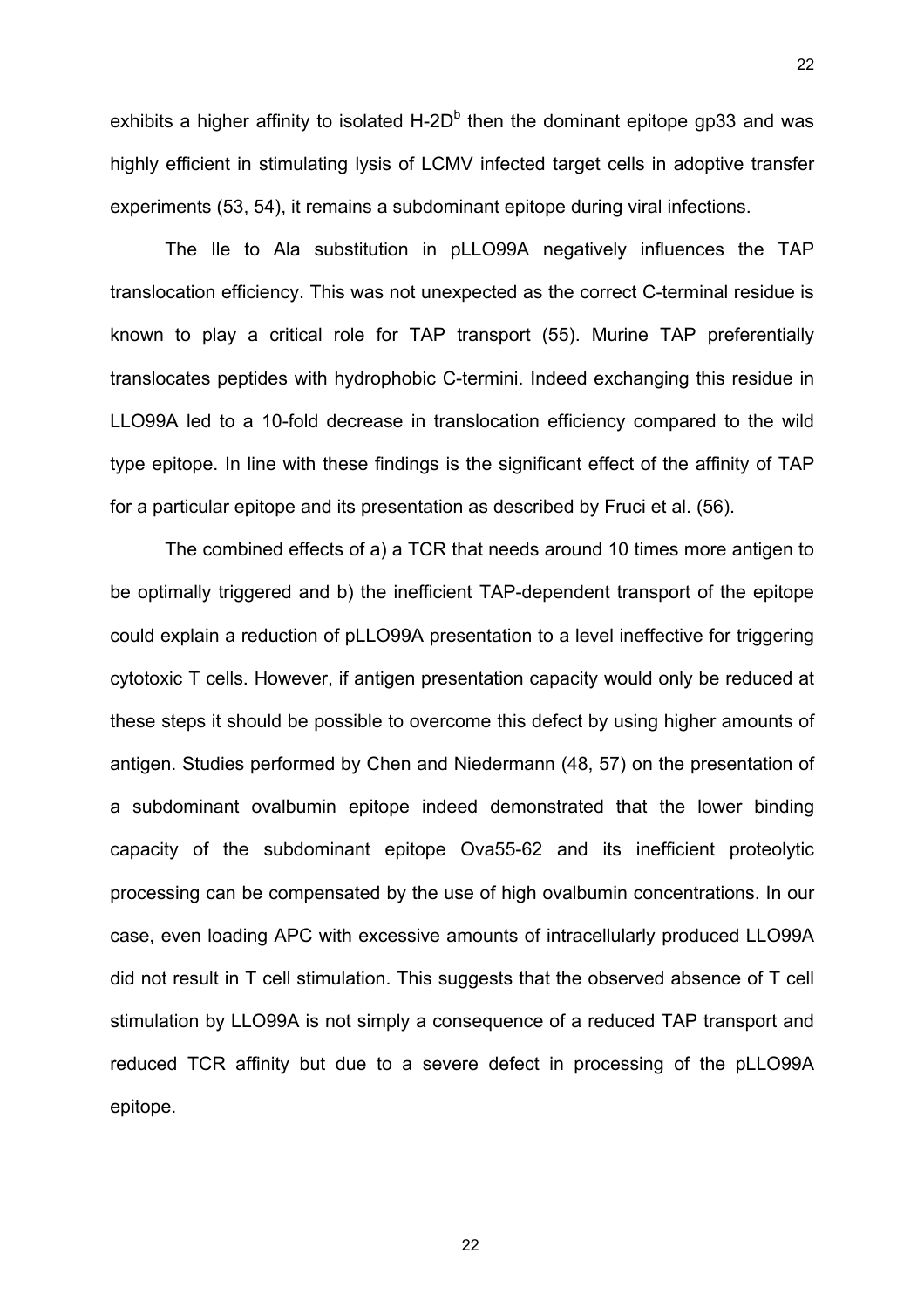*In vitro* proteasome digestion profiles of mutant and wild type 24meric peptides clearly indicated that the exchange of the C-terminal anchor residue of the LLO T cell epitope changes the cleavage preference of the proteasome. This effect is caused by the aa substitution itself as under our experimental conditions positional or flanking effects on proteasomal cleavage preference could be excluded due to the fact that the mutation was introduced in the original aa sequence without alterations within the flanking region. These results are in line with proteasomal cleavage motifs described by Nussbaum et al. (58) where Tyr is a preferred C-terminal residue at the P1 position of an epitope after cleavage by the chymotryptic activity of yeast and human 20S proteasomes (59 and unpublished observations). According to these cleavage motifs a small amino acid is preferred at the position C-terminal of the cleavage site (P1´-position). Thus, the mutation from Ile to the smaller amino acid Ala at the Cterminus of the T cell epitope could explain the shifting of the dominant proteasomal cut from Ala17 to Tyr16.

 Several studies have been performed by now showing that mutations within an epitope or its flanking region can influence the proteasomal cleavage pattern (40-44, 59-61). Some of them indicate a strong effect of Ala-spacing on the processing frequency of an epitope (59, 60). Single as well as penta Ala-spacers were found to improve the antigen presentation capacity of a nonameric epitope by enhancing the proteasomal cut between the correct C-terminus Leu and the flanking Ala. This is in line with our results since we also observed a strong preference of the proteasome to cleave before Ala17 rather then before the natural flanking aa Val18. The introduction of an Ala in the C-terminal position of the LLO T cell epitope apparently functions as a cleavage signal leading to the destruction of most of the T cell epitope by the proteasome.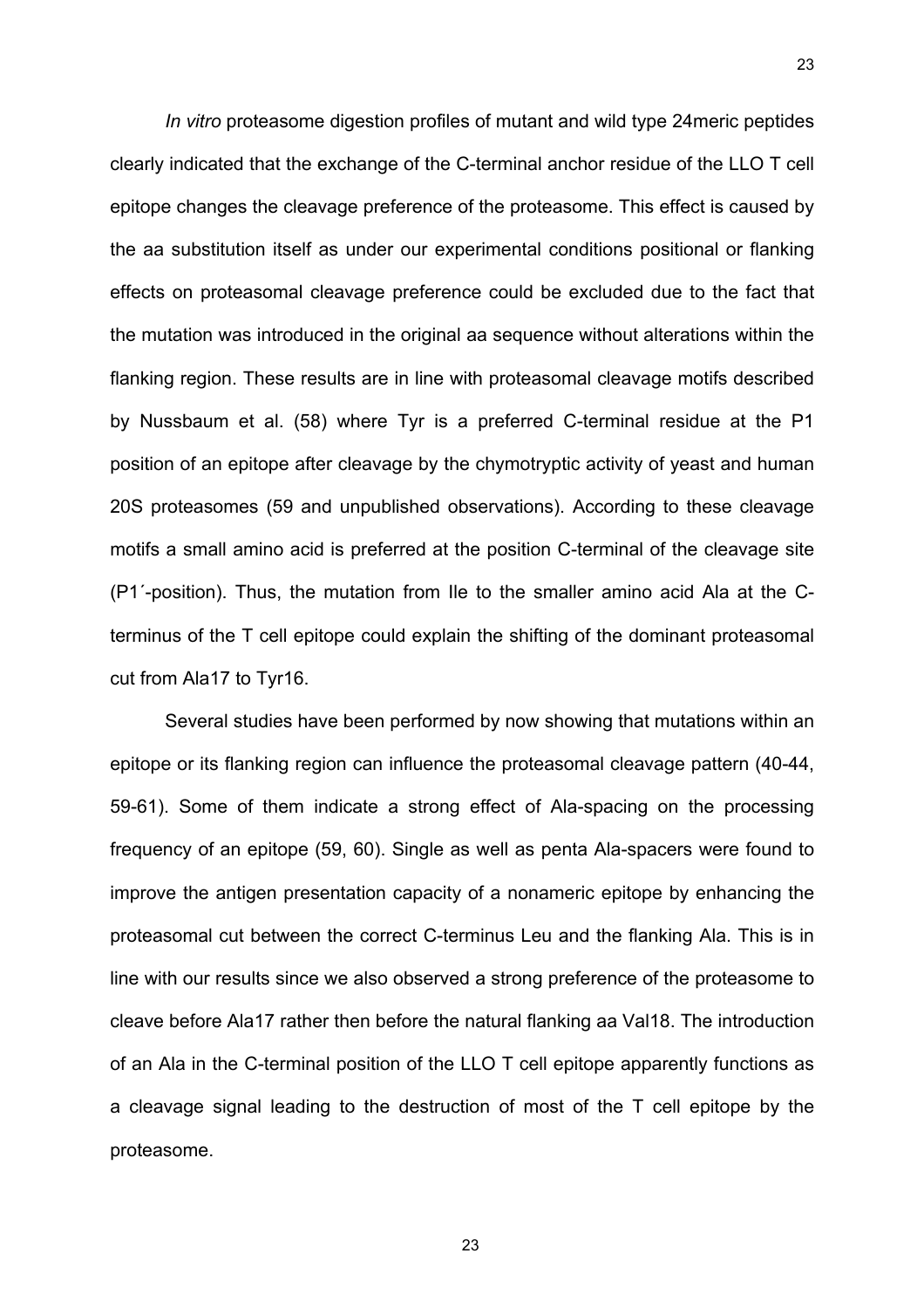The hydrolysis of proteins by proteasomes obviously represents the key step in the generation of most antigenic peptides (reviewed in 62). Although proteasomes are needed for the presentation of most antigens, including LLO, they in fact destroy more epitopes than they generate (63, 64). Consistent with this, we observed during *in vitro* proteasomal digestion of 24meric precursors major cleavage events after Gly9, Tyr10, and Asp12, which all result in destruction of the pLLO91-99 and pLLO99A eptitope. The only significant difference in the proteasomal cleavage pattern of wild type versus variant 24meric peptide, however, was the cleavage at position 16 and 17, respectively. For various epitopes it has been demonstrated that N-terminally extended precursors are the main proteasomal products generated (65, 66). In contrast, proteasomal activity is required to process the correct C-terminus needed for proper binding to MHC class I molecules. This is due to the lack of carboxypeptidases in the cytosol and the endoplasmic reticulum (67). Indeed, by cleaving the wild type peptide precursor at position Ile17 the proteasome generates an N-terminally extended 17mer that exhibits the correct C-terminus. In case of the variant precursor, a major cleavage takes place at position Tyr16 deleting the Cterminal anchor position. Only minute amounts of the 17mer precursor with the correct C-terminus were detectable in proteasomal digests.

24

 The proteasomal degradation of a protein is the initial step in generating an antigenic epitope, and most precursors extended N-teminally are processed by aminopeptidases in the cytosol and the endoplasmic reticulum (68). These down stream processes may also be involved in the establishment of dominance of the pLLO91-99 epitope. Clearly, *in vitro* proteasomal digestion of extended pLLO91-99 as well as pLLO99A peptide did not result in the generation of the correct nonameric peptide but only to N-terminally extended epitope precursors (Fig. 7). Therefore, it is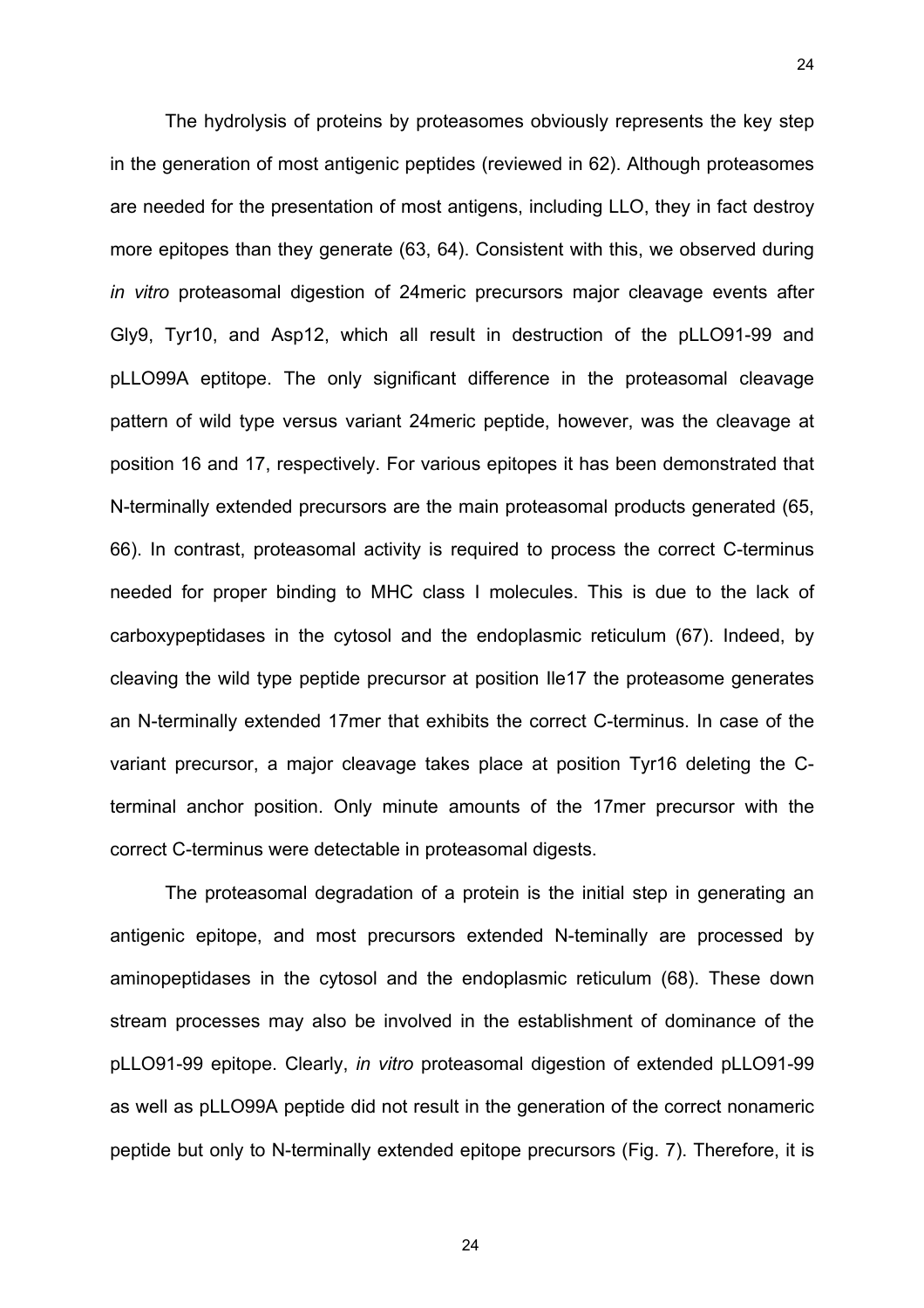very likely that aminopeptidases have a major impact on the processing of the correct epitope.

 Little is known about the specificities of aminopeptidases residing in the cytosol and ER. Although some of them appear to destroy many antigenic peptides (69, 70) they exhibit the potential to generate epitopes that match the requirements for MHC class I binding (71, 72). Overexpression of the IFN-γ inducible ER aminopeptidase 1 (ERAP1) has been shown to result in enhanced processing of the SIINFEKL epitope from an N-terminally extended precursor peptide (73) while inhibition of ERAP1 leads to downregulation of MHC class I presentation (73, 74). Moreover, ERAP1 exhibits peptide selectivity and differential effects on antigen presentation by various MHC class I molecules (75). In addition, ERAP1 strongly prefers peptide substrates with hydrophobic C-terminal residues as described (67). Such impact of post proteasomal trimming on the generation of the immunodominant epitope pLLO91-99 has not been studied so far. However, the sequence preference of some of the down stream proteases might affect the correct trimming of the epitope.

 A similar discrepancy between the ability of CTL to lyse peptide pulsed APC and their lack of lysing cells that express the full length protein has been described by Valmori et al. (76). As in our study, inappropriate processing of the C-terminus of the antigenic peptide was identified as the factor limiting presentation. Interestingly, peptide presentation was restored by addition of the proteasome inhibitor lactacystin. Inhibition of the proteasomal trypsin- and chymotrypsin-like activity prevented destruction of the epitope in that case and allowed presentation by MHC class I. In our hands, treatment of APC with lactacystin did not result in restoration of processing of pLLO99A from LLO99A (data not shown).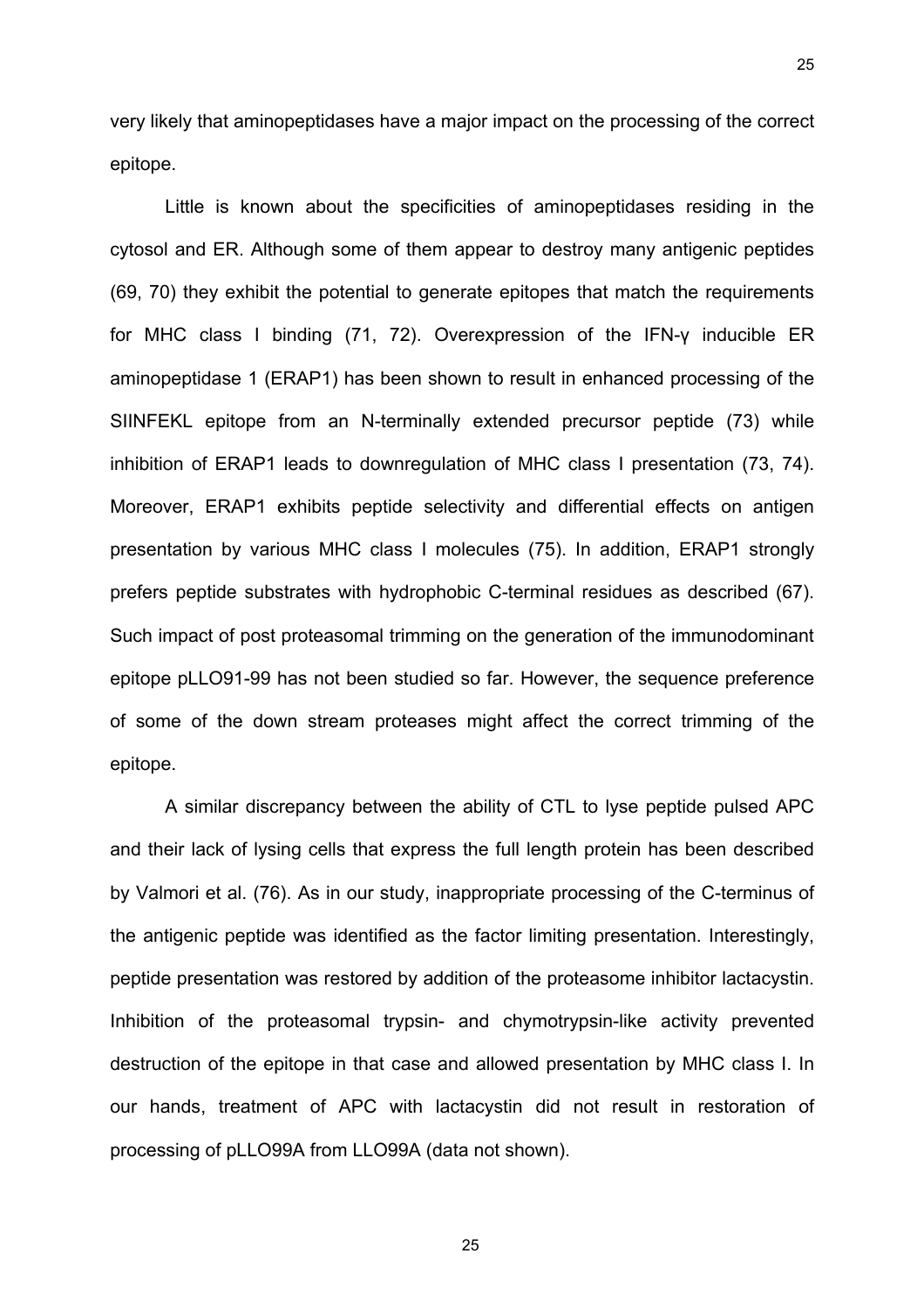Basler et al. have demonstrated that immunoproteasomes, but not constitutive proteasomes lead to the preferential destruction of the gp276 epitope in LCMV infected cells. This indicates the participation of the IFN-γ inducible proteasomal subunits on shaping the epitope hierarchy of CTL responses *in vivo* (47). No effect on the presentation of the wild type or the lack of presentation of the variant listeriolysin epitope was observed by the addition of IFN-γ to APCs. Thus, the composition of the proteasome is most likely excluded as decisive factor for the dominance of pLLO91-99. This is in agreement with predictions of cleavage patterns of immunoproteasomes as revealed by the mhc-pathway software (www.mhcpathway.net).

 The fact that intracellular LLO secretion by *Listeria monocytogenes* is drastically down regulated shortly after infection but nevertheless still suffices to accumulate enough pLLO91-99/H-2 $K<sup>d</sup>$  complexes to stimulate a primary protective CTL response towards the pathogen suggests an extremely rapid and efficient processing and presentation of the toxin. A conservative single aa exchange at the C-terminal anchor position of the immunodominant epitope pLLO91-99 had, with the exception of peptide / MHC binding, a dramatic effect on all major steps involved in generation and presentation of an antigenic determinant. This includes interference with proteasomal digestion, TAP transport and T cell recognition, resulting in the complete loss of immunogenicity of the formerly highly immunogenic listeriolysin. Thus, our data underline a highly optimized coordination of processing and presentation of pLLO91-99 that suggests a role if not a major role in the establishment of immunodominance towards this particular epitope. It also demonstrates the complexity of molecular mechanisms that lead to the dominance of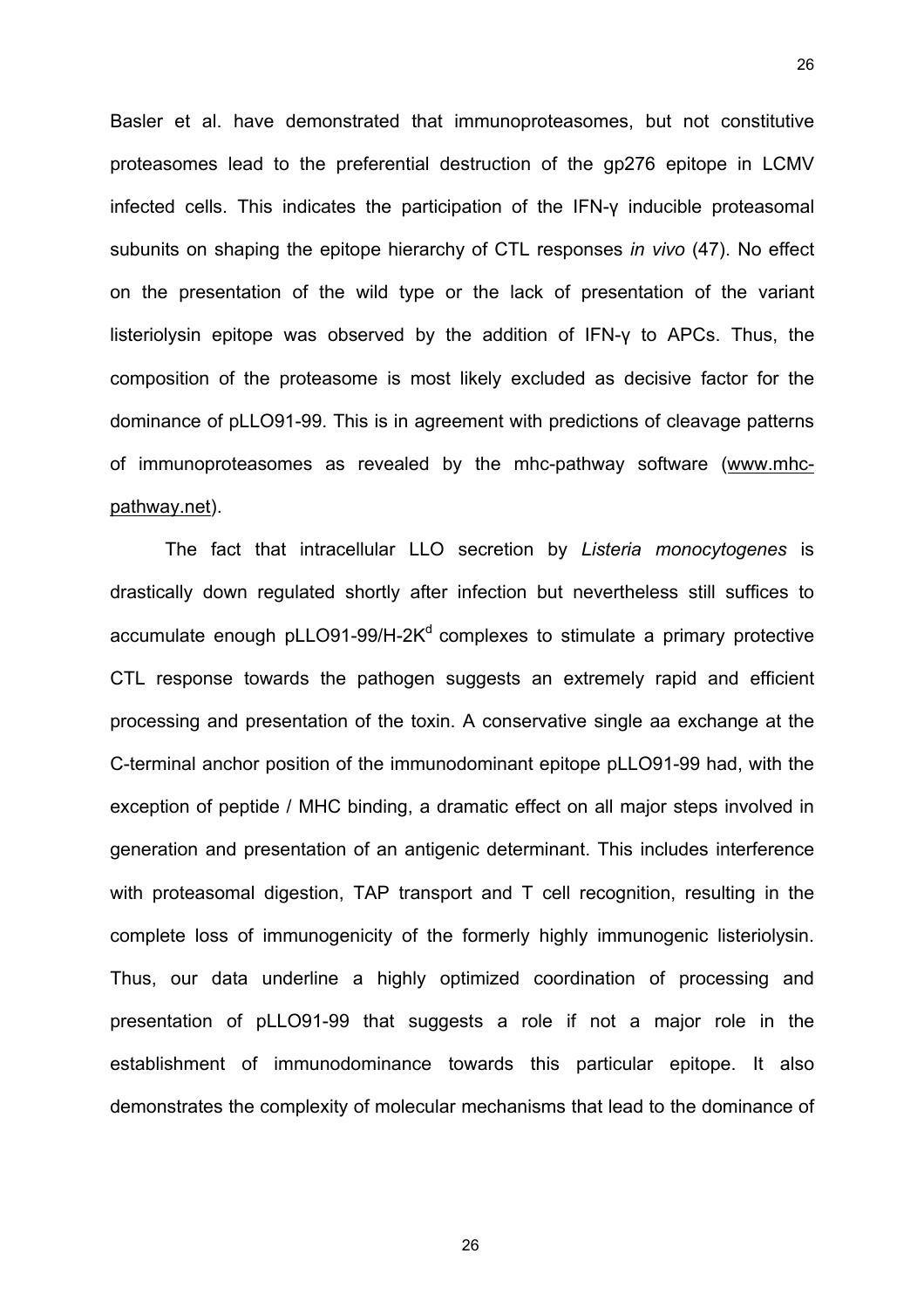a single MHC class I presented epitope from an organism that in principal could provide thousands of epitopes for T cell recognition.

# **Acknowledgements**

Expert technical assistance of Susanne zur Lage, Regina Lesch and Hannelore Hermann are gratefully acknowledged. This work has been supported in part by grants from the DFG and the Niedersächsische Ministerium für Wissenschaft und Kultur.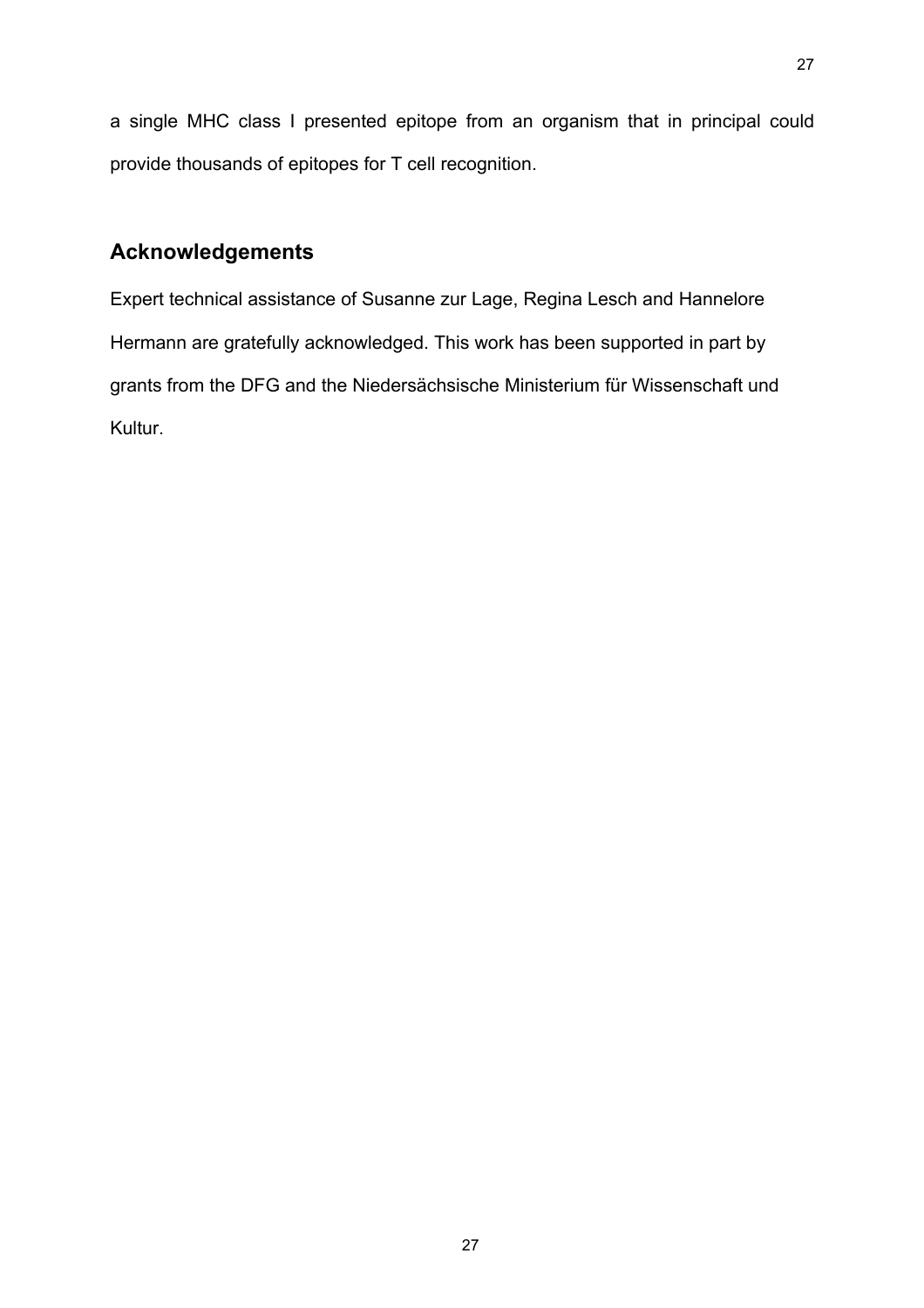# **References**

- 1. Sercarz E. E., Lehmann P. V., Ametani, A., Benichou, G., Miller, A. and K. Moudgil. 1993. Dominance and crypticity of T cell antigenic determinants. *Annu. Rev. Immunol.* 11:729.
- *2.* Braciale, T. J., Sweetser, M. T., Morrison, L.A., Kittlesen, D. J., and Braciale. V. L. 1989. Class I major histocompatibility complex-restricted cytolytic T lymphocytes recognize a limited number of sites on influenza hemagglutinin. *Proc. Natl. Acad. Sci. USA* 86:277*.*
- 3. Berzofsky, J. A. 1988. Immunodominance in T lymphocyte recognition. *Immunol. Lett.* 18:83.
- 4. Pamer, E. G., Harty, J. T., and Bevan M. J. 1991. Precise prediction of a dominant class I MHC-restricted epitope of *Listeria monocytogenes. Nature* 353:852.
- 5. Chen, W., Anton, L. C., Bennink, J. R., and Yewdell J. W. 2000. Dissecting the multifactorial causes of immunodominance in class I-restricted T cell responses to viruses. *Immunity* 12:83.
- 6. Yewdell, J. W. and Bennink J. R. 1999. Immunodominance in major histocompatibility complex class I-restricted T lymphocyte responses. *Annu. Rev. Immunol*. 17:51.
- 7. Gellin, B. G. and Broome C. V. 1989. Listeriosis. *JAMA* 261(9):1313.
- *8.* Kaufmann S. H., Rodewald, H. R., Hug, E., and de Libero, G. 1988. Cloned Listeria monocytogenes specific non-MHC-restricted Lyt-cells with cytolytic and protective activity. *J. Immunol.* 140:3173*.*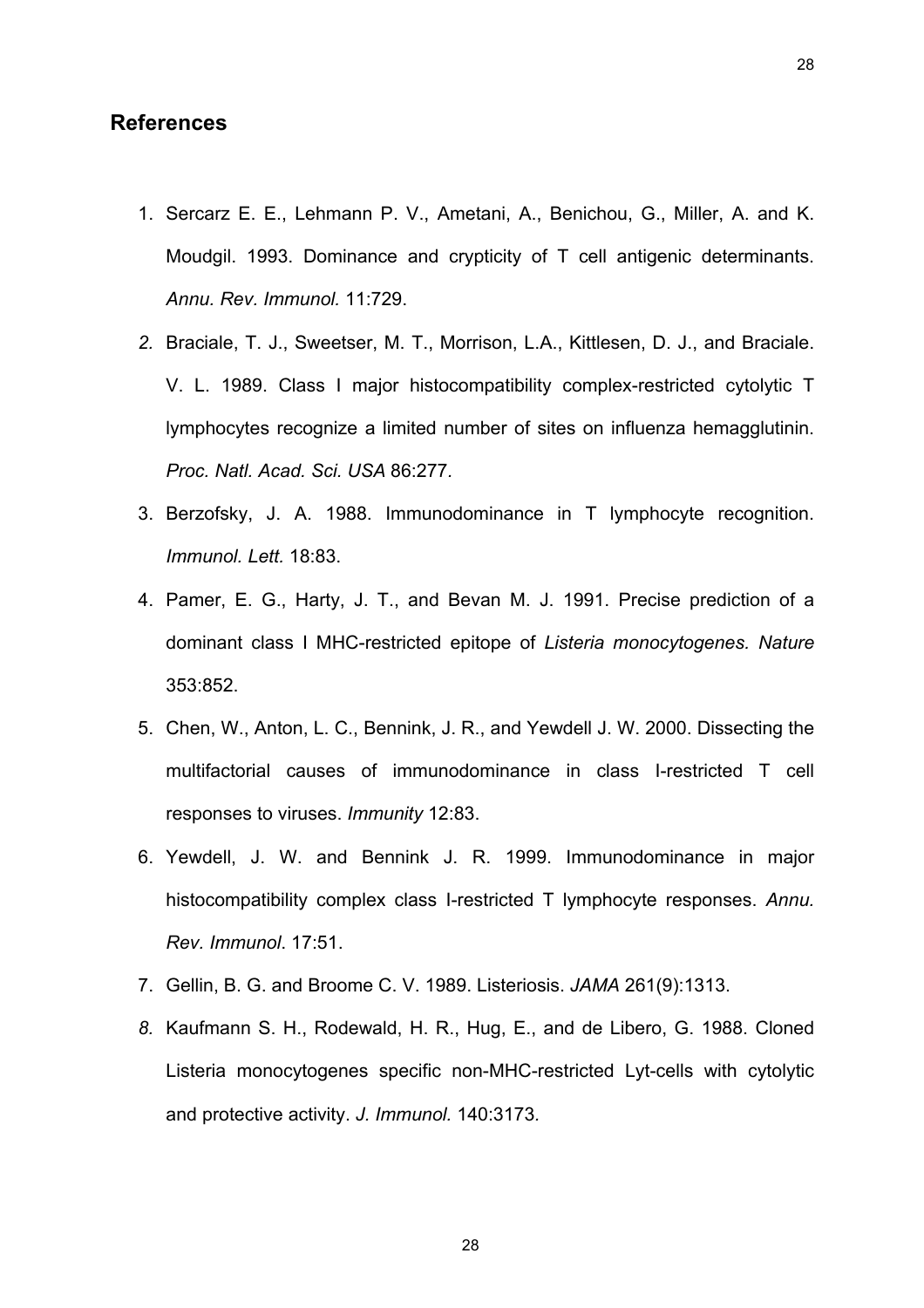- 9. Pamer, E. G. 1994. Direct sequence identification and kinetic analysis of an MHC class I-restricted Listeria monocytogenes CTL epitope*. J. Immunol.*  152:686.
- 10. Sijts, A. J., Neisig, A., Neefjes, J., and Pamer E. G. 1996. Two Listeria monocytogenes CTL eitopes are processed from the same antigen with different efficiencies*. J. Immunol.* 156:683.
- 11. Busch, D. H., Bouwer, H. G., Hinrichs, D., and Pamer, E. G.. 1997. A nonamer peptide derived from Listeria monocytogenes metalloprotease is presented to cytolytic T lymphocytes. *Infect. Immun.* 65:5326.
- 12. Wipke, B. T., Jameson, S. C., Bevan, M. J., and Pamer, E. J. 1993. Variable binding affinities of listeriolysin O peptides for H-2K<sup>d</sup> class I molecules. Eur. J. *Immunol.* 23:2005.
- 13. Vijh S. and Pamer, E. G. 1997. Immunodominant and subdominant CTL responses to Listeria monocytogenes infection*. J. Immunol.* 158:3366.
- 14. Decatur A. L. and Portnoy, D. A. 2000. A PEST-like sequence in listeriolysin O essential for Listeria monocytogenes pathogenicity. *Science* 290:992.
- 15. Darji, A., Chakraborty, T., Wehland, J., and Weiss, S. 1995. Listeriolysin generates a route for the presentation of exogenous antigens by major histocompatibility complex class I. *Eur. J. Immunol.* 25:2967.
- 16. Darji, A., Chakraborty, T., Wehland, J., Weiss, S. 1997. TAP-dependent major histocompatibility complex class I presentation of soluble proteins using listeriolysin. *Eur. J. Immunol. 27:1353.*
- *17.* Saledo, M., Momburg, F., Hämerling, G. J., and Ljunggren, H. G. 1994. Resistance to natural killer cell lysis conferred by TAP1/2 genes in human antigen-processing mutant cells. *J. Immunol.* 152:1702*.*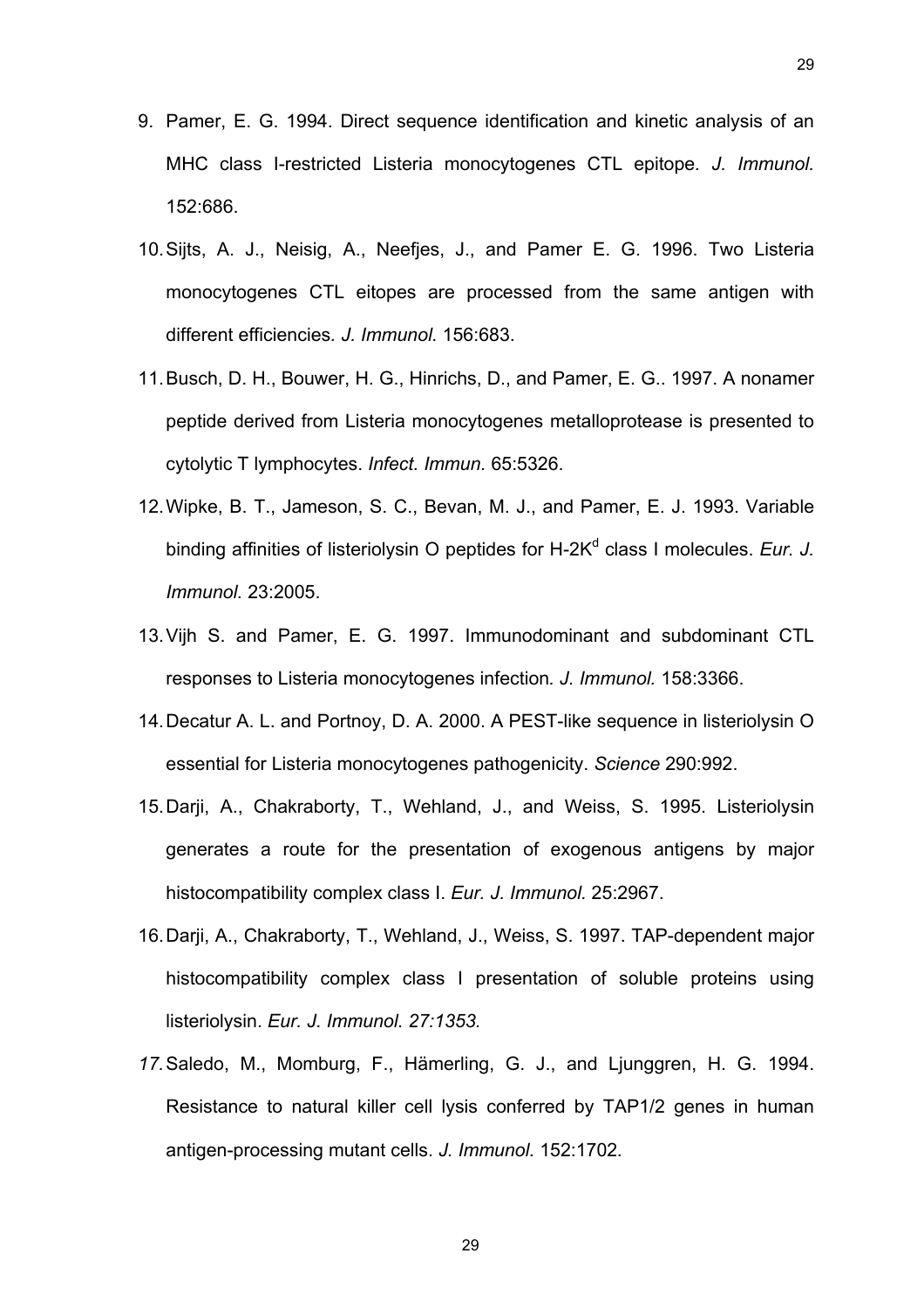- 18. Bruder, D., Darji, A., Gakamsky, D. M., Chakraborty, T., Pecht, I., Wehland, J., and Weiss, S. 1998. Efficient induction of cytotoxic CD8<sup>+</sup> T cells against exogenous proteins: establishment and characterization of a T cell line specific for the membrane protein ActA of *Listeria monocytogenes*. *Eur. J. Immunol*. 28:2630.
- 19. Gakamsky, D. M., Bjorkman, P. J., and Pecht, I. 1996. Peptide interaction with a class I major histocompatibility complex-encoded molecule: allosteric control of the ternary complex stability. *Biochemistry* 35:14841.
- 20. Gakamsky, D. M., Boyd, L. F., Margulies, D. H., Davis, D. M., Strominger, J. L., and Pecht, I. 1999. An allosteric mechanism controls antigen presentation by the H-2K $^{\text{b}}$  complex. Biochemistry 38:12165.
- 21. Gakamsky, D. M., Davis, D. M., Strominger, J. L., and Pecht, I. 2000. Assembly and dissociation of human leukocyte antigen (HLA)-A2 studied by real-time fluorescence resonance energy transfer. *Biochemestry* 39:11163.
- 22. Neefjes, J., Gottfried, E., Roelse, J., Gromme, M., Obst, R., Hämmerling, G. J., and Momburg, F. 1995. Analysis of the fine specificity of rat, mouse and human TAP peptide transporters. *Eur. J. Immunol*. 25:1133.
- *23.* Kuehn, L., Dahlmann, B., Gauthier, F., and Neubauer, H. P. 1989. *Biochem. Biophys. Acta*. 991:263.
- 24. Bouwer, H. G. A., Moors, M., and Hinrichs, D. J. 1996. Elimination of the listeriolysin O-directed immune response by conservative alteration of the immundominant listeriolysin O amino acid 91 to 99 epitope. *Infect. Immun.* 64: 3728.
- *25.* Slifka, M. K., Blattmann, J. N., Sourdive, D. J., Liu, F., Huffmann, D. L., Wolfe, T., Hughes, A., Oldstone, M. B., Ahmed, R., and von Herrath, M. G. 2003.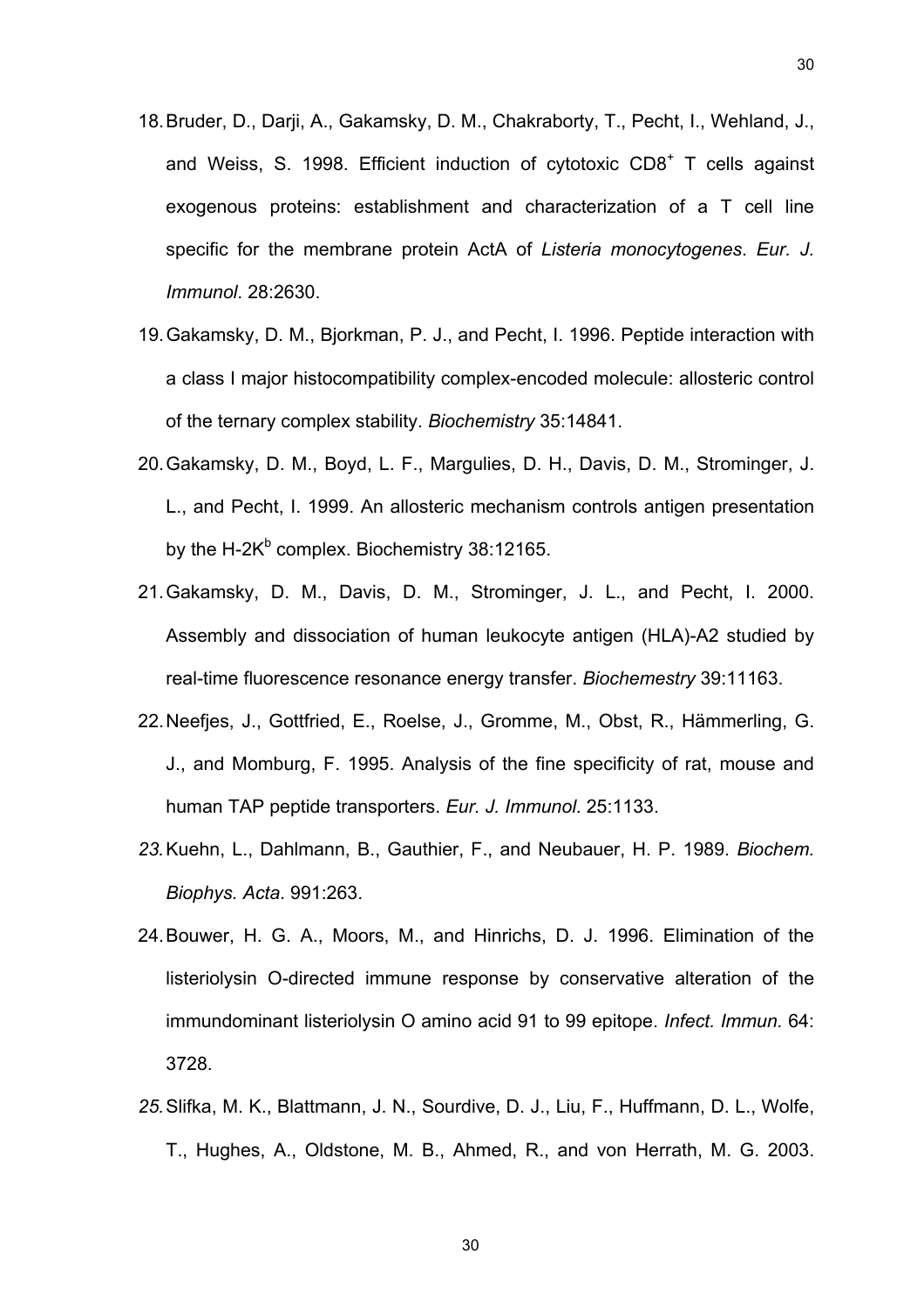- 26. Boes, B., Hengel, H., Ruppert, T., Multhaupt, G., Koszinowski, U.H., and Kloetzel, P.M. 1994. Interferon gamma stimulation modulates the proteolytic activity and cleavage site preference of 20S mouse proteasomes. *J. Exp. Med.* 179:901.
- 27. Dick, T. P., Ruppert, T., Groettrupp, M., Kloetzel, P. M., Kuehn, L., Koszinowski, U. H., Stevanovic, S., Schild, H., and Rammensee, H-G. 1996. Coordinated dual cleavages induced by the proteasome regulator PA28 lead to dominant MHC ligands. *Cell* 88:253.
- 28. Driscoll, J., Brown, M. G., Finley D., and Monaco, J. J. 1993. MHC-linked LMP gene products specifically alter peptidase activities of the proteasome. *Nature* 365:262.
- 29. Gaczynska, M., Rock, K. L., and Goldberg, A. L. 1993. γ-interferon and expression of MHC genes regulate peptide hydrolysis by proteasomes. *Nature*. 365:264.
- 30. Groettrup, M., Soza, A., Eggers, M., Kuehn, L., Dick, T. P., Schild, H., Rammensee, H-G., Koszinowski, U. H., and Kloetzel, P. M. 1996. A role for the proteasome regulator P28a in antigen presentation. *Nature* 381:166.
- *31.* Gileadi, U., MoinsTeisserenc, H. T., Correa, I., Booth, B. L., Dunbar, P. R., Sewell, A. K., Trowsdale, J., Phillips, R. E., and Cerundolo, V. 1999. Generation of an immunodominant CTL epitope is affected by proteasome subunit composition and stability of the antigenic protein. *J. Immunol*. 163:6045.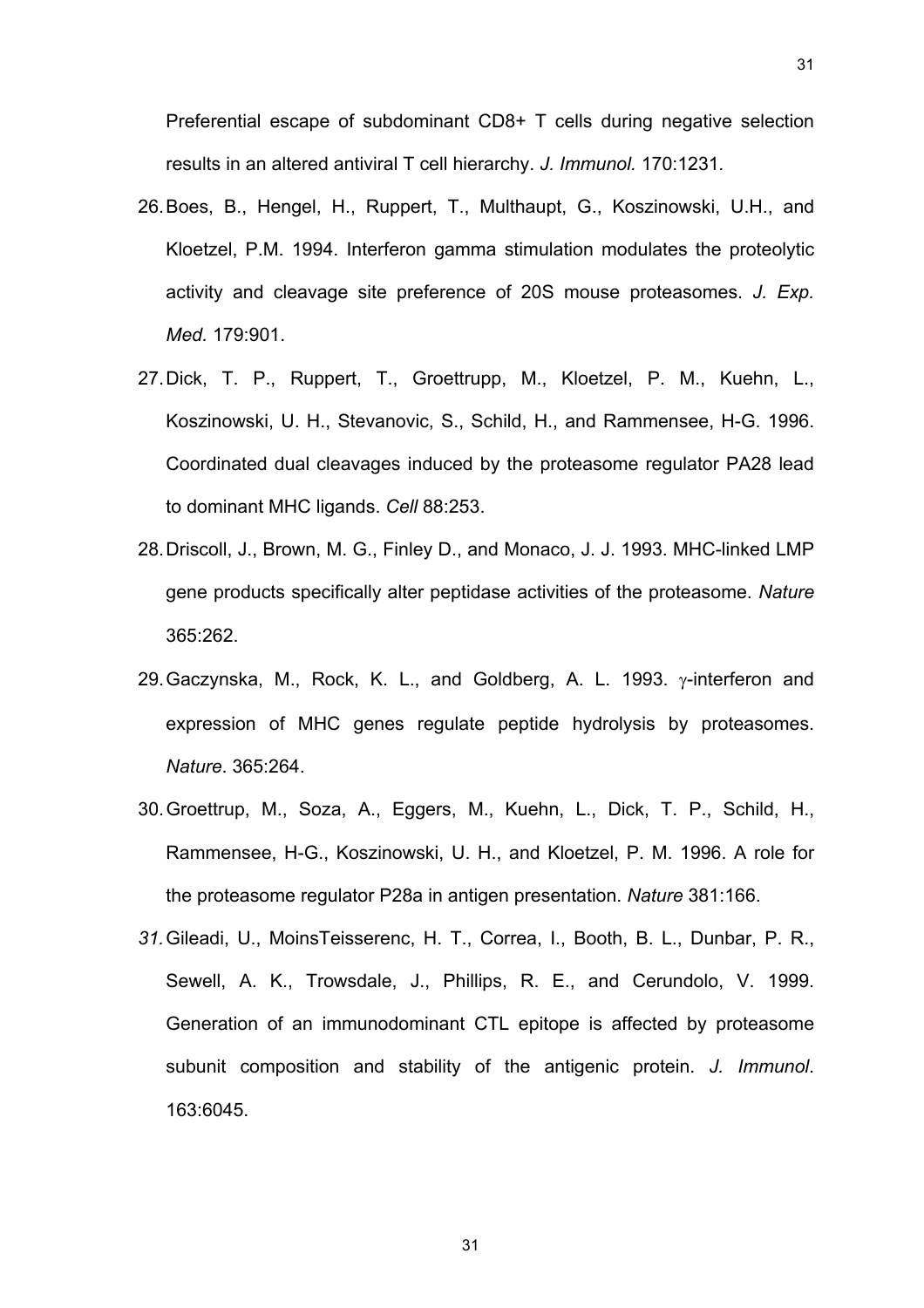- 32. Schwarz, K., van den Broek, M., Kostka, S., Kraft, R., Soza, A., Schmidtke, G., Kloetzel, P. M., and Groettrup, M. 2000. Overexpression of the proteasome subunits LMP2, LMP7, and MECL-1 but not PA28α/β enhances the presentation of an immunodominant lymphocytic choreomeningitis virus T cell epitope. *J. Immunol*. 165:768.
- *33.* Sijts, A. J. A. M., Standera, S., Toes, R. E. M., Ruppert, T., Beekman, N. J. C. M., vanVeelen, P. A., Ossendorp, F. A., Melief, C. J. M., and Kloetzel, P. M. 2000. MHC class I antigen processing of an adenovirus CTL epitope is linked to the levels of immunoproteasomes in infected cells. *J. Immunol.* 164:4500*.*
- 34. Darji, A., Bruder, D., zur Lage, S., Gerstel, B., Chakraborty, T., Wehland, J., and Weiss, S. 1998. The role of the bacterial membrane protein ActA in immunity and protection against Listeria monocytogenes. *J. Immunol.*  161:2414.
- 35. Momburg, F., Roelse, J., Hämmerling, G. J., and Neefjes, J. J. 1994. Peptide size selection by the major histocompatibility complex-encoded peptide transporter. *J. Exp. Med.* 179:1613.
- 36. Momburg F., Neefjes, J. J., and Hämmerling, G. J. 1994. Peptide selection by MHC encoded TAP transporters. *Curr. Opin. Immunol.* 6: 32.
- 37. Lauveau G., Kakimi, K., Niedermann, G., Ostankovitch, M., Yotnda, P., Firat, H., Chisari, F. V., and vanEndert, P. M. 1999. Human transporters associated with antigen processing (TAP) select epitope precursor peptides for processing in the endoplasmic reticulum and presentation to T cells. *J. Exp. Med.* 190:1227.
- 38. Knuehl, C., Spee, P., Ruppert, T., Kuckelkorn, U., Henklein, P., Neefjes, J., and Kloetzel, P. M. 2001. The murine cytomegalovirus pp89 immunodominant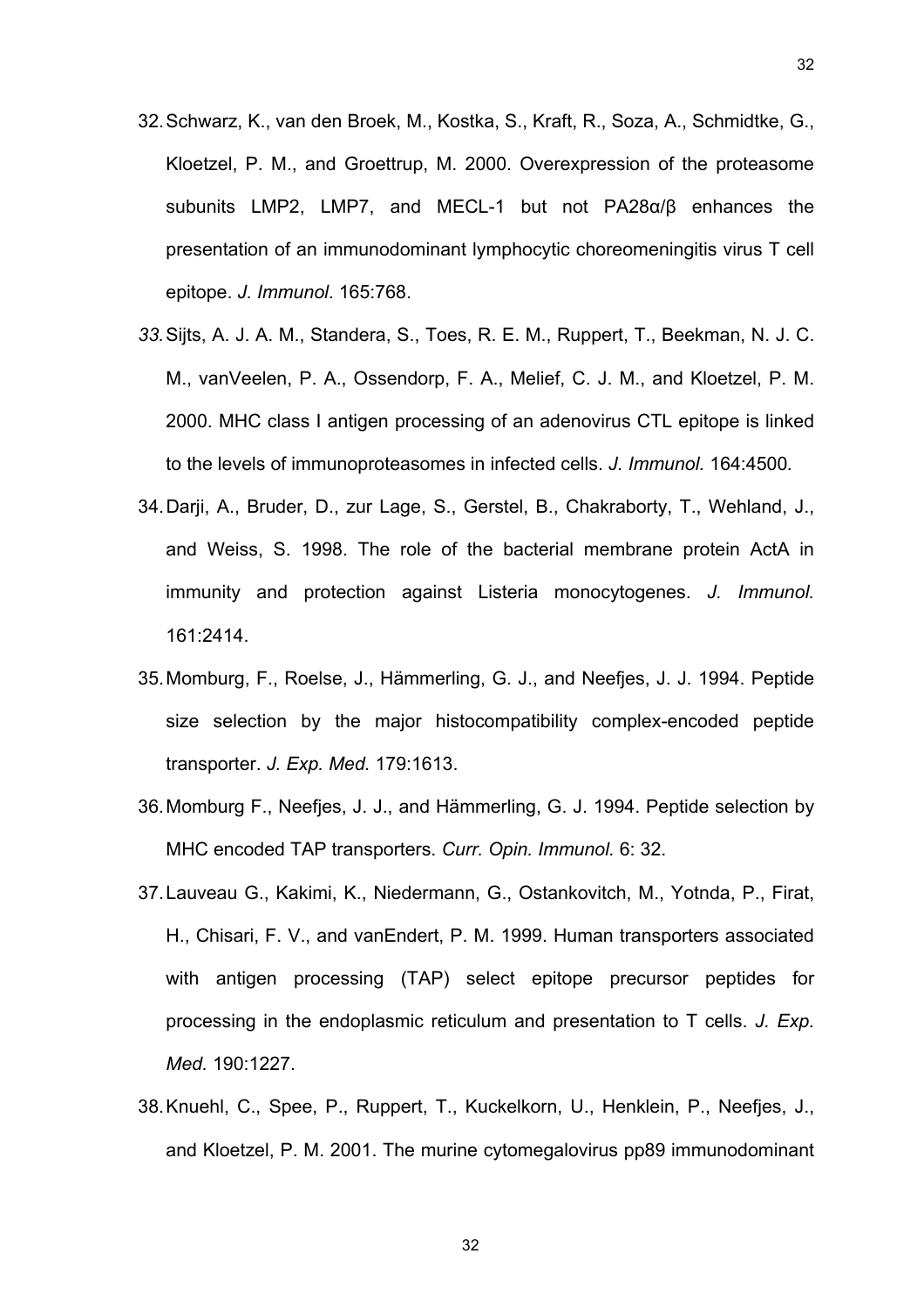$H-2L<sup>d</sup>$  epitope is generated and translocated into the endoplasmic reticulum as an 11-mer peptide precursor. *J. Immunol.* 167:1515.

- 39. Villanueva, M. S., Sijts, A. J. A. M., and Pamer, E. G. 1995. Listeriolysin is processed efficiently into an MHC class I-associated epitope in *Listeria monocytogenes*-infected cells. *J. Immunol.* 155:5227.
- 40. Yellen-Shaw, A. and Eisenlohr, L. C. 1997. Regulation of class I-restricted epitope processing by local or distal flanking sequence. *J. Immunol*. 158:1727.
- 41. Yellen-Shaw, A. J., Wherry, E. J., Dubois, G. C., and Eisenlohr, L. C. 1997. Point mutation flanking a CTL epitope ablates in vitro and in vivo recognition of a full-length viral protein. *J. Immunol*. 158:3227.
- 42. Hahn, Y. S., Hahn, C. S., Braciale, V. L., Braciale, T. J., and Rice, C. M. 1992. CD8+ T cell recognition of an endogenously processed epitope is regulated primarily by residues within the epitope. *J. Exp. Med*. 176:1335.
- 43. Eisenlohr, L. C., Yewdell, J. W., and Bennink, J. R. 1992. Flanking sequences influence the presentation of an endogenously synthesized peptide to cytotoxic T lymphocytes. *J. Exp. Med.* 175:481.
- 44. Seifert U., Liermann, H., Racanelli, V., Halenius, A., Wiese, M., Wedemeyer, H., Ruppert, T., Rispeter, K., Sijts, A., Hengel, H., Kloetzel, P. M., and Rehermann, B. 2004. Hepatitis C virus mutation affects proteasomal epitope processing. *J. Clin. Invest*. 114:250
- 45. Sette, A., Vitiello, A., Reherman, B., Fowler, P., Nayersina, R., Kast, W. M., Melief, C. J. M., Oseroff, C., Yuan, L., Ruppert, J., Sidney, J., del Guercio, M., Southwood, S., Kubo, R. T., Chesnut R. W., Grey, H. M., and Chisari, F. V. 1994. The relationship between class I binding affinity and immunogenicity of potential cytotoxic T cell epitopes. *J. Immunol*. 153:5586.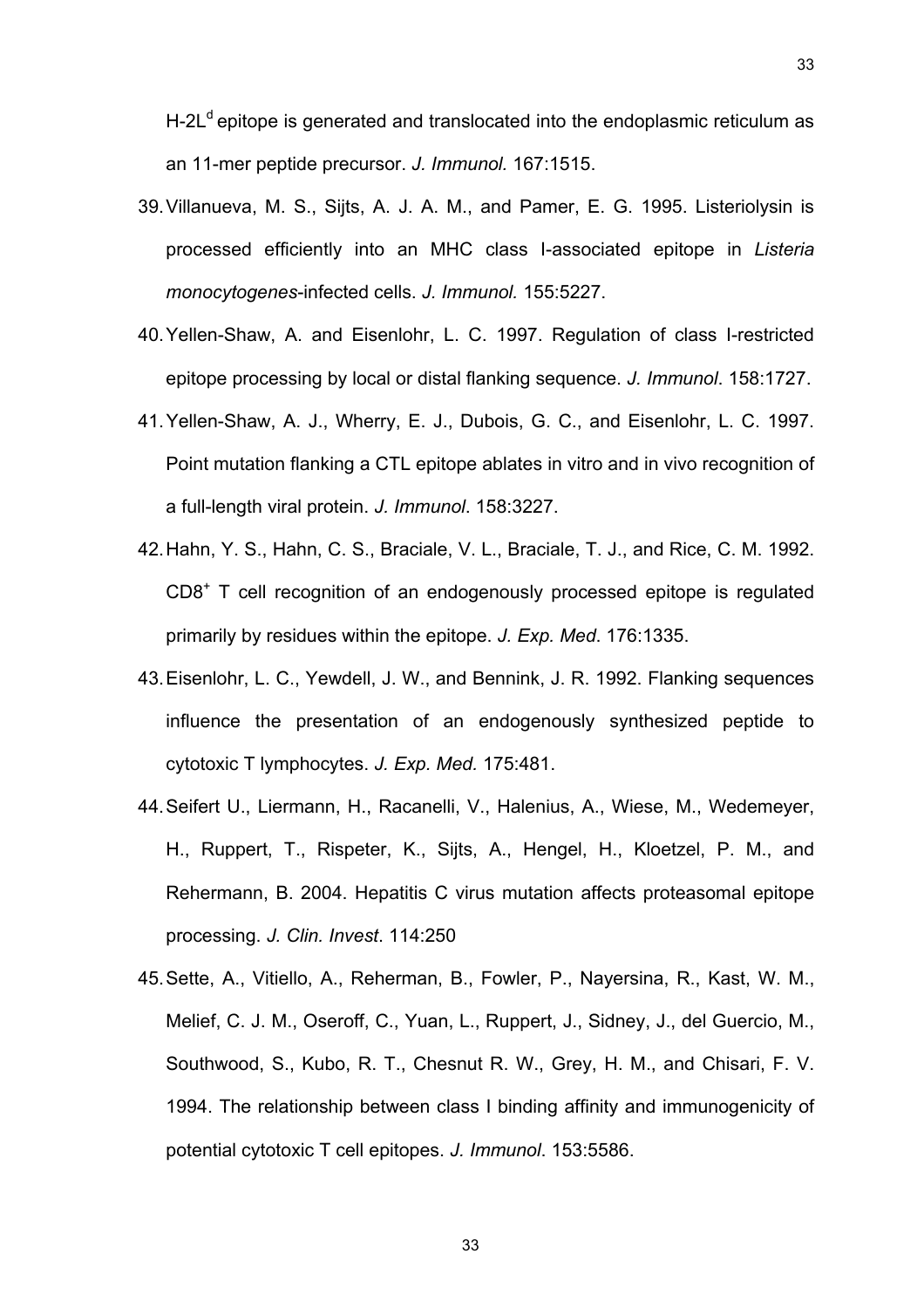- 46. Ossendorp, F., Eggers, M., Neisig, A., Ruppert, T., Groettrup, M., Sijts, A., Mengede, E., Oukka, M., Riche, N., and Kosmatopoulos, K. 1994. A nonimmunodominant nucleoprotein-derived peptide is presented by influenza A virus-infected H-2<sup>b</sup> cells*. J. Immunol*. 152:4843.
- 47. Basler M., Youhnovski, N., van den Broek, M., Przybylski, M., and Groettrup, M. 2004. Immunoproteasomes down-regulate presentation of a subdominant T cell epitope from lymphocytic choriomeningitis virus. *J. Immunol*. 173:3925*.*
- 48. Niedermann, G., Butz, S., Ihlenfeldt, H.G., Grimm, R., Lucchiari, M., Hoschützky, H., Jung, G., Maier, B., and Eichmann, K. 1995. Contribution of proteasome-mediated proteolysis to the hierarchy of epitopes presented by major histocompatibility complex class I molecules. *Immunity* 2:289.
- 49. Deng, Y., Yewdell, J. W., Eisenlohr, L. C., and Bennink, J. R. 1997. MHC affinity, peptide liberation, T cell repertoire, and immunodominance all contribute to the paucity of MHC class I-restricted peptides recognized by antiviral CTL. *J. Immunol*. 158:1507.
- 50. Meier, U. C., Kleneman, P., Griffin, P., James, W., Koppe, B., Larder B., McMichael, A., and Phillips, R. 1995. Cytotoxic T lymphocyte lysis inhibited by viable HIV mutants. *Science* 270:1360.
- 51. Probst-Kepper M., Hecht, H. J., Herrmann, H., Janke, V., Ocklenburg, F., Klempnauer, J., van den Eynde, B. J., and Weiss, S. 2004. Conformational restraints and flexibility of 14-meric peptides in complex with HLA-B\*3501. *J. Immunol.* 173:5610.
- *52.* Davenport, M. P., Smith, K. J., Barouch, D., Reid, S. W., Bodnar, W. M., Willis, A. C., Hunt, D. F., and Hill, A. V. S. 1997. HLA class I binding motifs derived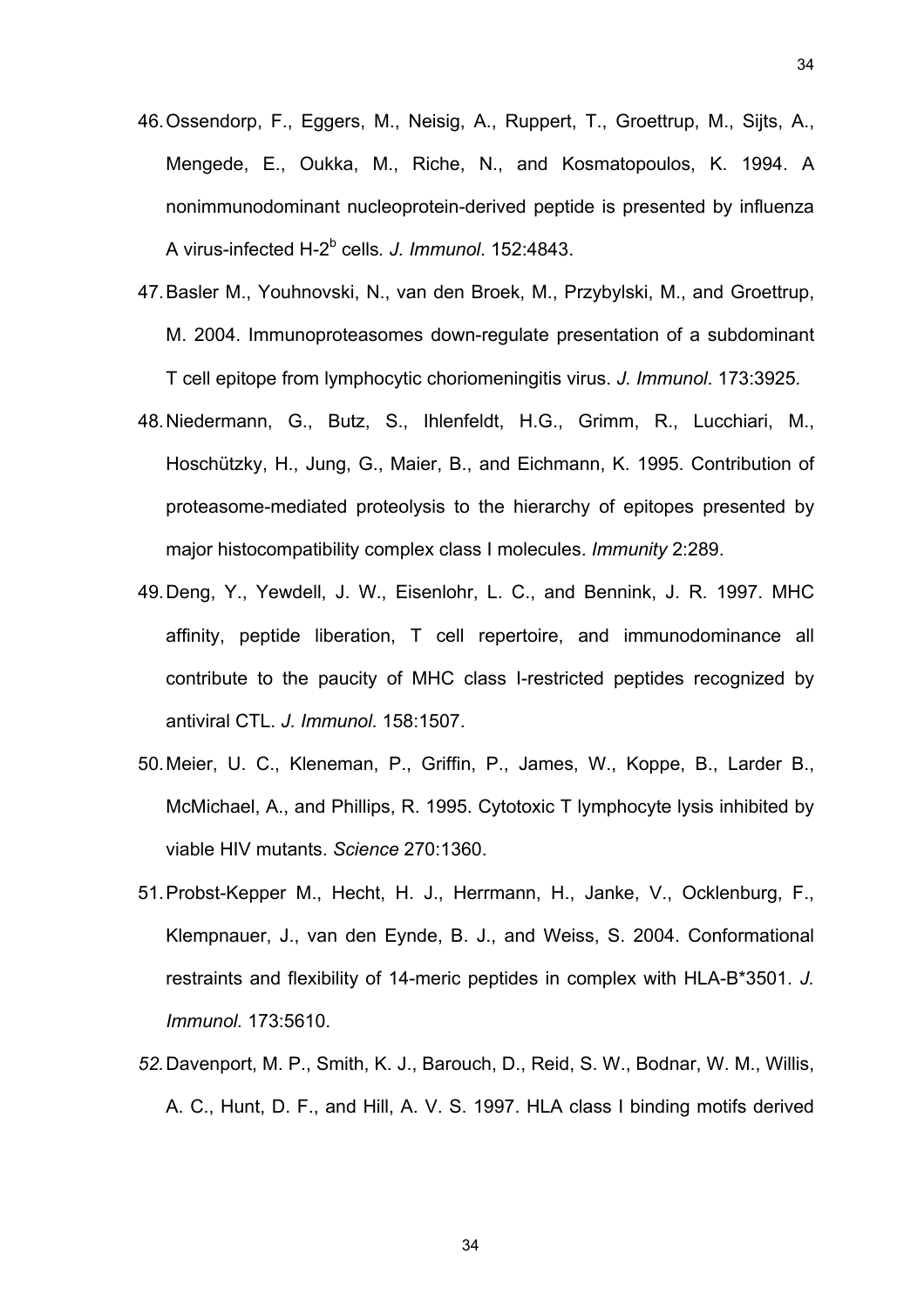from random peptide libraries differ at the COOH terminus from those of eluted peptides. *J. Exp. Med.* 185:367.

- 53. Van der Most, R. G., MuraliKrishna, K., Whitton, J. L., Oseroff, C., Alexander, J., Southwood, S., Sidney, J., Chestnus, R. W., Sette, A., and Ahmed, R. 1998. Identification of D-b and K-b restricted subdominant cytotoxic T cell responses in lymphocytic choriomeningitis virus infected mice. *Virology*  240:158.
- 54. Gallimore, A., Dumrese, T., Hengartner, H., Zinkernagel, R. M., and Rammensee, H.-G. 1998. Protective immunity does not correlate with the hierarchy of virus specific cytotoxic T cell responses to naturally processed peptides. *J. Exp. Med.* 187:1647.
- 55. Momburg, F., Roelse, J., Howard, J. C., Butcher, G. W., Hämmerling, G., and Neefjes, J. J. 1994. Selectivity of MHC-encoded peptide transporters from human, mouse and rat. *Nature* 367:648.
- *56.* Fruci D., Lauvau, G., Saveanu, L., Amiscosante, M., Butler, R. H., Polack, A., Ginhoux, F., Lemonnier, F., Firat, H., and van Endert, P. M. 2003. Quantifying recruitment of cytosolic peptides for HLA class I presentation: Impact of TAP transport. *J. Immunol.* 170:2977*.*
- 57. Chen, W., Khilko, S., Fecondo, J., Margulies, D. H., and McCluskey, J. 1994. Determinant selection of major histocompatibility complex class I-restricted antigenic peptides is explained by class I-peptide affinity and is strongly influenced by nondominant anchor residues. *J. Exp. Med.* 180:1471.
- 58. Nussbaum, A. K., Dick, T. P., Keilholz, W., Schirle, M., Stevanovic, S., Dietz, K., Heinemeyer, W., Groll, M., Wolf, D. H., Huber, R., Rammensee, H-G., and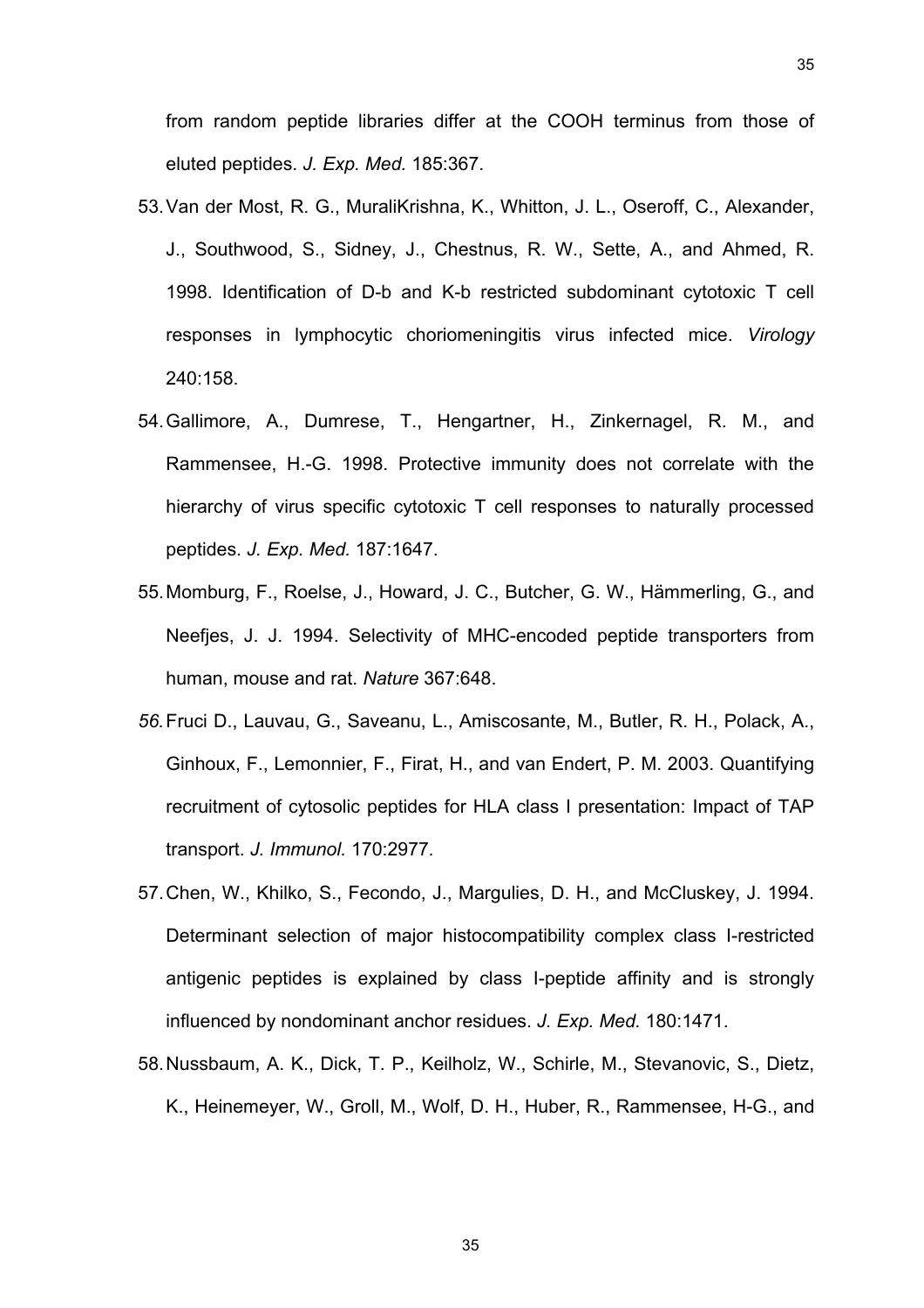Schild, H.1998. Cleavage motifs of the yeast 20S proteasome beta subunits deduced from digests of enolase 1*. Proc. Natl. Acad. Sci.* 95:12504.

- 59. Del Val, M., Schlicht, H-J., Ruppert, T., Reddehase, M. J., and Koszinowsky, U. H. 1991. Efficient processing of an antigenic sequence for presentation by MHC class I molecules depends on its neighboring residues in the protein. *Cell* 66:1145.
- 60. Eggers, M., Boes-Fabian, B., Ruppert, T., Kloetzel, P. M., and Koszinowski, U. H. 1995. The cleavage preference of the proteasome governs the yield of antigenic peptides. *J. Exp. Med.* 182:1865.
- 61. Shastri, N., Serwold, T., and Gonzalez, F. 1995. Presentation of endogenous peptide/MHC class I complexes is profoundly influenced by specific C-terminal flanking sequences. *J. Immunol.* 155:4339.
- 62. Kloetzel P.-M. 2004. Generation of major histocompatibility complex class I antigens: functional interplay between proteasomes and TPPII. *Nat. Immunol.*  5:661.
- 63. Kessler, J. H. et al. 2001. Efficient identification of novel HLA-A\*0201 presented cytotoxic T lymphocyte epitopes in the widely expressed tumor antigen PRAME by proteasome mediated digestion analysis. *J. Exp. Med.*  193:73.
- 64. Morel, S. et al. 2000. Processing of some antigens by the standard proteasome but not by the immunoproteasome results in poor presentation by dendritic cells. *Immunity* 12:107.
- 65. Cascio, P., Hilton, C., Kisselev, A. F., Rock, K. L., and Goldberg, A. L. 2001. 26S proteasomes and immunoproteasomes produce mainly N-extendet versons of an antigenic peptide. *EMBO J.* 20:2357.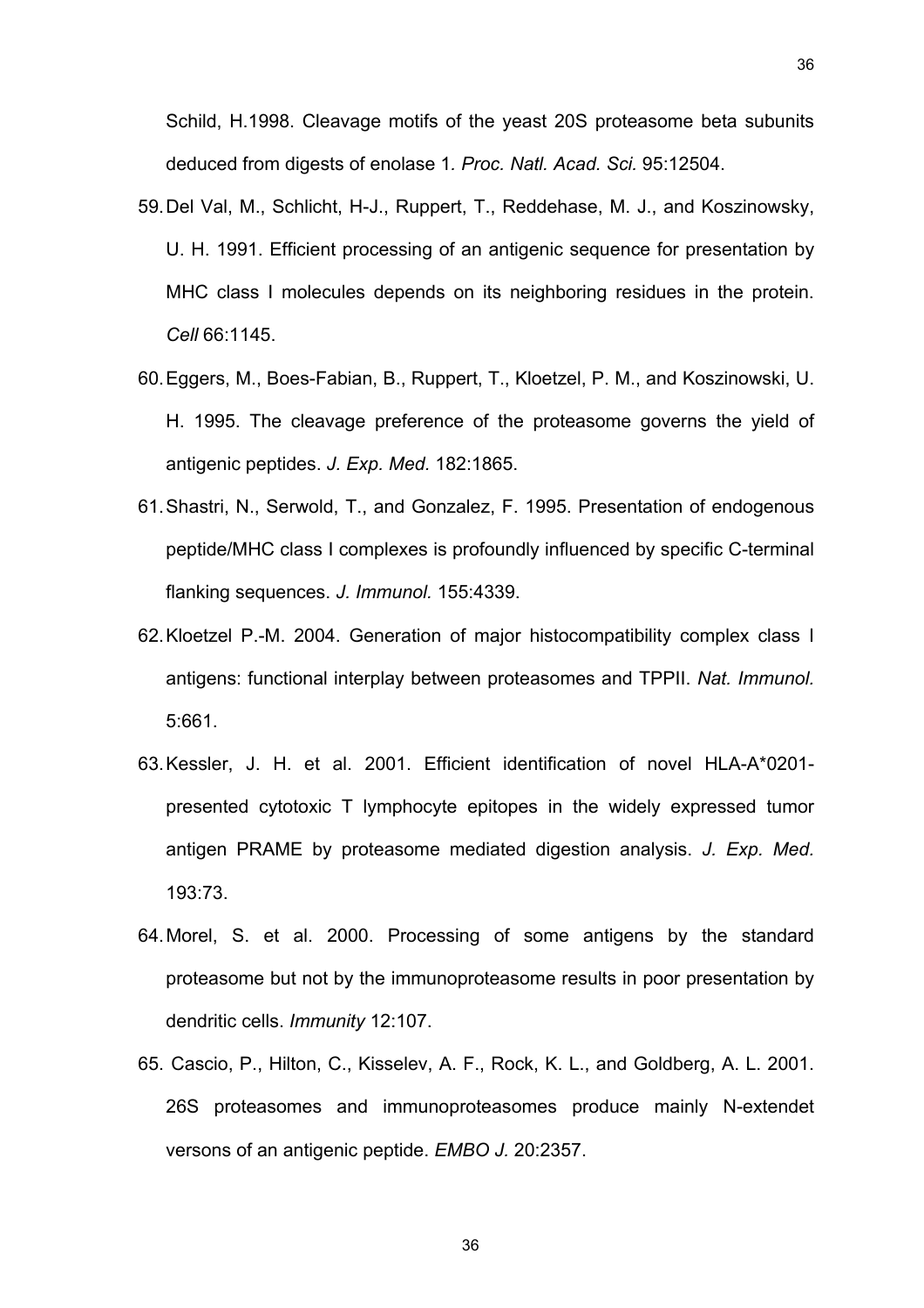- *66.* Kisselev, A. F., Akopian, T. N., Woo, K. M., and Goldberg, A. L. 1998. The size of peptides generated from protein by mammalian 26 and 20 S proteasomes. Implications for understanding the degradative mechanism and antigen presentation. *J. Biol. Chem.* 274:3363*.*
- 67. Rock, K. L., York, I. A., and Goldberg, A. L. 2004. Post-proteasomal antigen processing for major histocompatibility complex class I presentation. *Nat. Immunol*. 5:670.
- 68. Kloetzel, P.-M. and Ossendorp, F. 2004. Proteasome and peptidase function in MHC-class-I-mediated antigen presentation. *Cur. Opin. Immunol.* 16:76.
- 69. Saric, T., Beninga, J., Graef, C. I., Akopian, T. N., Rock, K. L., and Goldberg, A. L. 2001. Major histocompatibility complex class I-presented antigenic peptides are degraded in cytosolic extracts primarily by thimet oligopeptidase. *J. Biol Chem,* 276:36474.
- 70. York, I. A., Mo, A. X., Lemerise, K., Zeng, W., Shen, Y., Abraham, C. R., Saric, T., Goldberg, A. L., and Rock, K. L. 2003. The cytosolic endopeptidase, thimet oligopeptidase, destroys antigenic peptides and limits the extent of MHC class I antigen presentation. *Immunity* 18: 429*.*
- 71. Stoltze, L., Schirle, M., Schwarz, G., Schroter, C., Thompson, M. W., Hersh, L. B., Kalbacher, H. S., Rammensee, H. G., and Schild, H. 2000. Two new proteases in the MHC class I processing pathway. *Nat. Immunol.* 1:413.
- 72. Serwold, T., Gaw, S. and Shastri, N. 2001. ER aminopeptidases generate a unique pool of peptides for MHC class I molecules. *Nat. Immunol.* 2:644.
- 73. Saric, T., Chang, S. C., Hattori, A., York, I. A., Markant, S., Rock, K. L., Tsujimoto, M., and Goldberg, A. L. 2002. An IFN-gamma induced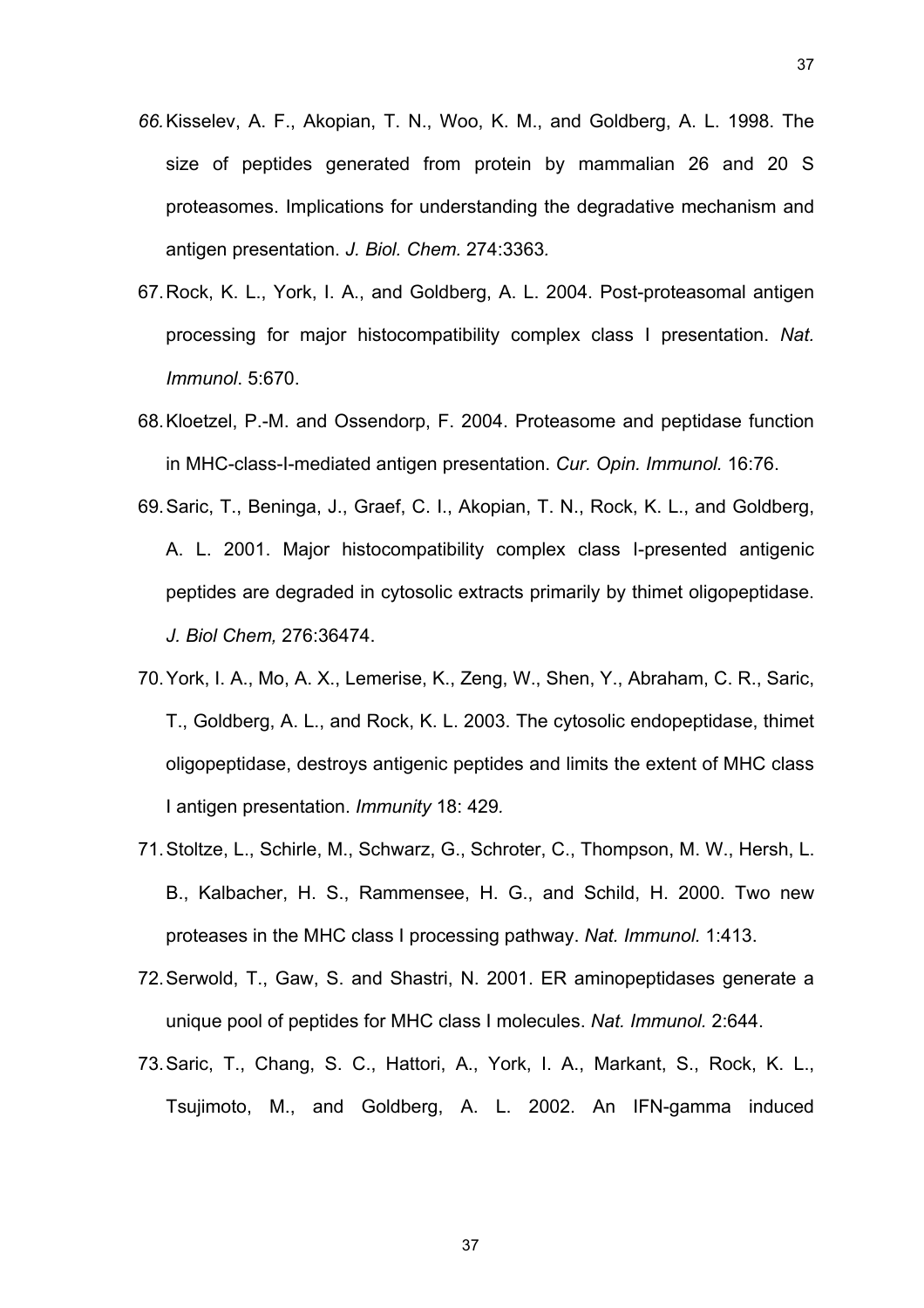aminopeptidase in the ER, ERAP1, trims precursors to MHC class I-presented peptides. *Nat. Immunol.* 3:1169.

- 74. Serwold, T., Gonzalez, F., Kim, J., Jacob, R., and Shastri, N. 2002. ERAAP customizes peptides for MHC class I molecules in the endoplasmic reticulum. *Nature* 419:480.
- 75. York, I. A., Chang, S. C., Saric, T., Keys, J. A., Favreau, J. M., Goldberg, A. L., and Rock, K. L. 2002. The ER aminopeptidase ERAP1 enhances or limits antigen presentation by trimming epitopes to 8-9 residues. *Nat. Immunol*. 3:1177.
- 76. Valmori, D., Gileadi, U., Servis, C., Dunbar, P. R., Cerottini, J. C., Romero, P., Cerundolo, V., and Levy, F. 1999. Modulation of proteasomal activity required for the generation of a cytotoxic T lymphocyte-defined peptide derived from tumor antigen MAGE-3. *J. Exp. Med.* 189:895.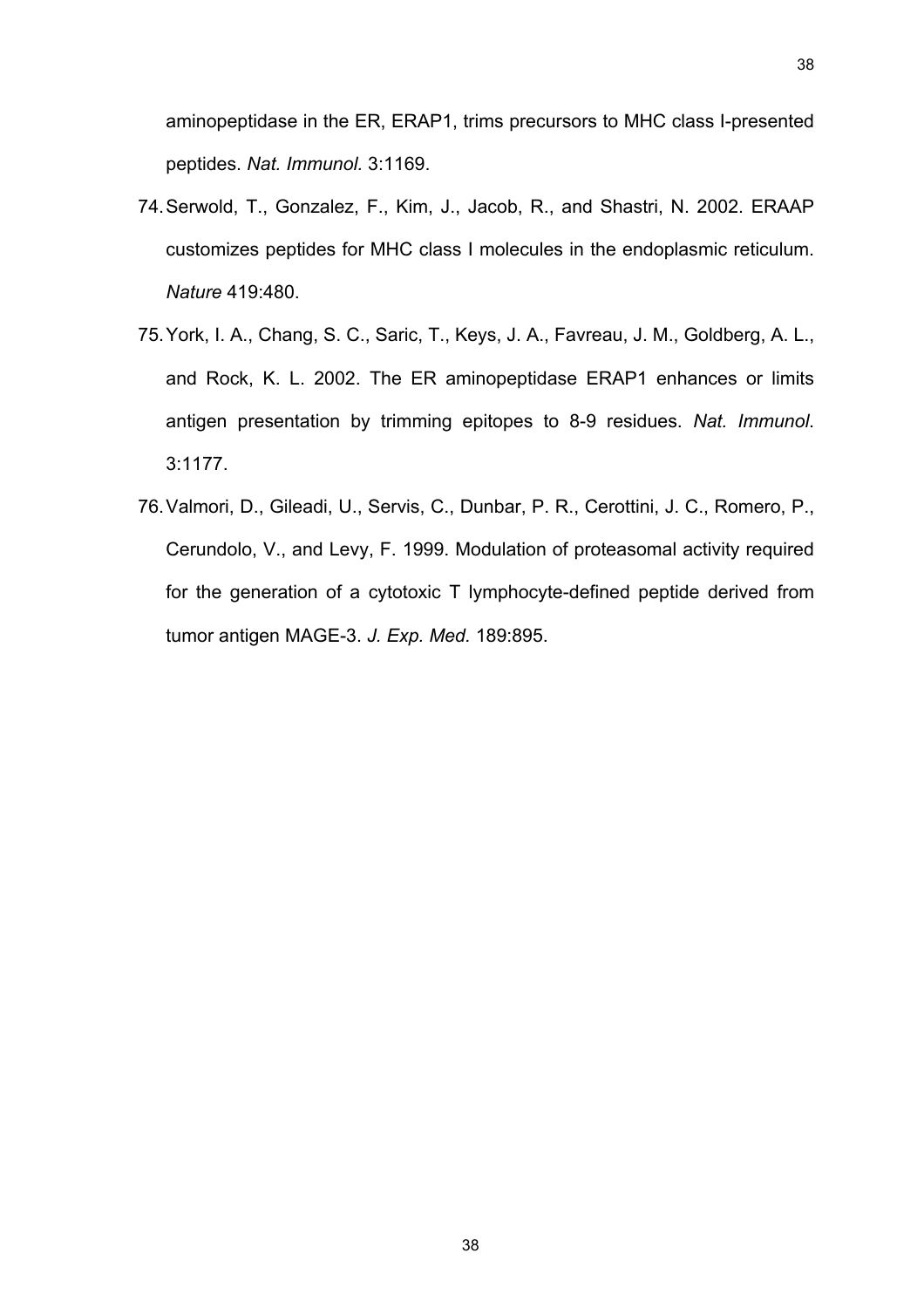# **Legends to the figures**

**FIGURE 1:** LLO99A exhibits full pore forming activity and enters the cytosol of cells. (A) Hemolytic activity of DTT-activated LLOwt and LLO99A were compared in a standard hemolysis assay using sheep erythrocytes as target and declining listeriolysin concentrations as indicated. (B) Splenocytes from BALB/c mice immunized with mixtures of 1µg LLOwt + 2,5µg NP, 1µg LLO99A + 2,5µg NP or 2,5µg NP alone in incompletes Freund´s adjuvant (iFA) were used *ex vivo* as effector cells at an E/T ratio of 50:1 on P815 cells sensitized with 10µM of the indicated peptides. All assays were performed in triplicates and SEM never exceeded 10%. One representative result from three independent experiments is shown.

**FIGURE 2: Cytotoxicity of T cells against the pLLO99A.** Restimulated spleen cells from BALB/c mice that were immunized with syngeneic DC pulsed either with 10 µM pLLO91-99 (**A**) or pLLO99A (**B**) or alternatively with purified 1 µg LLOwt (**C**) or LLO99A (**D**) in iFA were tested at an E/T ratio of 25:1 on P815 cells sensitized with 10µM pLLO91-99, pLLO99A or pNP147-155. All assays were performed in triplicates and SEM never exceeded 10%. One representative result from three independent experiments is shown.

**FIGURE 3. Concentration dependency of cytotoxic T cell specific for pLLO91- 99 and pLLO99A.** BALB/c mice were immunized with DC pulsed with either 10 µM pLLO91-99 or pLLO99A. Restimulated splenocytes were analyzed for cytotoxicity in a standard JAM-assay on P815 target cells loaded with increasing amounts of peptide as indicated in the figure. Squares indicate splenocytes from pLLO91-99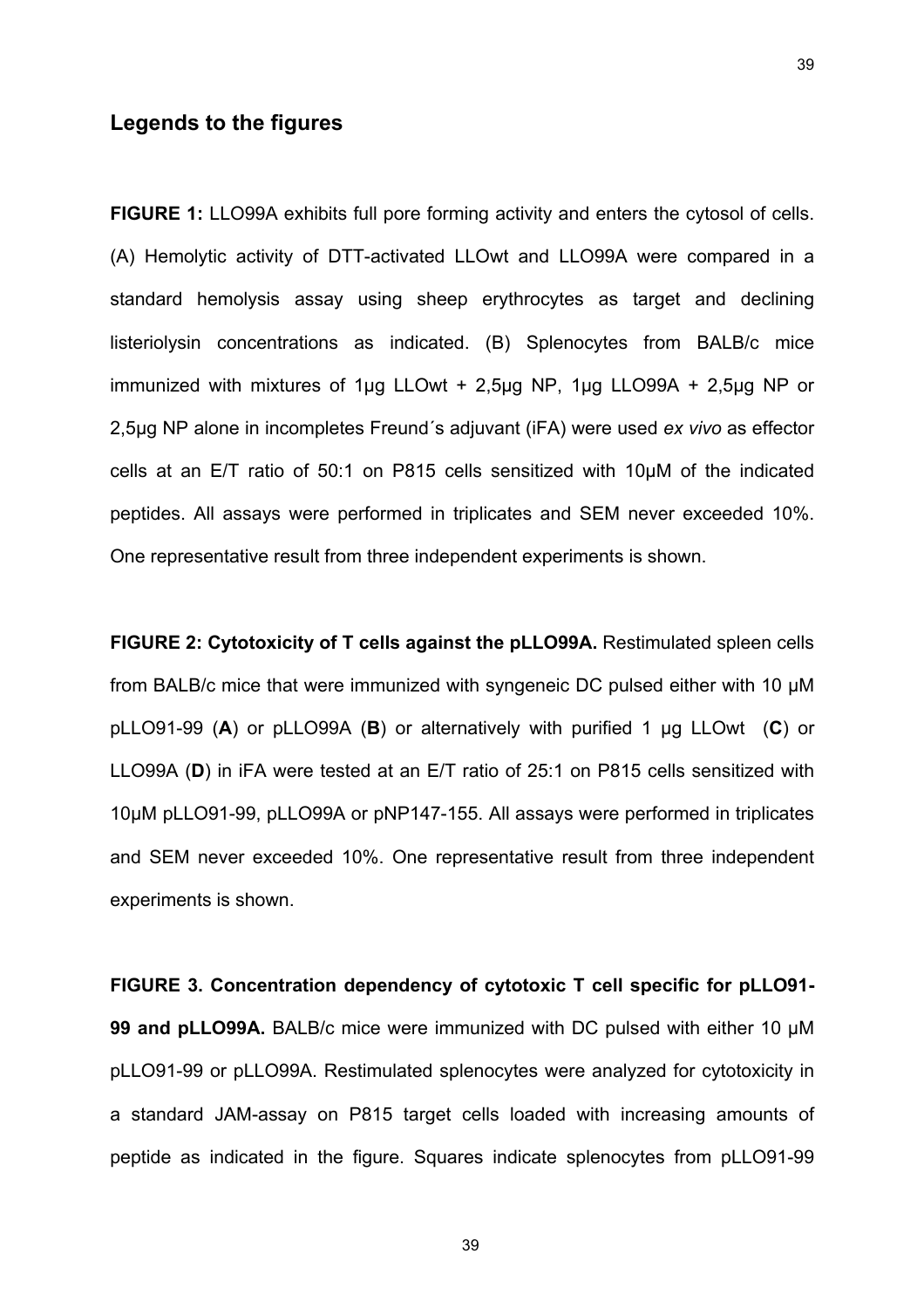sensitized mice, triangles indicate splenocytes derived from mice immunized with pLLO99A. The E/T-ratio was 20:1. All assays were performed in triplicates and SEM never exceeded 10%. One representative result from three independent experiments is shown.

**FIGURE 4. Overexpression of LLO99A in infected cells does not restore antigen presentation capacity**. (**A and B)** J774 target cells, either non-activated or activated with INF-γ 48 hrs before the assay, were infected with *L. monocytogenes* EGD or *L. monocytogenes*∆*hlyLLO99A* overexpressing LLO99A. Alternatively, APC were pulsed with either 10 µM peptidepLLO91-99 or pLLO99A. Restimulated splenocytes from BALB/c mice that were immunized with LLOwt (A) or pLLO99A loaded syngeneic spleen cells (**B**) were added at an E/T ratio of 25:1. (**C)** Infection and functional integrity of APC was controlled by infection with *L. monocytogenes* EGD or *L. monocytogenes*∆*hlyLLO99A* and testing for presentation of the listerial membrane protein ActA. ActA-specific cytotoxic T cells were added at an E:T-ratio of 15:1 in the presence of ampicillin to kill intracellular bacteria necessary for ActA presentation. The efficient presentation of the ActA epitope indicates the effective infection with *L. monocytogenes*∆*hlyLLO99A* and integrity of APC. All assays were performed in triplicates and SEM never exceeded 10%. One representative experiment out of three is shown.

**FIGURE 5. Presentation of pLLO91-99 requires functional TAP transport**. TAP deficient T2.K<sup>d</sup>cells (A) or TAP reconstituted T2.K<sup>d</sup>TAP cells (B) were incubated with 1 µg/ml LLOwt, 10 µM pLLO91-99 or left untreated. LLOwt specific cytotoxic T cells were added 2 hours later at an E:T ratio of 25:1. All assays were performed in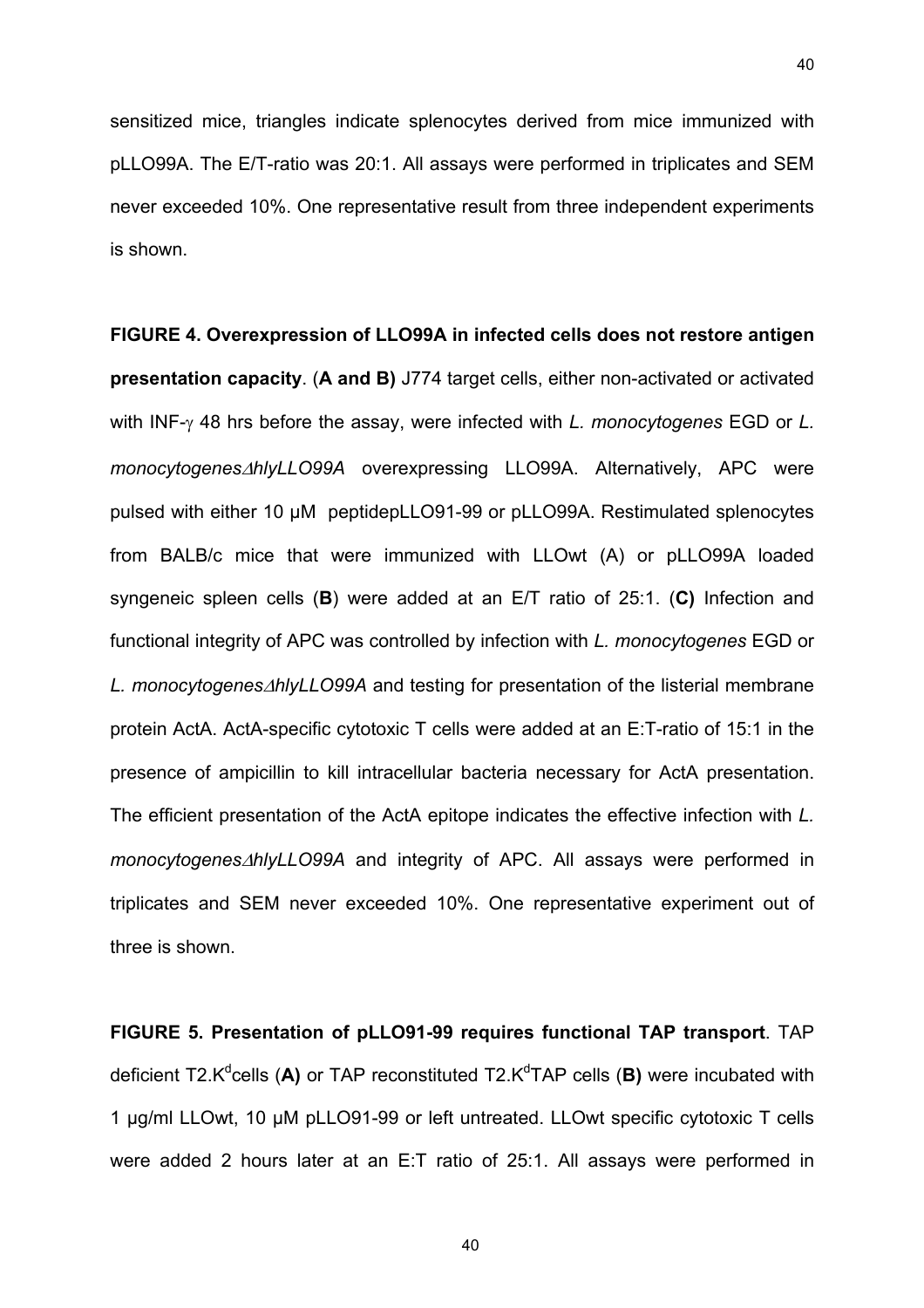triplicates and SEM never exceeded 10%. One representative experiment out of three is shown.

41

**FIGURE 6. Reduced TAP translocation efficiency due to the Ile to Ala substitution**. Permeabilized RMA cells were treated with radioiodinated reference peptide and unlabeled pLLO91-99 or pLLO99A as competitors. Ratio indicates 10, 100, or 1000 fold excess of the competitor over the reference peptide. TAP deficient RMA-S cells were included as negative control, RMA cells treated with the reference peptide alone served as positive control. 10-fold higher concentrations of pLLO99A are required to obtain competition similar to pLLO91-99 indicating a 10-fold lower transport efficiency of the variant petide. One out of two independent experiments with similar results is shown.

**FIGURE 7. Qualitative and quantitative comparison of fragments in digests of extended pLLO91-99 and pLLO99A peptide**. (**A**)The figure shows the analysis of a 25h proteasomal digest. At this time, approximately 50-70% of the synthetic peptide was still undigested. Horizontal bars indicate the major products obtained in these digestions revealed by MALDI-TOF analysis. Thickness of the bars represents the semi-quantitative estimation of the digestion products. Earlier time points showed that the dominant fragments are produced early on in the digest and accumulate over time. Internal fragments (e.g. 5-17 in the WT, 4-16 in the mutant) are only produced later during digestion. Some minor fragments and cleavage sites were left out for clarity of presentation. Arrow sizes reflect relative quantities as determined by Edman sequencing and mass spectrometry. Controls without proteasomes showed that there was no spontaneous auto-hydrolysis of the synthetic peptide under digestion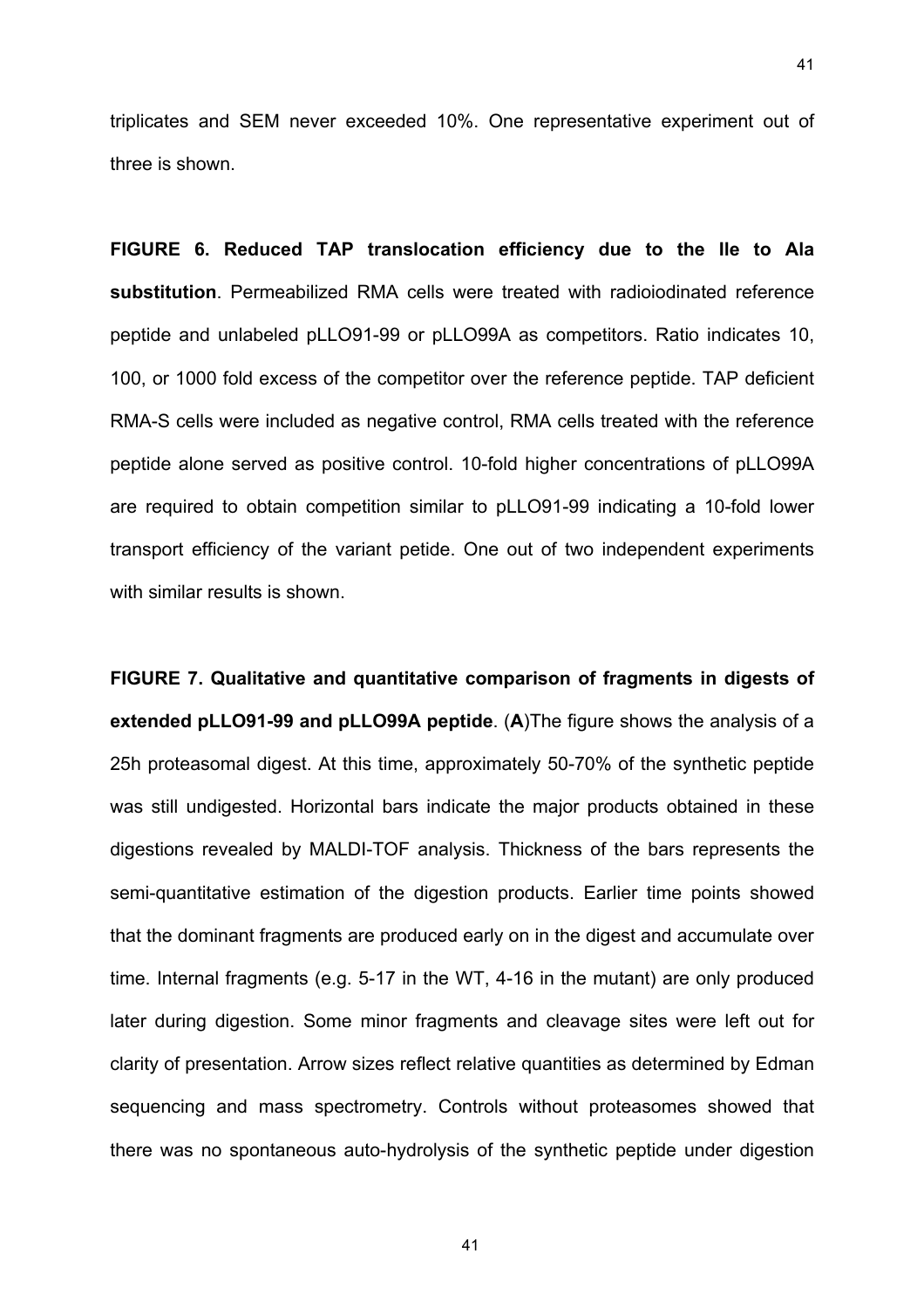conditions. **Diamont**: This fragment was not detected in the digest of the pLLO99A 24meric peptide. **Circle**: This fragment was not detectable in the pLLO91-99 24meric peptide. One out of two experiments with similar results is shown.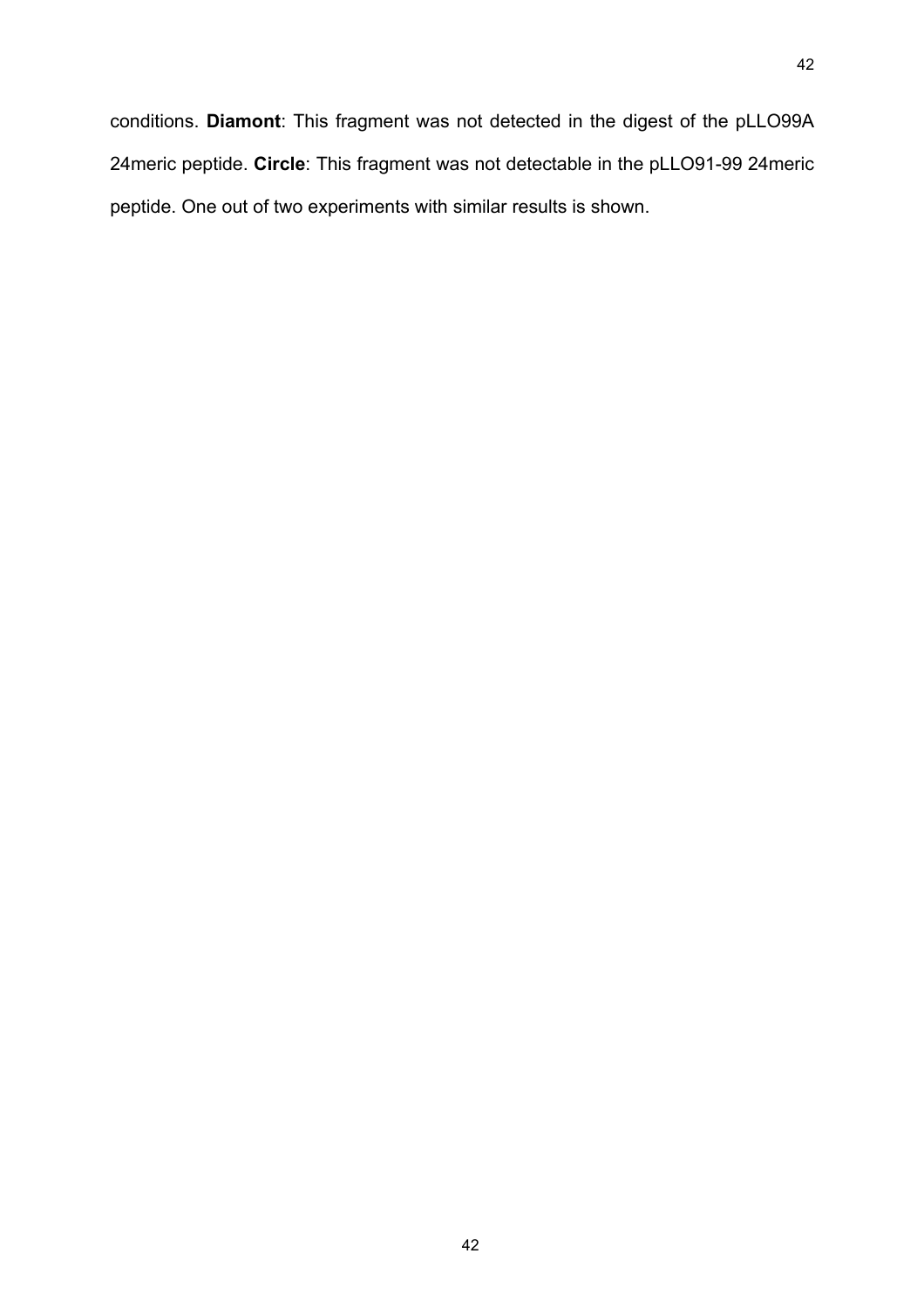| peptide code | sequence         | $k_{off}/k_{on}$ (nm) | ratio      | stimulation $2$ |
|--------------|------------------|-----------------------|------------|-----------------|
|              |                  |                       |            |                 |
| pLLO91-99    | <b>GYKDGNEYI</b> | 0.58                  | $1.0^{11}$ | ÷               |
|              |                  |                       |            |                 |
| pLLO99A      | <b>GYKDGNEYA</b> | 0.65                  | 1.1        |                 |
|              |                  |                       |            |                 |
| pLLO99Y      | <b>GYKDGNEYY</b> | 4.5                   | 7.8        |                 |
|              |                  |                       |            |                 |
| pLLO99Q      | <b>GYKDGNEYQ</b> | 3.3                   | 5.7        |                 |
|              |                  |                       |            |                 |
| pLLO99S      | <b>GYKDGNEYS</b> | 1.5                   | 2.6        | ۰               |
|              |                  |                       |            |                 |
| pLLO99F      | <b>GYKDGNEYF</b> | 1.3                   | 2.2        | ۰               |
|              |                  |                       |            |                 |
| pLLO99G      | <b>GYKDGNEYG</b> | 3.0                   | 5.2        |                 |
|              |                  |                       |            |                 |
| pLLO99N      | <b>GYKDGNEYN</b> | 2.7                   | 4.7        |                 |
|              |                  |                       |            |                 |
| pLLO99T      | <b>GYKDGNEYT</b> | 1.2                   | 2.1        |                 |
|              |                  |                       |            |                 |
| pNP147-155   | <b>TYQRTRALV</b> | 0.45                  | 0.8        | ۰               |
|              |                  |                       |            |                 |

# **Table I. Binding and stimulatory capacity of variant LLO peptides**

1) Value arbitrarily set to 1.

2) Capacity of the peptide to stimulate pLLO91-99 specific cytotoxic T cell response at an E:T ratio of 20:1; + corresponds to specific lysis > 60%, - corresponds to lysis at background level.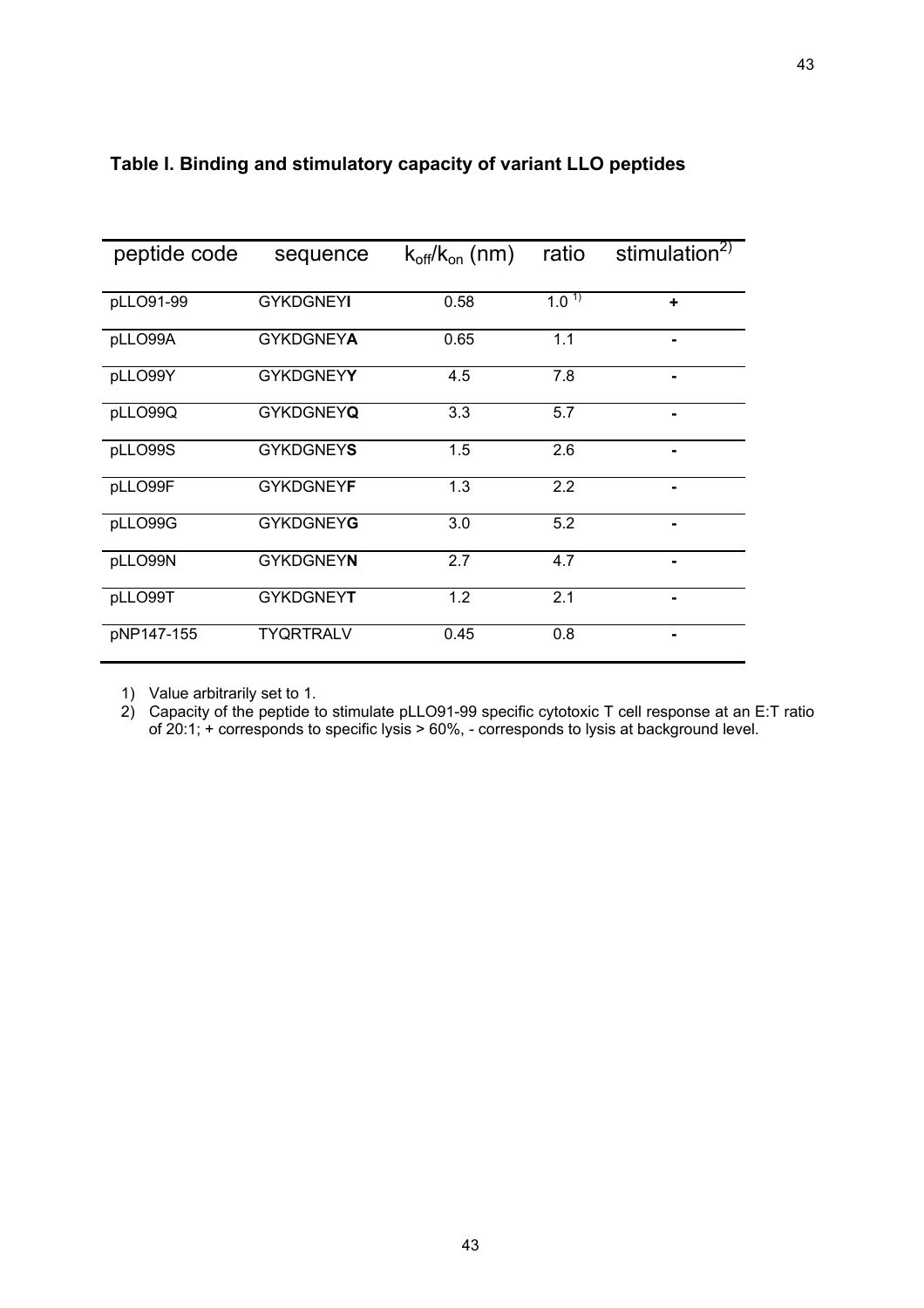



**A**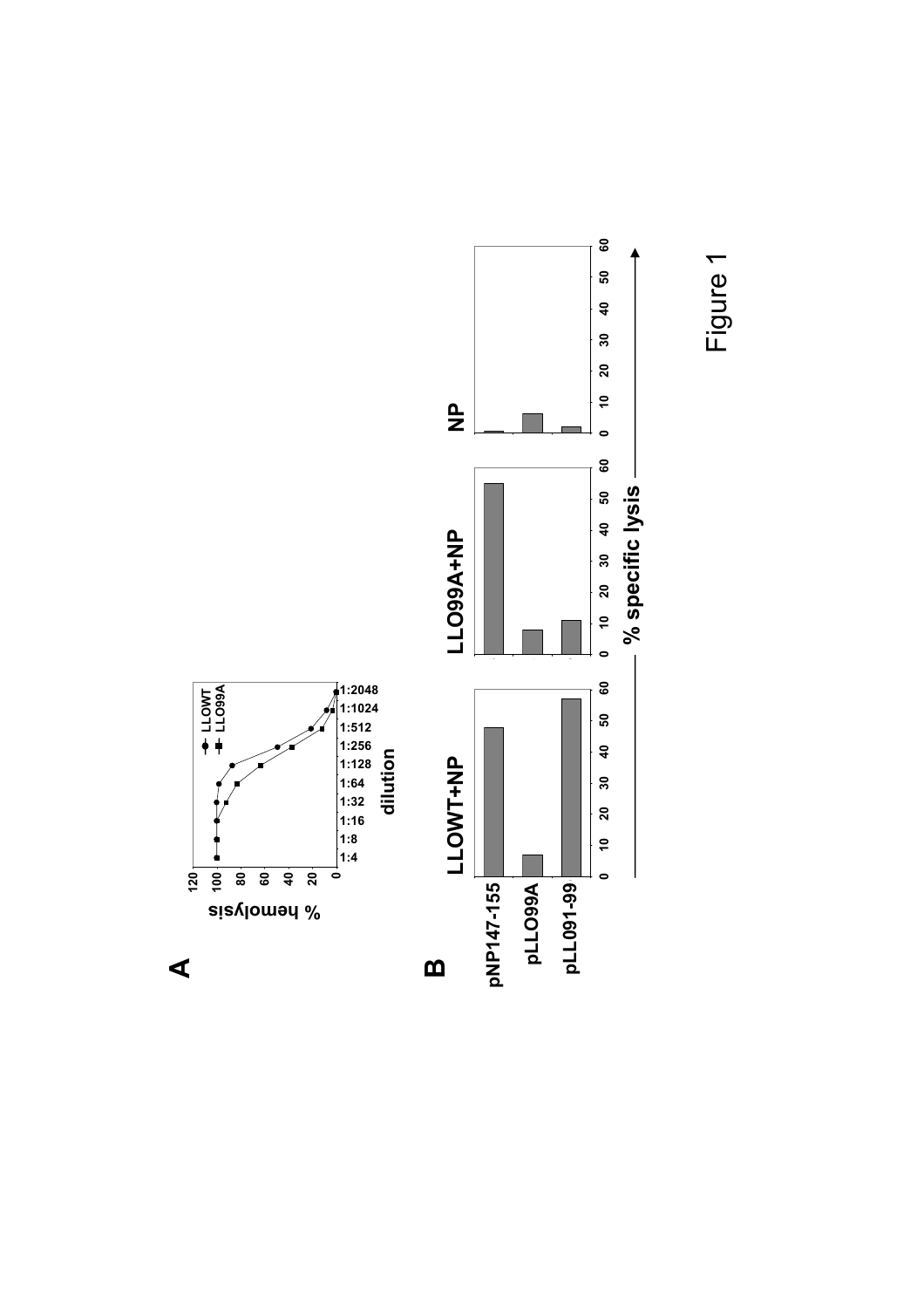

**Figure 2**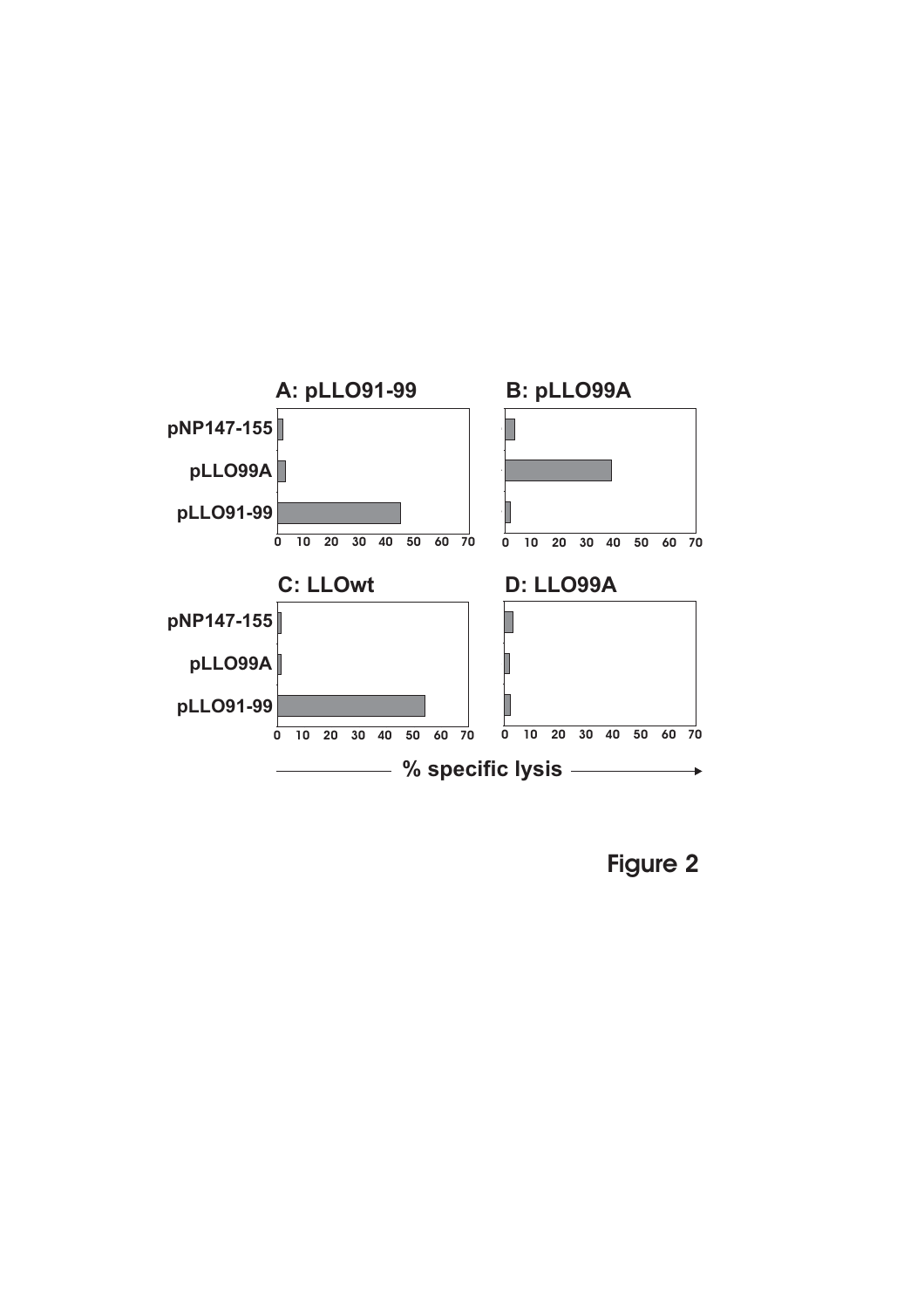

**Figure 3**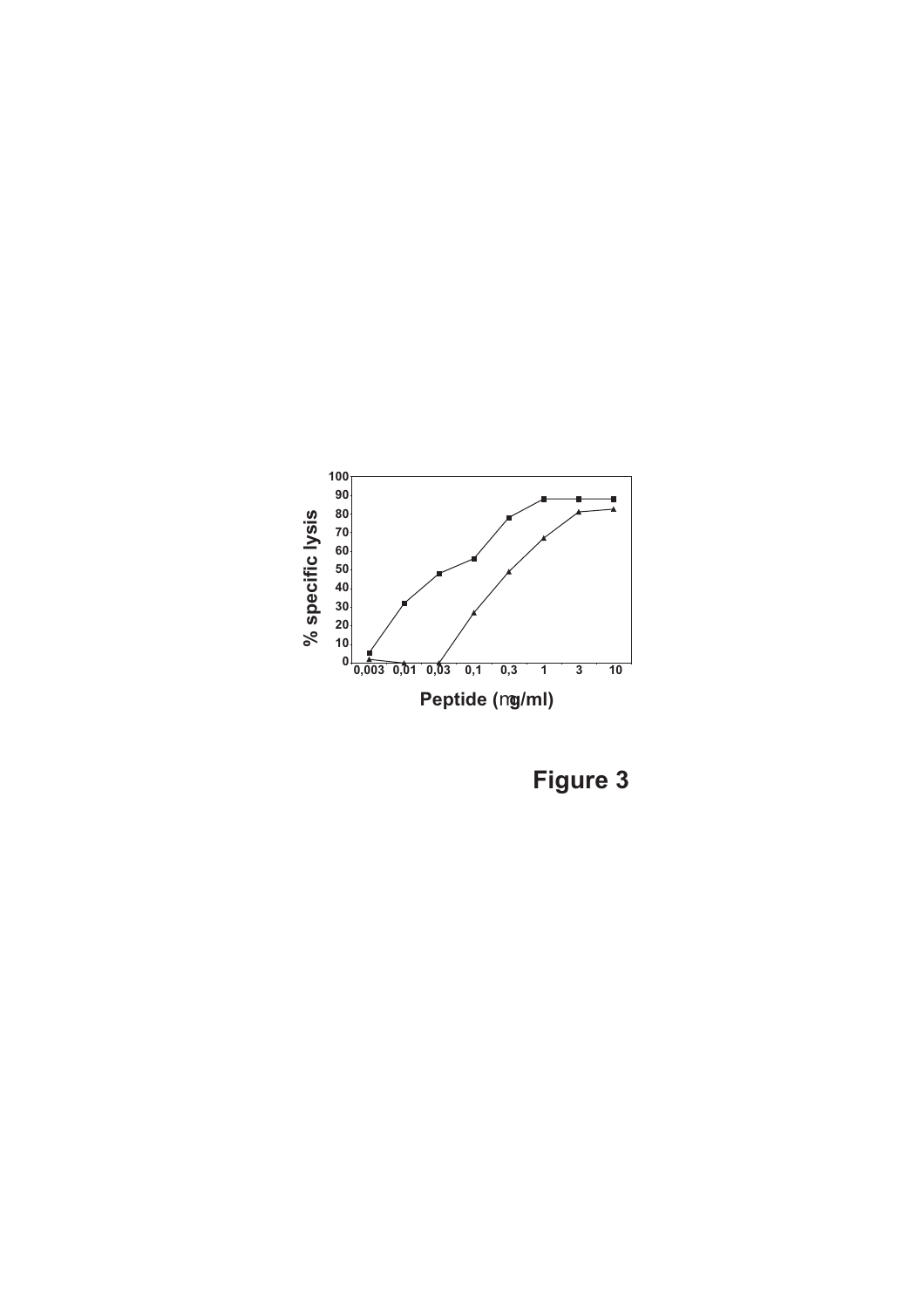

**Figure 4**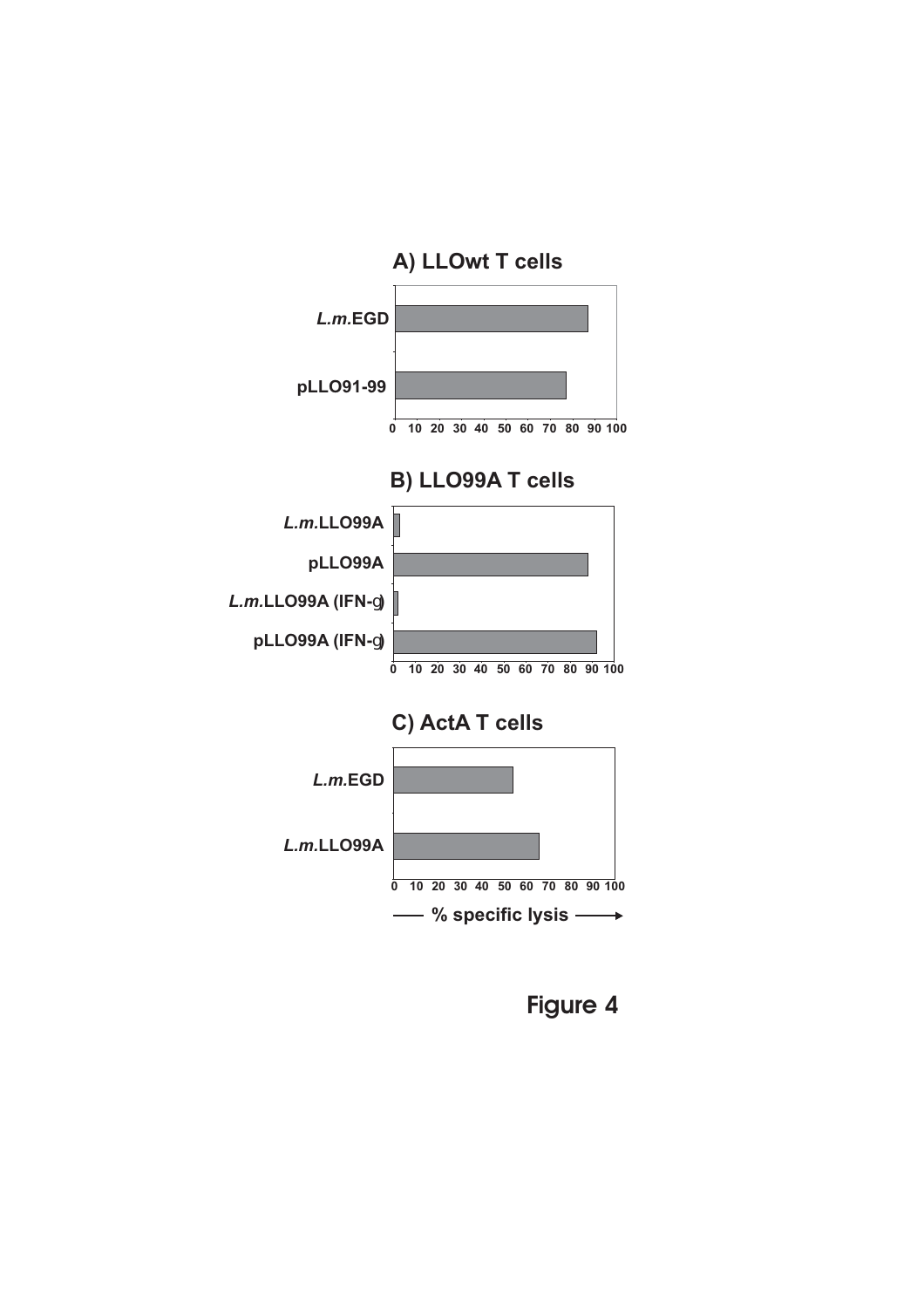

**Figure 5**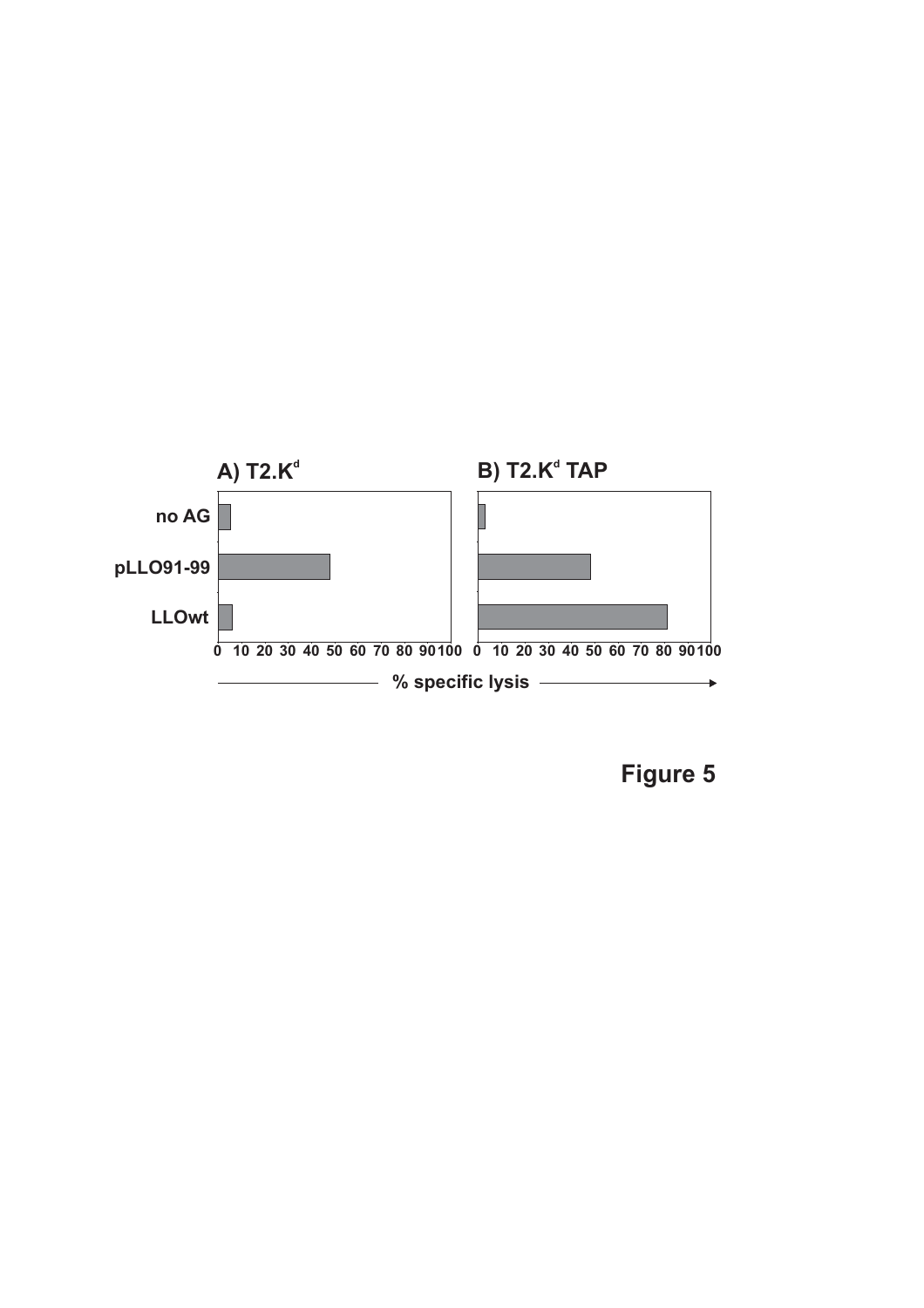# **Figure 6**